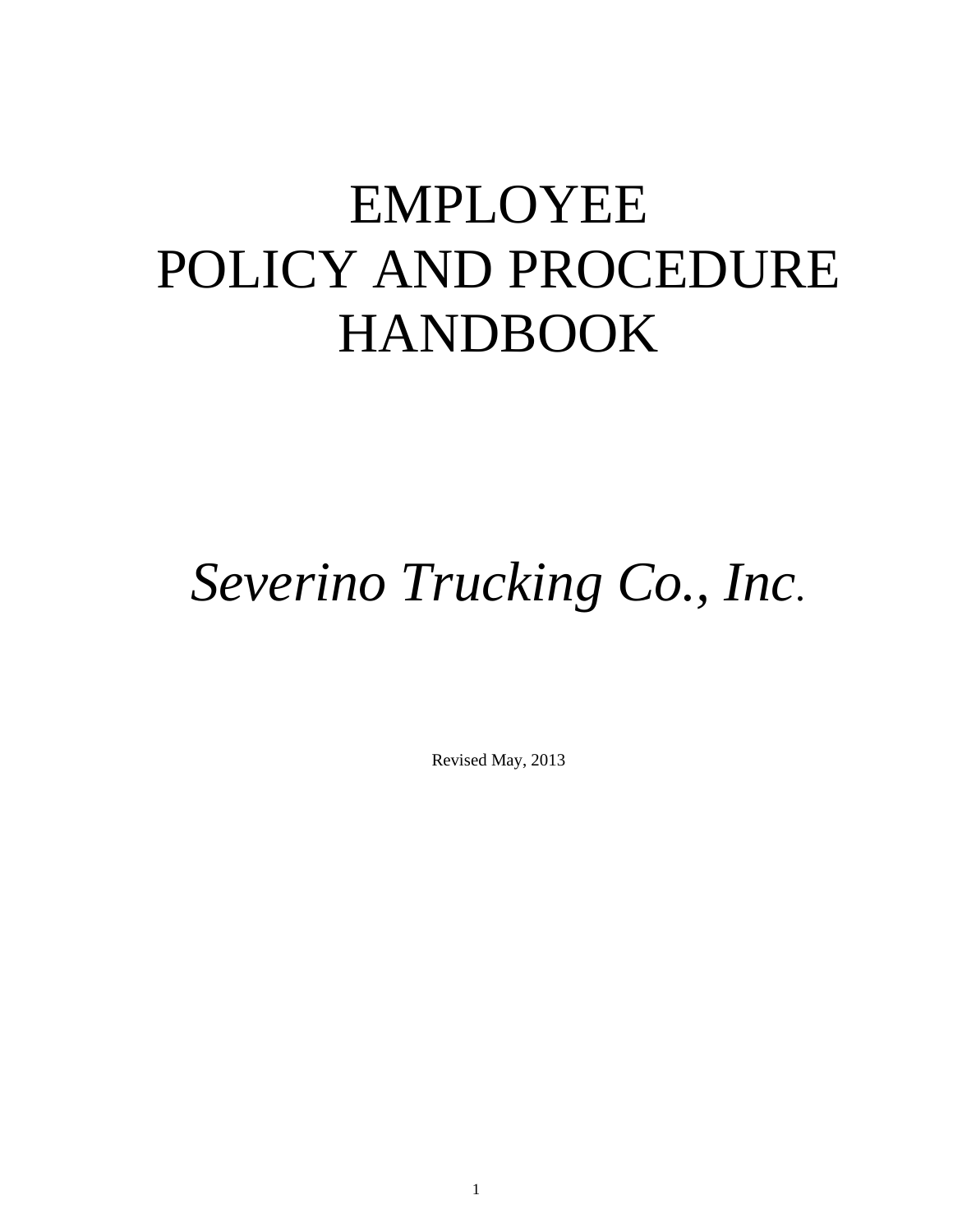## Table of Contents

| Е. |  |
|----|--|
|    |  |
|    |  |
|    |  |
|    |  |
| Ι. |  |
| J. |  |
|    |  |
|    |  |
|    |  |
|    |  |
|    |  |
|    |  |
|    |  |
|    |  |
| D. |  |
|    |  |
| Ε. |  |
| F. |  |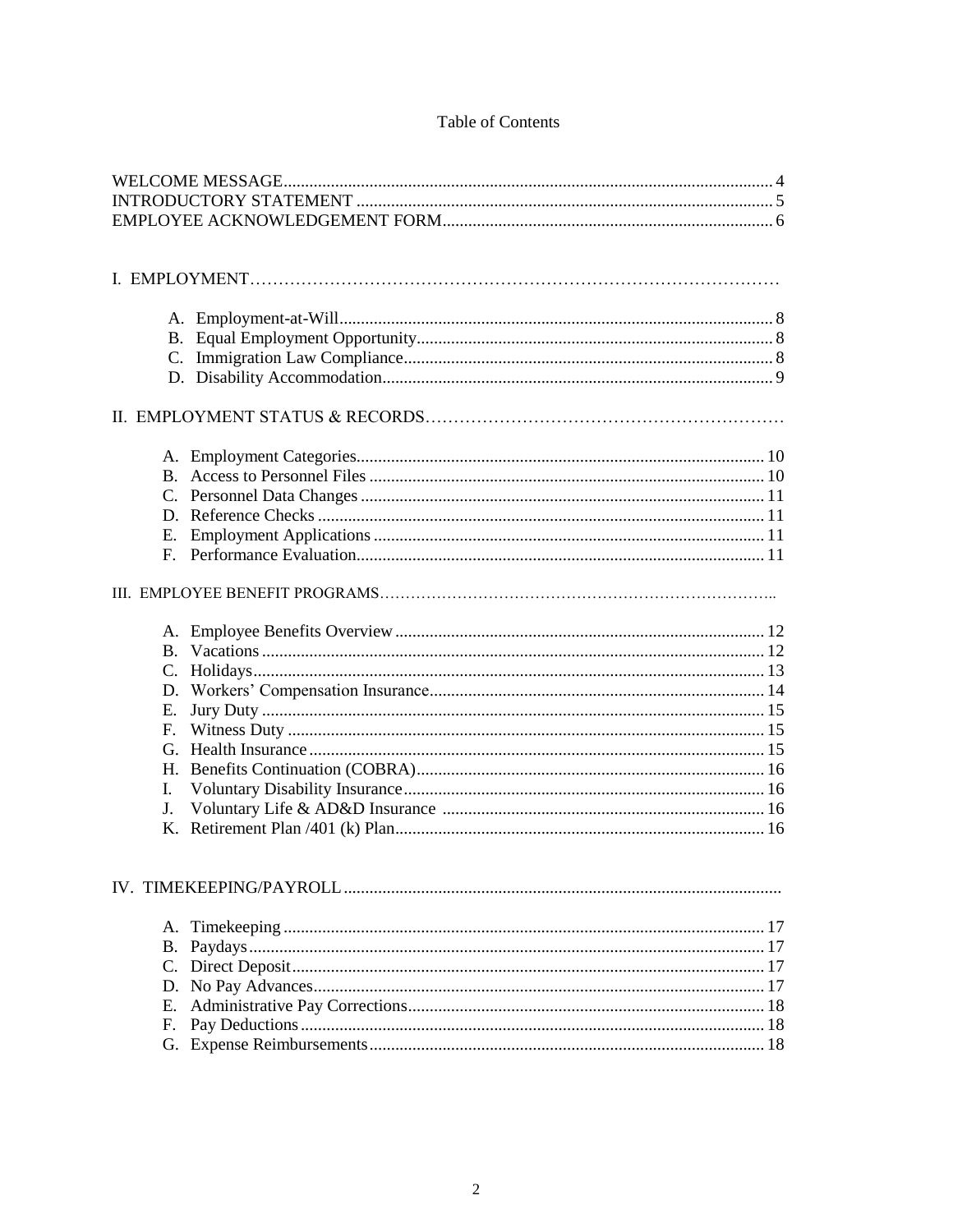| I.                                                      |  |
|---------------------------------------------------------|--|
| J.                                                      |  |
|                                                         |  |
|                                                         |  |
|                                                         |  |
|                                                         |  |
|                                                         |  |
|                                                         |  |
|                                                         |  |
|                                                         |  |
|                                                         |  |
|                                                         |  |
|                                                         |  |
|                                                         |  |
|                                                         |  |
|                                                         |  |
|                                                         |  |
|                                                         |  |
|                                                         |  |
| I.                                                      |  |
| J.                                                      |  |
|                                                         |  |
|                                                         |  |
| VIII. NON-DOT & DOT REGULATED DRUG AND ALCOHOL POLICIES |  |
| A.                                                      |  |
| Β.                                                      |  |
|                                                         |  |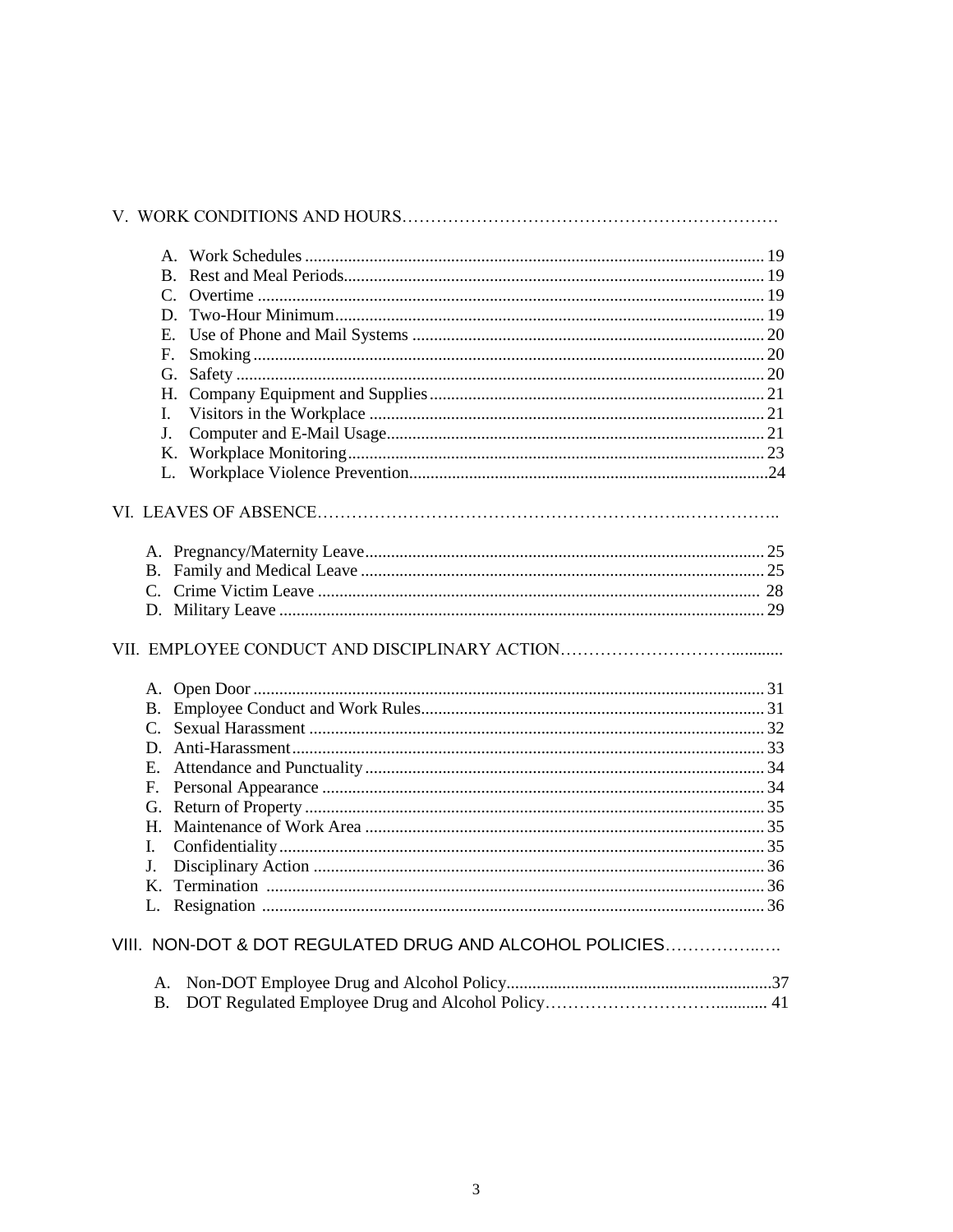#### **WELCOME MESSAGE**

Welcome to Severino Trucking Co., Inc.

As a member of this Company, you perform a vital role, and we appreciate the special skills and knowledge you bring to this team. To those just joining us, I welcome you to the Company. To those present employees, I want to thank you for your contributions to the Company's growth and success during the last thirty years.

In order to operate and manage its business, the Company makes many decisions on a daily basis. Because its decisions may affect employees, the Company has prepared this Policy and Procedure Handbook as a guideline for employer-employee relations. It was developed to describe some of the expectations of our employees and to outline the policies, programs, and benefits available to eligible employees. Employees should familiarize themselves with the contents of the Handbook as soon as possible, for it will answer many questions about employment with the Company.

Once again, welcome! I hope that your experience here will be challenging, enjoyable, and rewarding.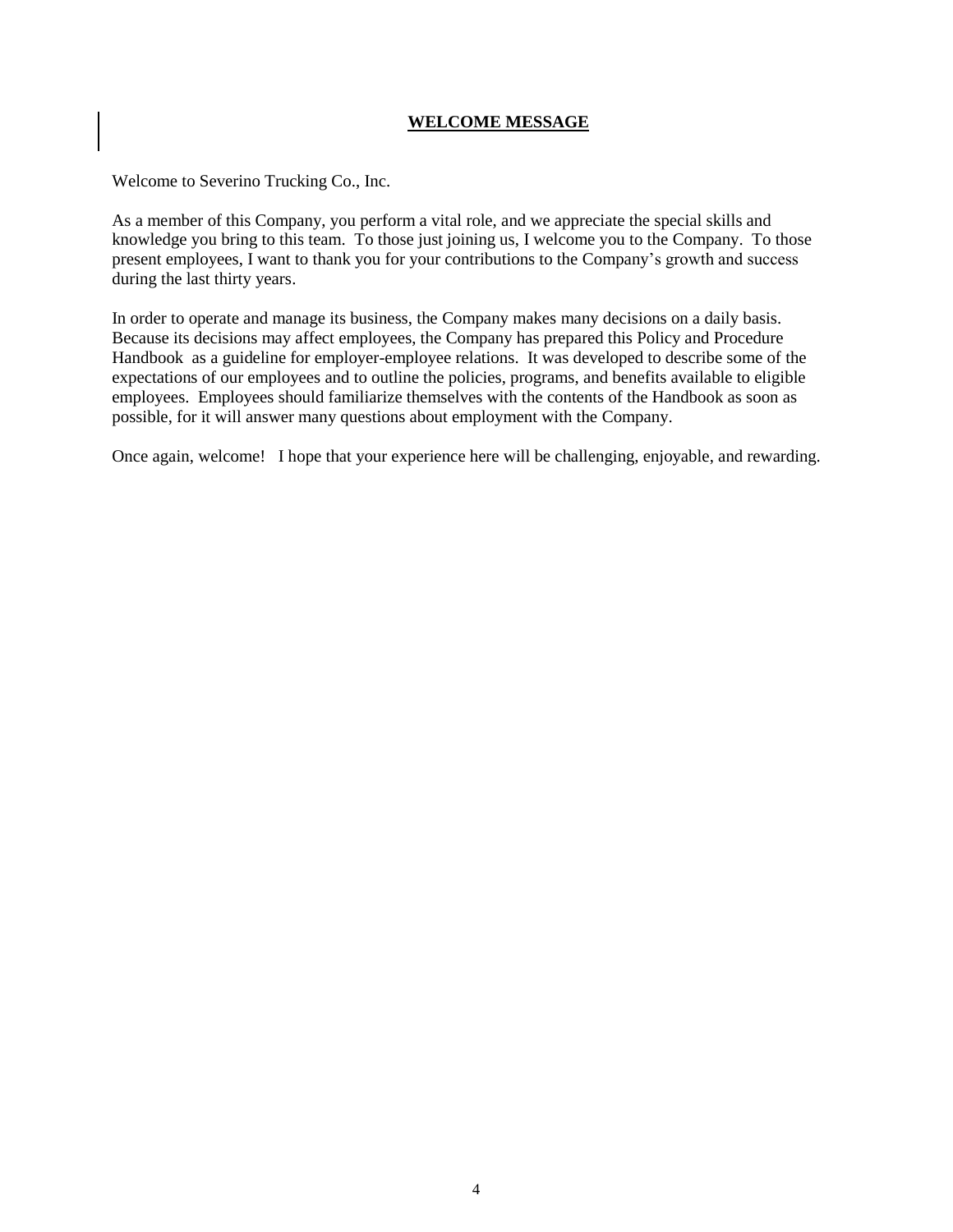## **INTRODUCTORY STATEMENT**

This Handbook is designed to acquaint you with the Company and provide you with information about working conditions, employee benefits and some of the policies affecting your employment. You should read, understand and comply with all provisions of the Handbook. It describes many of your responsibilities as an employee and outlines the programs developed by the Company to benefit employees. One of our objectives is to provide a work environment that is conducive to both personal and professional growth.

No Handbook can anticipate every circumstance or question about policy. The Company reserves the right to revise, supplement, or rescind any policies or portion of the Handbook from time to time, as the Company deems appropriate, and in the Company's sole and absolute discretion. Our employment-atwill policy permitting employees or the Company to end the employment relationship for any reason at any time is not subject to change, however. Employees will, of course, be notified of such changes to the Handbook as they occur.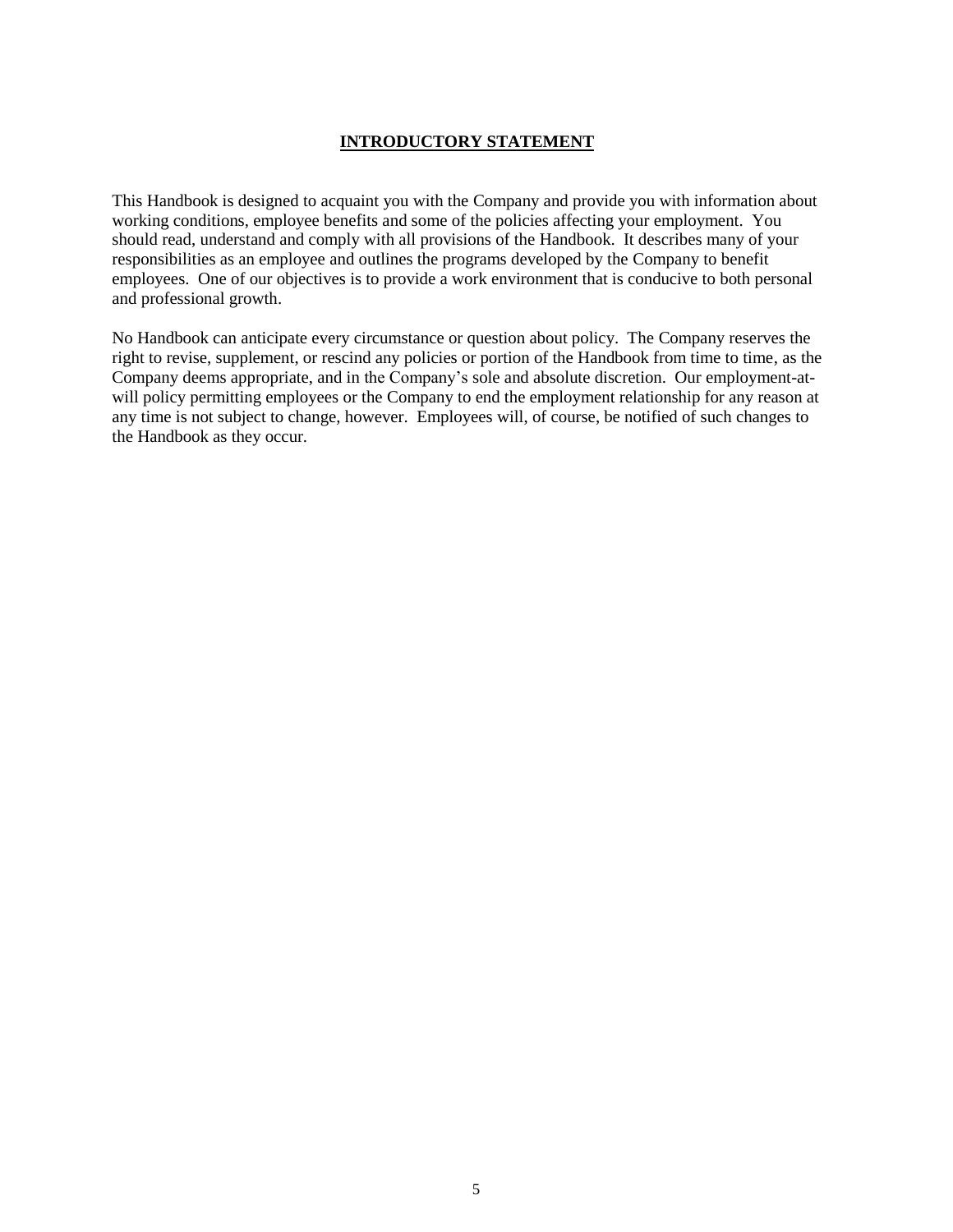## **EMPLOYEE ACKNOWLEDGEMENT FORM**

The Handbook describes important information about the Company, and employees should consult with management regarding any questions not answered in the Handbook. Please read the following statements and sign below to indicate receipt and acknowledgment of the Handbook.

- Since the information, policies, and benefits described here are necessarily subject to change, I acknowledge that revisions to the Handbook may occur, except to the Company's policy of employment-at-will. All such changes will be communicated through official notices, and I understand that revised information may supersede, modify, or eliminate existing policies. Only the Company President has the ability to adopt any revisions to the policies in this Handbook.
- I understand that I have entered into my employment relationship with the Company voluntarily and acknowledge that there is no specified length of employment. Accordingly, either the Company or I can terminate the relationship at will, with or without reason, at any time, so long as there is no violation of applicable federal or state law.
- Furthermore, I acknowledge that this Handbook is neither a contract of employment nor a legal document. I have received the Handbook, and I understand that it is my responsibility to read and comply with the policies contained in this Handbook and any revisions made to it.
- I specifically acknowledge that I have reviewed the Anti-Harassment and Sexual Harassment policies in the Company's Handbook. I understand that, in the event that I believe I have been subjected to discrimination or harassment, including sexual harassment, that I am expected to immediately notify the Office Manager or Company President.
- I specifically acknowledge that I have reviewed the Workers' Compensation Insurance policy in this Handbook and understand the reporting requirements for employees and supervisors when workrelated injuries or illnesses occur.
- I understand that my signature below indicates that I have read and understand the above statements.

Employee Name (printed)

Employee Signature

**Date** 

KEEP THIS SECTION FOR YOUR RECORDS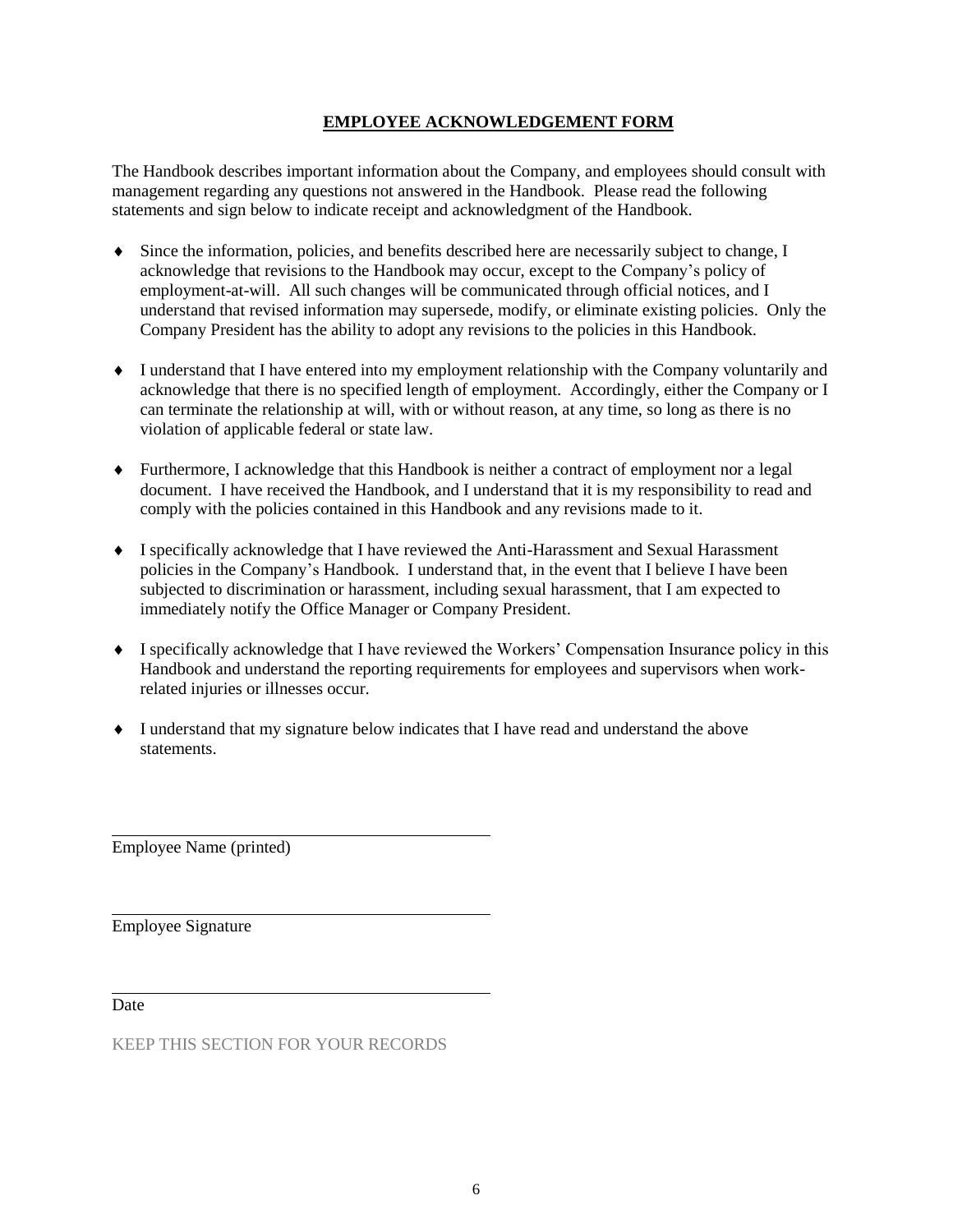## **EMPLOYEE ACKNOWLEDGEMENT FORM**

The Handbook describes important information about the Company, and employees should consult with management regarding any questions not answered in the Handbook. Please read the following statements and sign below to indicate receipt and acknowledgment of the Handbook.

- Since the information, policies, and benefits described here are necessarily subject to change, I acknowledge that revisions to the Handbook may occur, except to the Company's policy of employment-at-will. All such changes will be communicated through official notices, and I understand that revised information may supersede, modify, or eliminate existing policies. Only the Company President has the ability to adopt any revisions to the policies in this Handbook.
- I understand that I have entered into my employment relationship with the Company voluntarily and acknowledge that there is no specified length of employment. Accordingly, either the Company or I can terminate the relationship at will, with or without reason, at any time, so long as there is no violation of applicable federal or state law.
- Furthermore, I acknowledge that this Handbook is neither a contract of employment nor a legal document. I have received the Handbook, and I understand that it is my responsibility to read and comply with the policies contained in this Handbook and any revisions made to it.
- I specifically acknowledge that I have reviewed the Anti-Harassment and Sexual Harassment policies in the Company's Handbook. I understand that, in the event that I believe I have been subjected to discrimination or harassment, including sexual harassment, that I am expected to immediately notify the Office Manager or Company President.
- I specifically acknowledge that I have reviewed the Workers' Compensation Insurance policy in this Handbook and understand the reporting requirements for employees and supervisors when workrelated injuries or illnesses occur.
- I understand that my signature below indicates that I have read and understand the above statements.

Employee Name (printed)

Employee Signature

**Date** 

RETURN THIS SECTION FOR YOUR COMPANY RECORD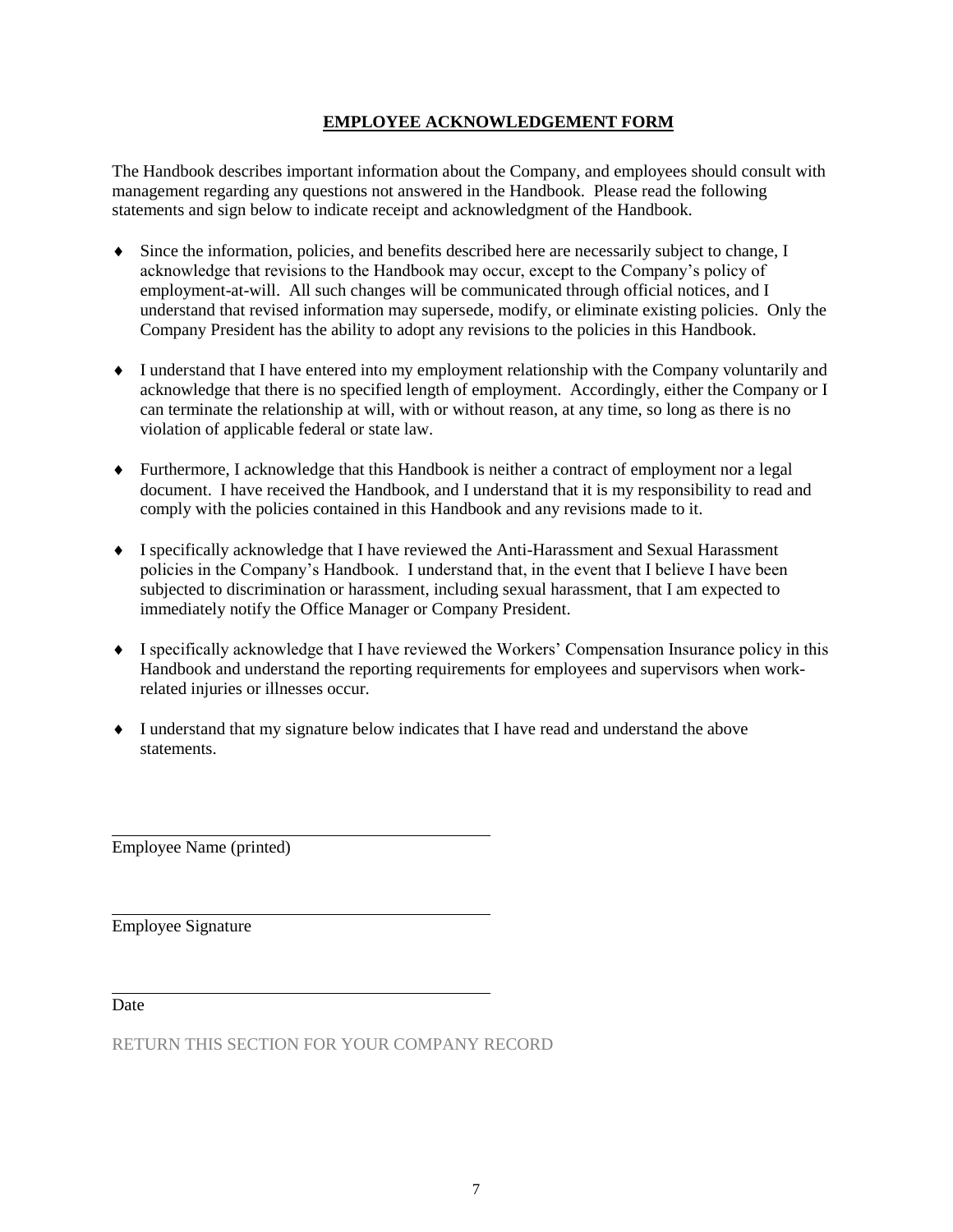## I. EMPLOYMENT

## A. Employment-at-Will

Employment with the Company is voluntarily entered into, and the employee is free to resign at will at any time, with or without reason. Similarly, the Company may terminate its employment relationship with any employee at will at any time, with or without notice or reason, so long as there is no violation of applicable federal or state law.

Policies set forth in this Handbook are not intended to create a contract, nor are they to be construed to constitute contractual obligations of any kind or a contract of employment between the Company and any of its employees. The provisions of the Handbook have been developed at the discretion of the Company management and, except for its policy of employment-at-will, may be amended or cancelled at any time, at the Company's sole discretion.

These provisions supersede all existing policies and practices and may not be amended or added to without the express written approval of the President of the Company.

## B. Equal Employment Opportunity

In order to provide equal employment and advancement opportunities to all individuals, employment decisions at the Company are based on merit, qualifications, and abilities. The Company does not discriminate in employment opportunities or practices on the basis of race, color, religion, sex, national origin, sexual orientation, marital status, pregnancy, veteran's status, age, mental or physical disability, or any other personal characteristic protected by law. This policy governs all aspects of employment, including selection, job assignment, compensation, advancement, workforce reduction or transfer, leaves of absence, discipline, termination, and access to benefits and training.

The Company will make reasonable accommodations for qualified individuals with known mental or physical disabilities unless doing so would result in an undue hardship.

Any employees with questions or concerns about any type of discrimination in the workplace are encouraged to bring these issues to the attention of the Office Manager or Company President. Employees can raise concerns and make reports without fear of reprisal. Anyone found to be engaging in any type of unlawful discrimination will be subject to disciplinary action, up to and including termination of employment.

C. Immigration Law Compliance

The Company is committed to employing only United States citizens and aliens who are authorized to work in the United States, and it does not unlawfully discriminate on the basis of citizenship or national origin.

In compliance with the Immigration Reform and Control Act of 1986, each new employee, as a condition of employment, must complete the Employment Eligibility Verification Form I-9 and present documentation establishing identity and employment eligibility. Former employees who are rehired must also complete the Form if they have not completed one with the Company within the past three (3) years, or if their previous Form is no longer retained or valid.

Employees with questions or seeking more information on immigration law issues are encouraged to contact the Office Manager or Company President. Employees may raise questions or complaints about immigration law compliance without fear of reprisal.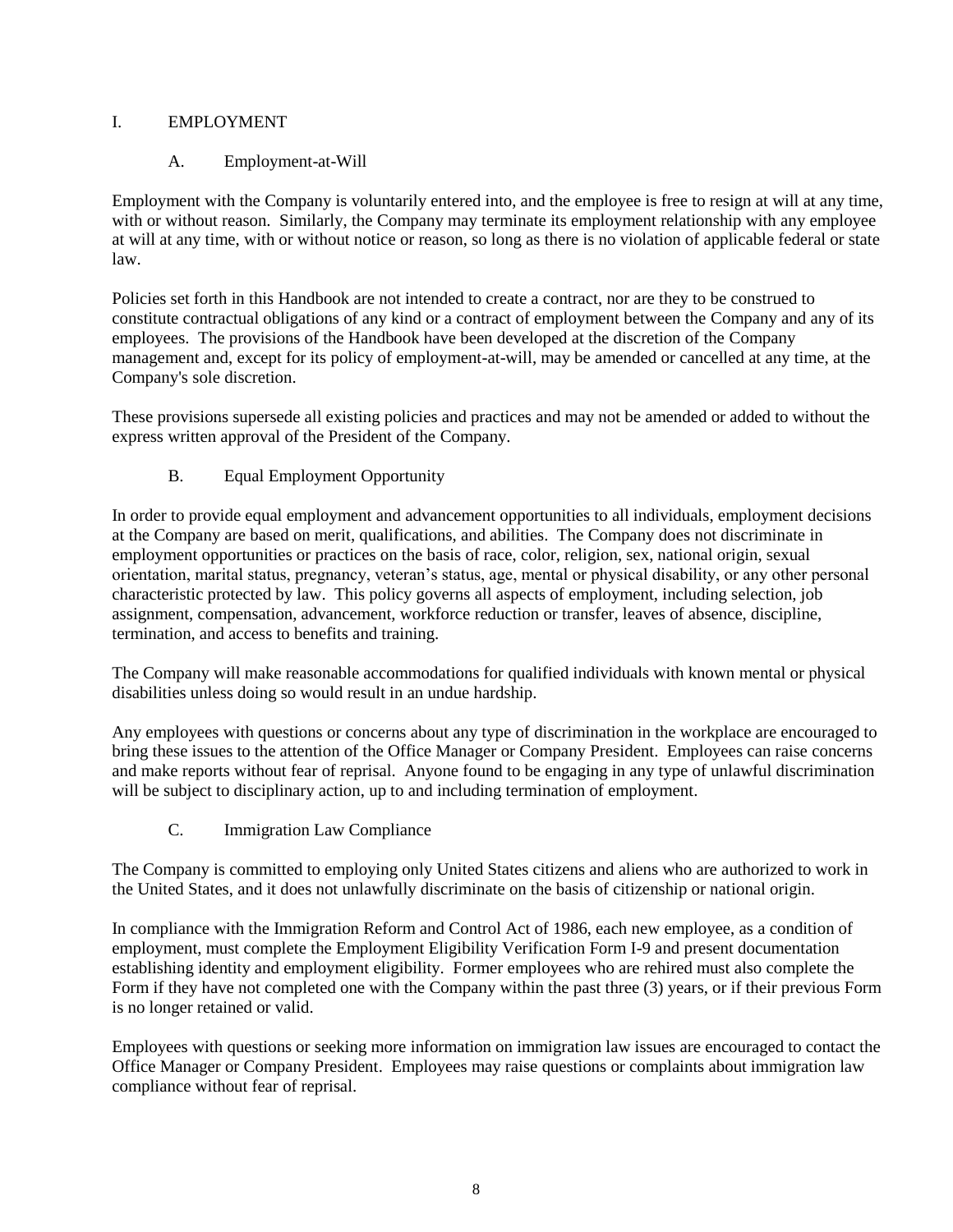## D. Disability Accommodation

The Company is committed to the principles of the Americans with Disabilities Act (ADA) and ensuring equal opportunity in employment for qualified persons with disabilities. All employment practices and activities are conducted on a non-discriminatory basis. Hiring procedures have been reviewed and provide persons with disabilities meaningful employment opportunities. Pre-employment inquiries are made only regarding an applicant's ability to perform the duties of the position.

Reasonable accommodation is available to all disabled employees who are otherwise qualified, where their disability affects the performance of job functions, except when providing such accommodation imposes an undue hardship on Company's operation. All employment decisions are based on the merits of the situation. If an individual needs an accommodation, it is his or her responsibility to advise the Office Manager or Company President. The Company may ask for suggestions in defining what special accommodations are needed, and employees must cooperate fully and engage in an interactive process to best identify a reasonable accommodation.

Employees are required to cooperate fully with the Company in the procurement of medical records so that the Company can fully comply with the ADA provisions. Employees are required to supply the Company with any and all records the Company lawfully requests, and execute any medical authorizations or release forms provided by the Company or a medical care provider, consistent with the law.

Qualified individuals with disabilities are entitled to equal pay and other forms of compensation as well as equal treatment in job assignments, classifications, organizational structures, position descriptions, lines of progression, and seniority lists. Leave of all types will be available to all employees without regard to their status as disabled.

This policy is neither exhaustive nor exclusive. The Company is committed to taking all other actions necessary to ensure equal employment opportunity for persons with disabilities in accordance with the ADA and any other applicable federal and state laws.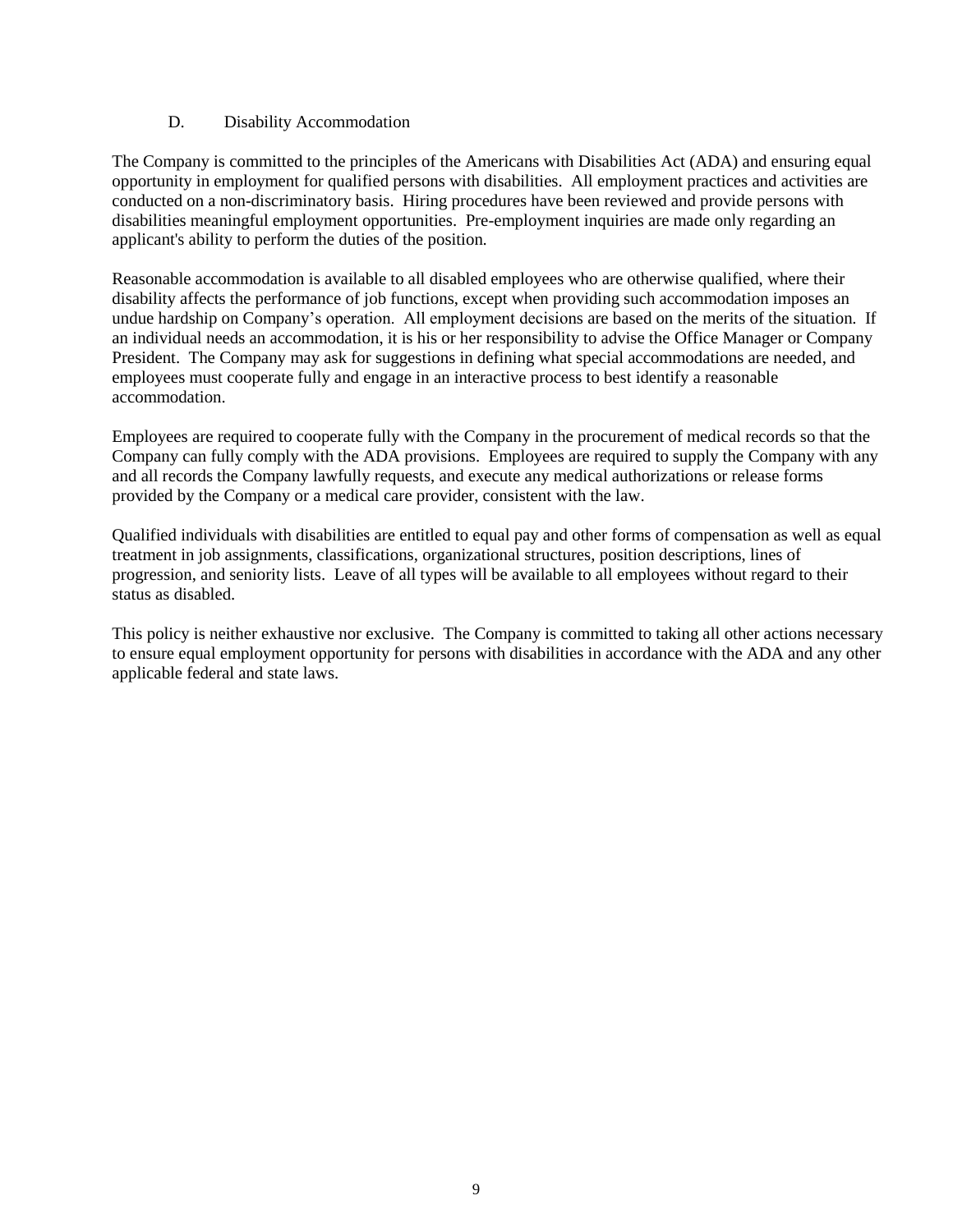## II. EMPLOYMENT STATUS & RECORDS

## A. Employment Categories

It is the intent of the Company to clarify the definitions of employment classifications so that employees understand their employment status and benefit eligibility. These classifications do not guarantee employment for any specified period of time. Accordingly, the employee and the Company retain the right to terminate the employment relationship at will at any time, with or without notice or reason.

Each employee is designated as either "Nonexempt" or "Exempt" from federal and state wage and hour laws. Nonexempt employees are entitled to overtime pay under the specific provisions of federal and state laws. Exempt employees are excluded from specific provisions of federal and state wage and hour laws and are usually paid on a salary basis. An employee's exempt or nonexempt classification may be changed only upon written notification by the Company's management.

In addition to the above categories, each employee will belong to one other employment category:

*Regular full-time* employees are those who are regularly scheduled to work the Company's full-time schedule, forty (40) hours per week and who actually work at least thirty-five (35) hours or more per week. Generally, they are eligible for the Company's benefit package, subject to the terms, conditions, and limitations of each benefit program.

*Regular part-time* employees are those who are regularly scheduled to work less than thirty-five (35) hours and more than twenty (20) hours per week. While part-time employees do receive all legally mandated benefits (such as Social Security and workers' compensation insurance), they are ineligible for some of the Company's other benefit programs, absent special arrangements.

*Temporary* employees are those who are hired as interim replacements, to temporarily supplement the work force, or to assist in the completion of a specific project. Employment assignments in this category are of a limited duration. Employment beyond any initially stated period does not in any way imply a change in employment status. Temporary employees retain that status unless and until notified of a change in writing. While temporary employees receive any legally mandated benefits, they are ineligible for all of the Company's other benefit programs.

*Seasonal* employees are employees hired for specific periods of time, i.e. summer work, and they may work on a full-time or part-time basis. They are ineligible for all of the Company's benefit programs, except those mandated by law.

## B. Access to Personnel Files

The Company maintains a personnel file on each employee. The personnel file includes such information as the employee's job application, resume, records of training, documentation of performance appraisals and salary increases, and other employment records. Personnel files are the property of the Company, and access to the information they contain is restricted. Generally, only management personnel of the Company who have a legitimate reason to review information in a file are allowed to do so.

Employees who wish to review their own file should contact their supervisor. With reasonable advance notice, employees may review or obtain a copy of their own personnel files in the Company's offices and in the presence of an individual appointed by the Company to maintain the files. Employees are permitted to submit documentation with corrections to their records if they believe something is inaccurate. If an employee who has reviewed his or her personnel file disagrees with any of the information in the file, the Company and the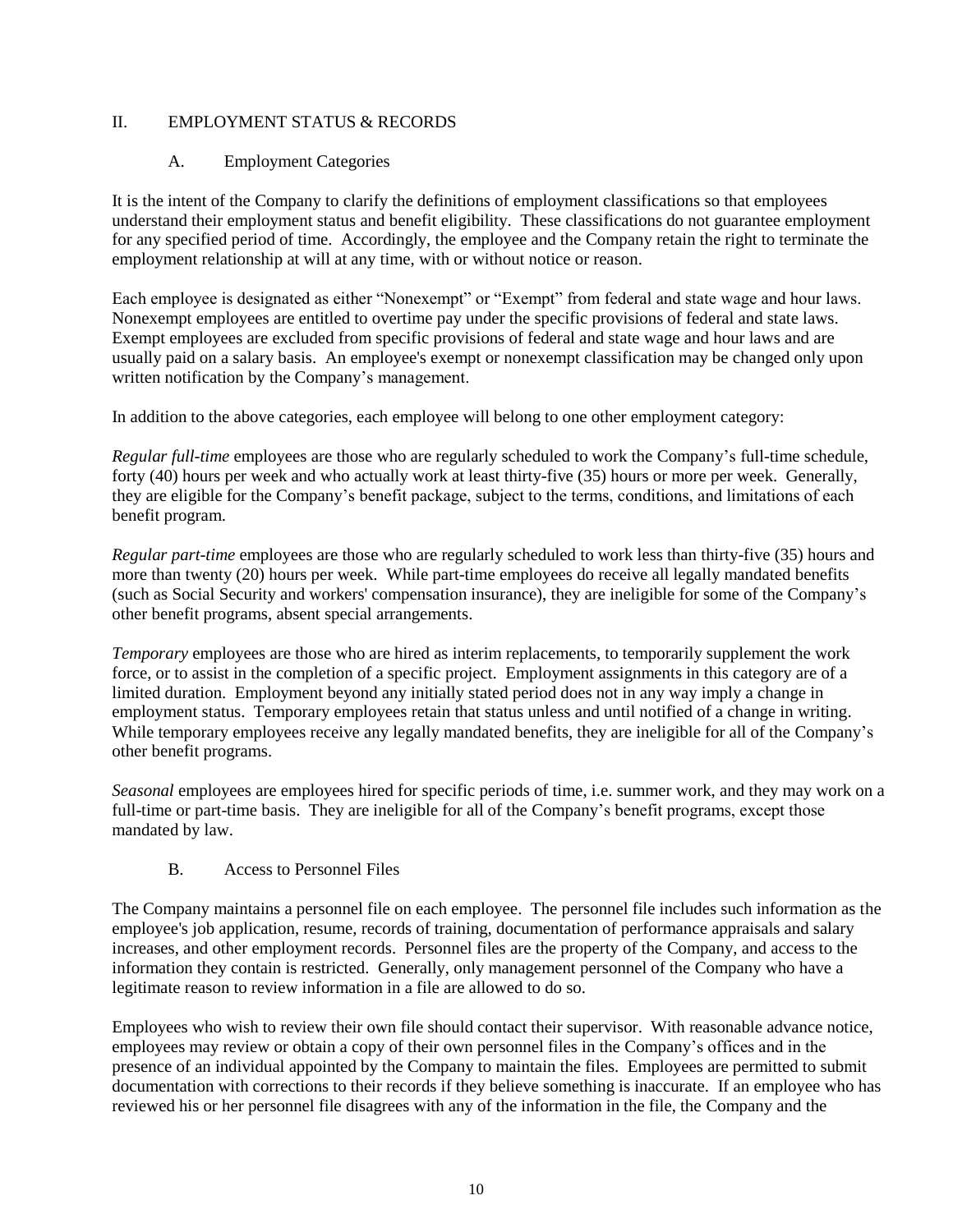employee may mutually agree to remove or correct it. If no agreement can be reached, the employee is encouraged to submit a written statement explaining his or her disagreement. Such written statements will be maintained in the employee's personnel file and, if the document which was the source of the disagreement is transmitted to a third party for any reason, the employee's written response will also be sent.

# C. Personnel Data Changes

The Company strives to maintain accurate records on all employees. It is the responsibility of each employee to promptly notify his or her supervisor of any changes in personnel data. Personal mailing addresses, telephone numbers, number and names of dependents, name change, marital status, individuals to be contacted in the event of an emergency, and other such information should be accurate and current at all times. Failure to notify the Company of changes could affect an employee's eligibility for benefits and could impair the Company's ability to contact a friend or family matter if an emergency arises.

# D. Reference Checks

All requests from third parties, such as other companies, for personnel information or references should be directed to the Office Manager. It is the Company's policy to confirm only position and dates employed in response to a request for a reference on a present or former employee. Any requests for additional information must be in writing and on an organization's letterhead. The Company will only release additional information, including any documents from the personnel file, upon receipt of a signed authorization and waiver from the employee or former employee, which expressly allows the Company to release information beyond merely verifying dates worked and position held.

Under no circumstances are employees authorized to respond to any requests for information regarding another employee unless the Office Manager first gives permission.

# E. Employment Applications

The Company relies upon the accuracy of information contained in the employment application, as well as the accuracy of other data the applicant or employee presents throughout the hiring process and employment. Accurate information in the employment application is a condition that is required for employment to begin or continue at the Company. Any misrepresentations, falsifications, or material omissions in any of this information or data may result in the exclusion of the individual from further consideration for employment or, if the person has been hired, termination of employment.

# F. Performance Evaluation

Employees are strongly encouraged to discuss job performance and goals on an informal, day-to-day basis with their immediate supervisor. Formal performance evaluations may occur upon the written request of an employee, and in the discretion of the Company. The purpose of any formal evaluation is to provide both supervisors and employees the opportunity to discuss job tasks, identify and correct weaknesses, encourage and recognize strengths, and discuss positive, purposeful approaches for meeting goals.

Salary reviews are also generally conducted annually. The Company does not offer any guarantees that salaries will increase annually or at any other time. The Company owners approve all salary increases.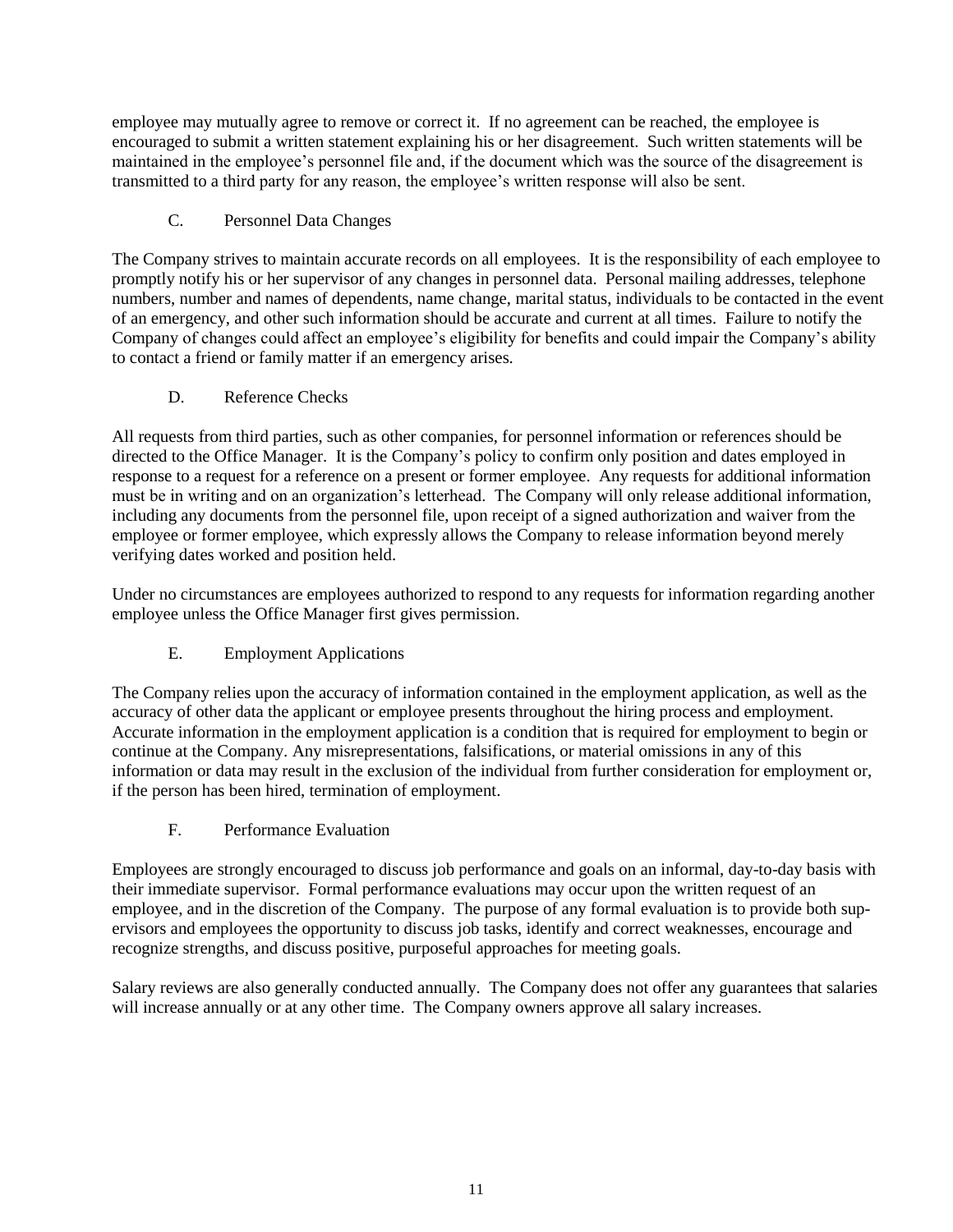## III. EMPLOYEE BENEFIT PROGRAMS

## A. Employee Benefits Overview

Eligible employees at the Company are provided a wide range of benefits. A number of programs, such as Social Security, workers' compensation and unemployment insurance, cover all employees in the manner prescribed by law.

Benefits eligibility is dependent upon a variety of factors, including employee classification. The Office Manager can identify the programs for which an employee is eligible. The policies contained in this Handbook are intended to provide only a summary of benefits. A more detailed description of the benefits can be obtained from the actual plan documents, such as a summary plan description, and the terms and conditions of those documents control rather than the summaries contained in this Handbook.

The existence of these benefits does not give rise to a contractual claim for benefits, and the Company expressly reserves the right to add to or rescind any of the existing programs at any time, consistent with state and federal law. The Company may also require or increase employee premium contributions toward any benefits at its discretion.

B. Vacations

The Company provides regular full-time employees paid vacations based upon their length of service with the Company.

Regular full-time employees begin to earn and accrue paid vacation time once employment commences. Vacation time is accrued monthly. It cannot be used, however, until the employee has worked for the Company for twelve (12) consecutive months.

The amount of paid vacation time eligible employees receive each year increases with the length of their employment as shown in the schedule below.

#### *Nonexempt Full-Time Hourly Employees*

| Years of Service        | <b>Earned Rate Per Month</b>               | Maximum Accrual Per Year |
|-------------------------|--------------------------------------------|--------------------------|
| $0-1$ year              | 3.33 hours                                 | 40 hours/1 week          |
| After 1 year completed  | $6.66$ hours                               | 80 hours/2 weeks         |
|                         | <b>Exempt Full-Time Salaried Employees</b> |                          |
| <b>Years of Service</b> | Earned Rate Per Month                      | Maximum Accrual Per Year |
| $0-1$ year              | 4.17 hours                                 | 50 hours/1 week          |
| After 1 year completed  | 8.34 hours                                 | 100 hours/2 weeks        |

The Company will not advance paid vacation time to any employee, absent special circumstances, which will be evaluated on a case-by-case basis, and at the discretion of the Office Manager or Company President.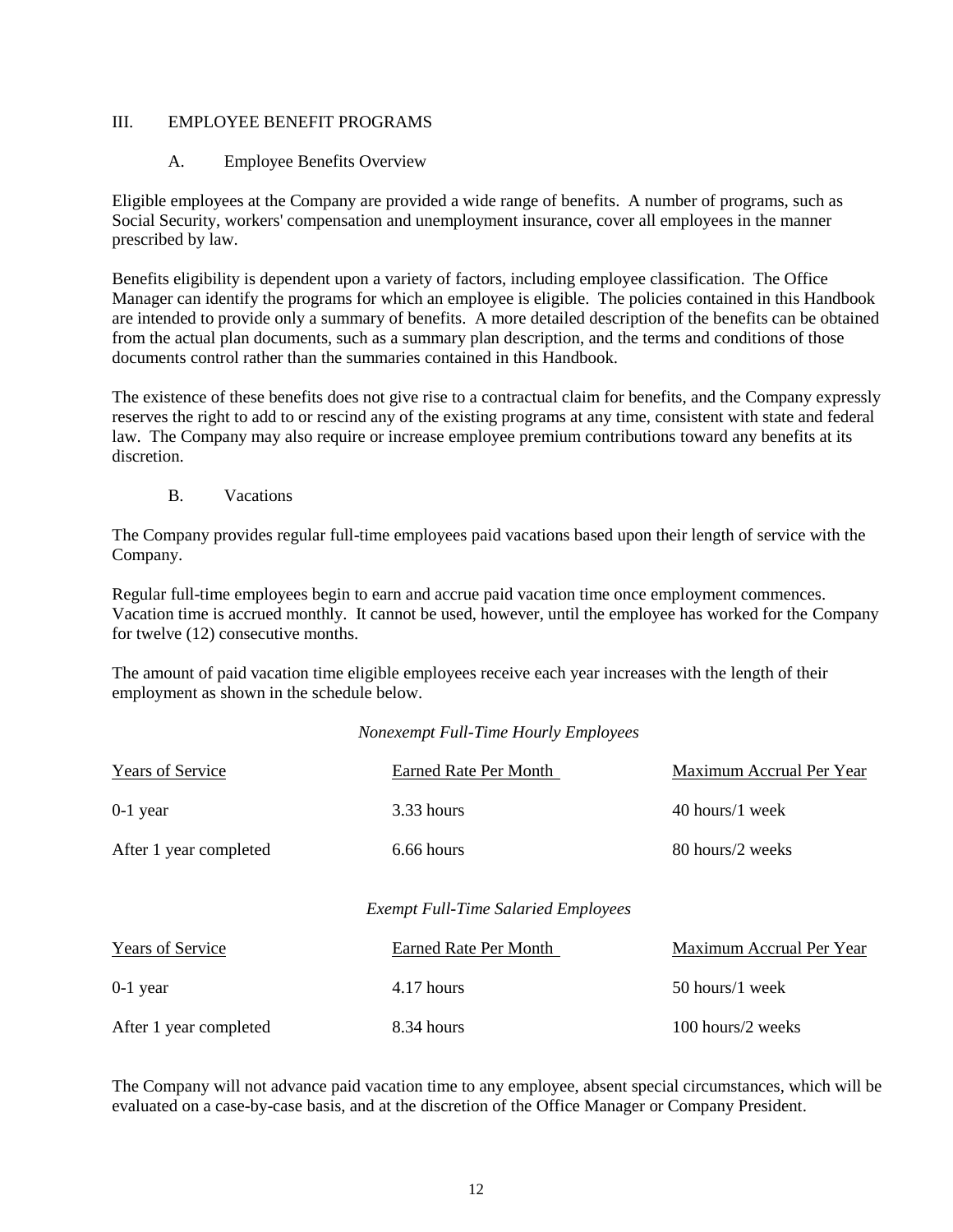Vacation schedules are subject to the approval of the **employee's immediate supervisor**. To take vacation, employees should submit to their supervisor a written request at least 30 days prior to the date being requested. The Company has the right to limit the number of employees who will be on vacation during any period. The Company will do its best to accommodate an employee's vacation request. Requests will be reviewed based on a number of factors, including business needs, staffing requirements and when the request was made. Every effort will be made to accommodate the request. Conflicts will be resolved by the immediate supervisor or the General Superintendent.

Accrued vacation days may be used for sick time and time off for bereavement leave if proper notification is given. Proper notification requires that the office or your immediate supervisor be notified prior to your regular starting time or as far in advance as possible if for any reason you will be absent or late to work.

Should the Company elect to close the Company for any reason, employees will be required to use any accrued vacation time.

Vacation time off is paid at the employee's base pay rate at the time of vacation. It does not include overtime or any special forms of compensation such as incentives, commissions, bonuses, or shift differentials.

In the event that available paid vacation time is not used by the end of the year, employees may carry over up to 80 hours/2 weeks of unused time forward to the next benefit year. Additionally, employees may be paid for accrued but unused vacation time at the end of the year, upon request. A written request by the employee is required. Upon termination of employment, employees will be paid for unused vacation time that has been earned through the last day of work, so long as proper notice has been given, in the event of resignation as described elsewhere in the Handbook.

#### C. Holidays

The Company observes the following seven (7) holidays each year:

- ◆ Memorial Day
- ◆ Independence Day
- Labor Day
- $\triangleleft$  Thanksgiving
- Day after Thanksgiving
- ◆ Christmas
- ◆ New Year's Day

The Company will grant paid holiday time off to regular full-time employees who have successfully completed thirty (30) consecutive days of employment with the Company. Holiday pay is based on the number of hours the employee is regularly scheduled to work, and the holiday must fall on the employee's regular workday. An eligible nonexempt employee must work the day before and after the holiday in order to receive holiday pay, unless the employee's absence is excused in advance by his/her immediate supervisor or the employee is on an approved vacation. Holidays occurring during an employee's vacation period will be credited as holiday pay instead of the accrued vacation time off that would otherwise have applied. Paid time off for holidays will not be counted as hours worked for the purposes of determining whether overtime pay is owed to nonexempt employees.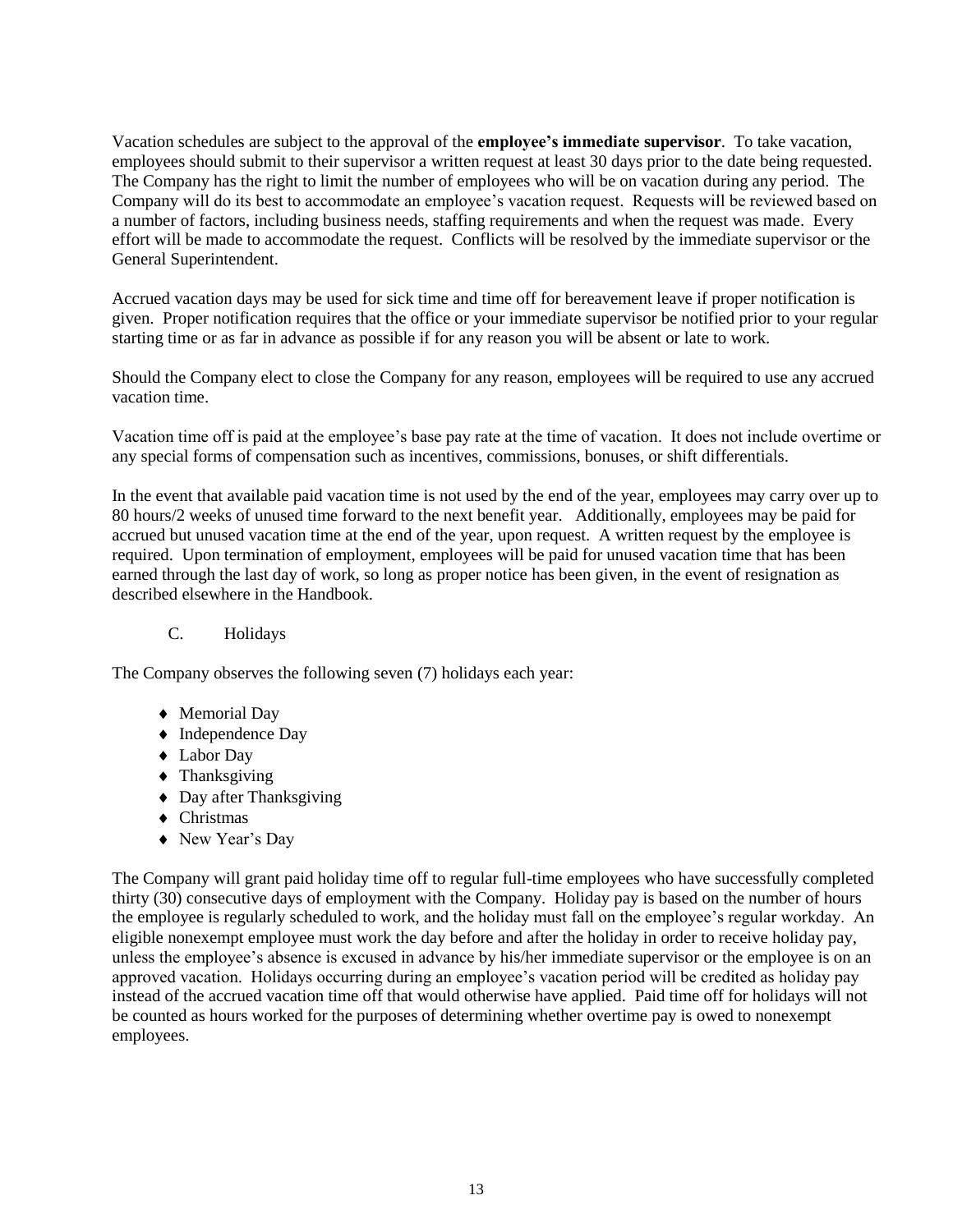If an eligible nonexempt employee works on a recognized holiday, he or she will be paid the regular rate of pay for all hours worked plus the holiday pay to which he or she is otherwise entitled. In addition, the employee may arrange to take off another day, without pay, with advance permission of his or her supervisor.

D. Workers' Compensation Insurance

The Company provides a comprehensive workers' compensation insurance program at no cost to employees. This program covers accidental injuries or occupational illness arising out of and in the course of employment. Subject to applicable legal requirements, workers' compensation insurance provides benefit coverage and medical payments.

In the event employees sustain work-related injuries or illnesses, they should inform the Office Manager immediately. No matter how minor an on-the-job injury may appear, it is important that it be reported as promptly as possible. This will enable an eligible employee to qualify for coverage as quickly as possible. All injured employees are required to complete the necessary paperwork and reports, including a first report of injury form, within twenty-four (24) hours of the injury. In addition, the employee's supervisor who has knowledge of the injury or accident is also required to report such injury or accident to the Office Manager. Insurance requirements limit the time for reporting to the insurance Company. If the Company does not promptly report an injury or illness to the insurance Company and to the state, a loss in medical coverage and wages could result. Failure by an employee or supervisor to report the injury or accident may result in disciplinary action, up to and including termination.

If an employee's physician instructs the employee to stay out of work due to a work-related injury or illness, the employee must produce a physician's note stating the reason and the length of time out of work. If the employee requires a light work-duty capacity, the employee must submit documentation from the physician stating any and all restrictions. The Company will provide light work-duty to the extent possible and consistent with its legal obligations. The Company will make every attempt to accommodate workers and facilitate their return to work as soon as possible. Upon a release to full-duty, the employee is required to produce medical documentation to the Company prior to resuming any work. An employee who has been given a release to return to work must present that release to the Office Manager in person at the Company within twenty-four (24) hours of the office visit generating the release to return to work.

The Company recognizes its rights and responsibilities under the New Hampshire Second Injury Fund. Consistent with the law, employees are required to fully and honestly disclose preexisting medical conditions. At the time of hire, or as soon after hire as the information becomes known, the Company will make a written record of known preexisting medical conditions, illnesses or injuries. This record may be in the form of the job application, pre-placement physical examination report, memorandum to the personnel file, interview notes signed and dated by the interviewer, or a record from a rehabilitation counselor or other medical care provider who knows the worker.

Following any workplace accident or injury, the Company will test employees for the presence of drugs and alcohol. The Company reserves the right to take any action it deems appropriate following receipt of the test results, including but not limited to disciplinary action, up to termination of employment.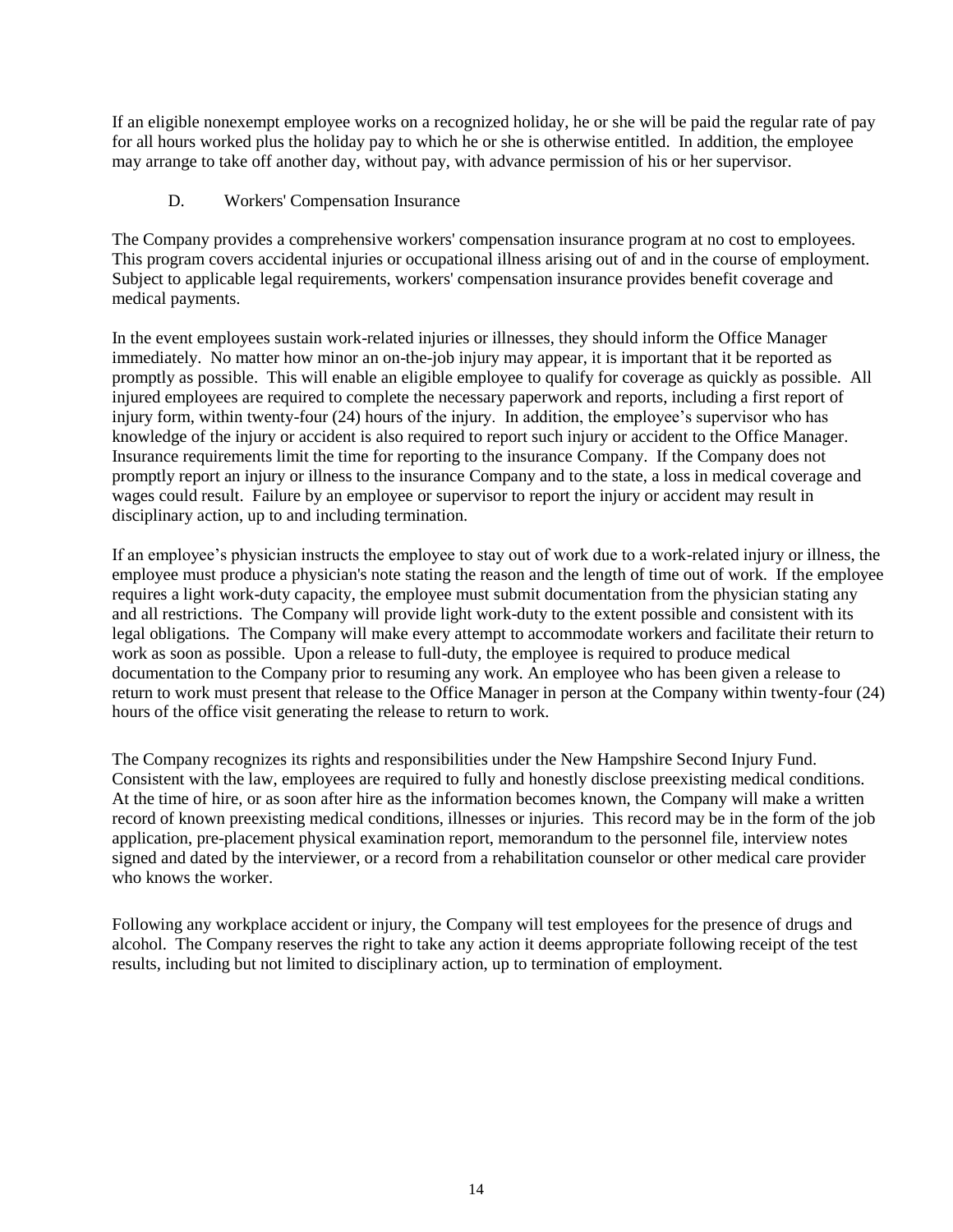# E. Jury Duty

The Company encourages employees to fulfill their civic responsibilities by serving jury duty when required. Regular full-time employees called upon for jury duty are eligible to receive regular pay during their time of service, not to exceed eight (8) hours per day, for up to three (3) business days. Employees must provide evidence of hours required to spend at the court for each date they are out on jury duty. Also, employees must provide to the Company the stipend or the amount received for jury duty, so that it can be deducted from the employee's regular pay. Regular part-time employees are encouraged to serve on juries, but the Company does not compensate them for time missed from work.

Eligible employees must show the jury duty summons to their supervisor as soon as possible, and at least two (2) weeks before scheduled jury duty, so that arrangements to accommodate their absence may be made. Of course, employees are expected to report for work whenever the court schedule permits.

Either the Company or the employee may request an excuse from jury duty if, in the Company's judgment, the employee's absence would create serious operational difficulties.

## F. Witness Duty

The Company encourages employees to appear in court for witness duty when subpoenaed to do so. If employees have been subpoenaed or otherwise requested to testify as witnesses by the Company, they will receive paid time off for the entire period of witness duty. Employees will be granted unpaid time off to appear in court as a witness when requested by a party other than the Company. Employees may, with the Office Manager or Company President's approval, use any available accrued vacation time off to receive pay for the period of this absence.

Employees are directed to provide the subpoena compelling them to appear in court to the Office Manager immediately after receiving it so that operating requirements can be adjusted, where necessary, to accommodate the employee's absence. The employee is expected to report for work whenever the court schedule permits.

# G. Health Insurance

The Company's health insurance plan provides regular full-time employees access to health insurance benefits after 60 days from date of hire. Eligible employees may participate in the health insurance plan subject to all terms and conditions of the agreement between the Company and the insurance carrier. The Company offers eligible employees with individual, couple, employee and child or family coverage. Employees who decline such coverage are not entitled to any payment or cash equivalent of the value of the benefit offered. The Company's health insurance benefits do not apply to and are not available to domestic partners.

The Company pays a percentage of the monthly cost of health insurance for eligible employees. Through payroll deductions, employees pay the remaining premium amount.

Details of the health insurance plan are described in the Summary Plan Description (SPD). A SPD and information on cost of coverage will be provided in advance of enrollment to eligible employees. Contact the Office Manager for more information about health insurance benefits.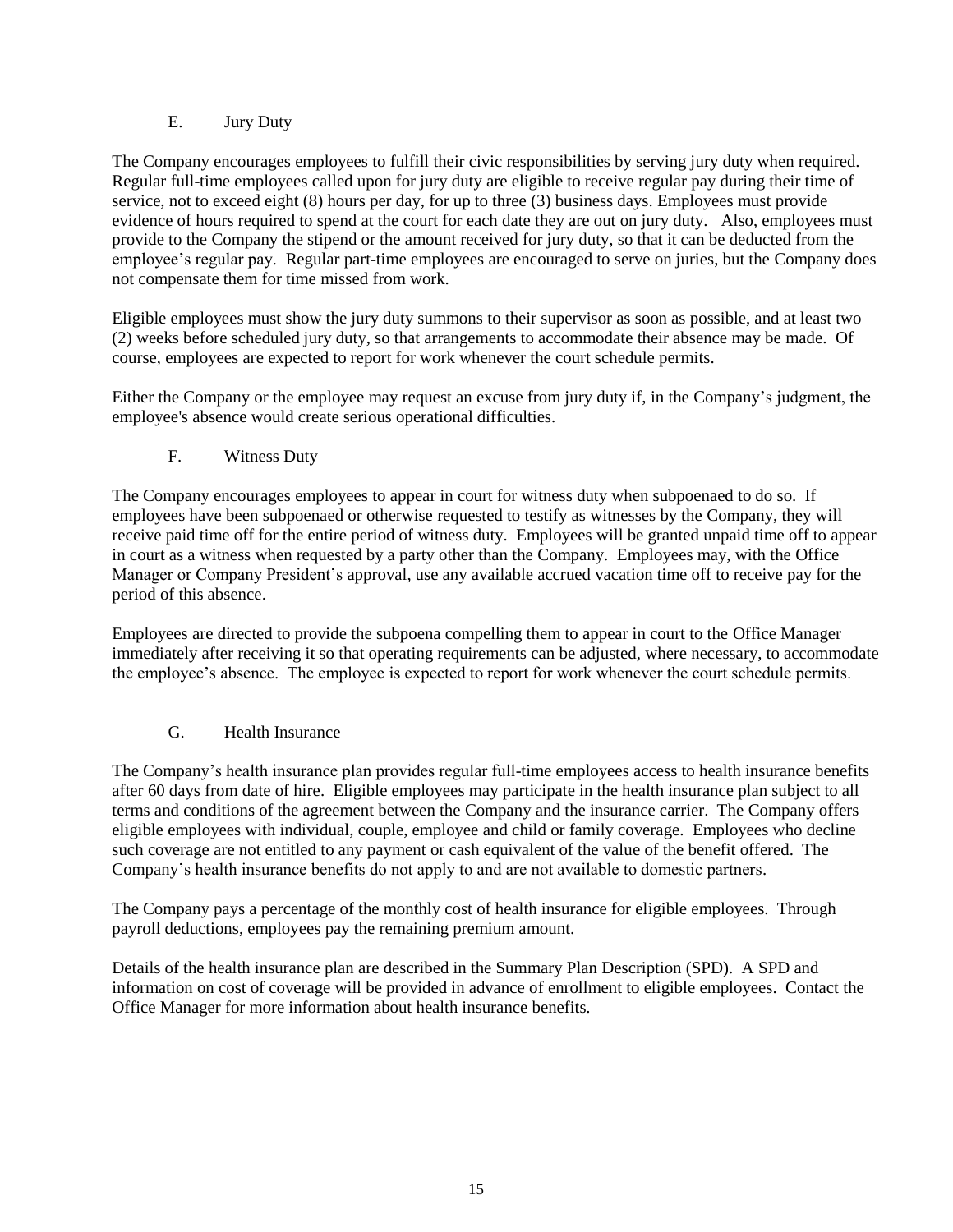## H. Benefits Continuation

State law for a Company of this size authorizes eligible employees and their qualified beneficiaries the opportunity to continue health insurance coverage under the Company's health plan when a "qualifying event" would normally result in the loss of eligibility. The Company's benefits continuation does not apply to and is not available to domestic partners. Some common qualifying events are resignation, termination of employment, or death of an employee; a reduction in an employee's hours or a leave of absence; an employee's divorce or legal separation; and a dependent child no longer meeting eligibility requirements.

Under state law, the employee or beneficiary pays the full cost of coverage at the Company group rates plus an administration fee.

The Company provides eligible employees with written notice describing rights granted under state law upon employment separation, constituting a qualifying event, and when they may become eligible for coverage.

# I. Voluntary Disability Insurance

Subject to plan requirements, full-time employees are eligible to purchase short and long-term disability insurance. This is a voluntary program and 100% of the premium is paid for by the employee. This insurance is designed to help protect your income against the financial impact of a short or long-term disability resulting from an accident or illness. Employees can purchase protection up to 60% of their monthly income. Premiums are based on age, salary and smoking habits and are paid through payroll deductions. For more information regarding these plans, please consult with the Office Manager.

J. Voluntary Life and AD&D Insurance

Subject to plan requirements, full-time employees are eligible to purchase life and AD&D (accidental death and dismemberment) insurance. This is a voluntary program and 100% of the premium is paid for by the employee. Premiums are based on age and smoking habits and are paid through payroll deductions. For more information regarding these plans, please consult with the Office Manager.

## K. Retirement Plan

Subject to Plan requirements, all full-time employees, age 21 and over, are eligible to participate in the Company's deferred compensation plan. Employees may begin their participation in the Plan on the first of the month following 6 months from date of hire. The Company may make contributions to the Plan consistent with the Summary Plan Description. For further information regarding eligibility requirements, vesting schedule and contribution limitations, consult the Office Manager.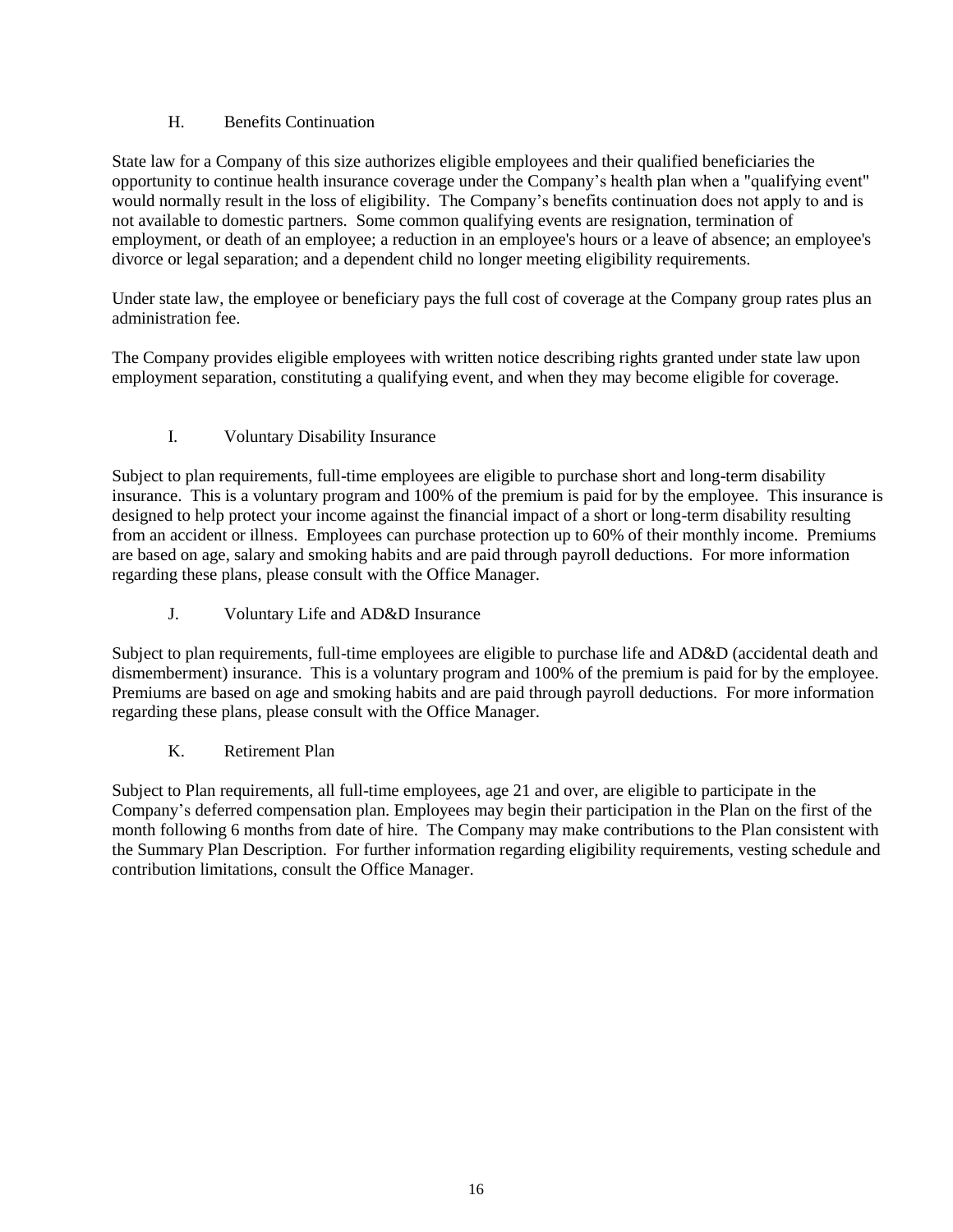## IV. TIMEKEEPING/PAYROLL

## A. Timekeeping

Accurately recording time worked is the responsibility of every nonexempt employee. Federal and state laws require the Company to keep an accurate record of time worked in order to calculate employee pay and benefits. Time worked is all the time actually spent on the job performing assigned duties.

Nonexempt employees should accurately record the time they begin and end their work, as well as the beginning and ending time of each meal period. They should also record the beginning and ending time of any split shift or departure from work for personal reasons.

Each nonexempt employee must verify and sign off on his or her hours at the end of each pay period, reflecting all hours worked in the given pay period. By signing the time record, the employee verifies that the record is true and that no hours have been worked "off the clock."

Altering, falsifying, tampering with time records may result in disciplinary action, up to and including termination of employment.

B. Paydays

Employees are paid from Sunday through Saturday and paychecks are issued weekly on Friday. Each paycheck will include earnings for all work performed through the end of the **previous** payroll period. Time tickets are due in the office on Monday for hours worked the previous week. Failure to turn time tickets into the office on Monday could result in a week's delay of processing those hours.

C. Direct Deposit

The Company offers direct deposit of paychecks. Participation in direct deposit requires that you provide the Company with your bank's routing number and the account number of your checking or savings account. Employees who choose to participate in direct deposit must sign an authorization form and provide the Company Payroll Clerk with a void check for checking accounts or a deposit slip for savings accounts.

In lieu of a regular check, direct deposit participants will receive a check for zero dollars with a stub indicating the amount paid for the hours worked, all deductions and the amount of their direct deposit. Each employee is responsible for verifying that the direct deposit money has been deposited into their account before attempting to withdraw it or write checks against, as well as verifying that the amount is accurate.

It is the employee's responsibility to notify the Company Payroll Clerk in writing when a direct deposit account is closed, the account number changes or the bank's routing number changes; otherwise your direct deposit could be affected.

Participation in direct deposit can be terminated by providing written notice to the Company's Payroll Clerk. Employees should allow one week from date of notice for termination of direct deposit. The Company reserves the right to cease providing direct deposit to any or all employees at any time.

D. No Pay Advances

The Company does not provide pay advances on unearned wages to employees.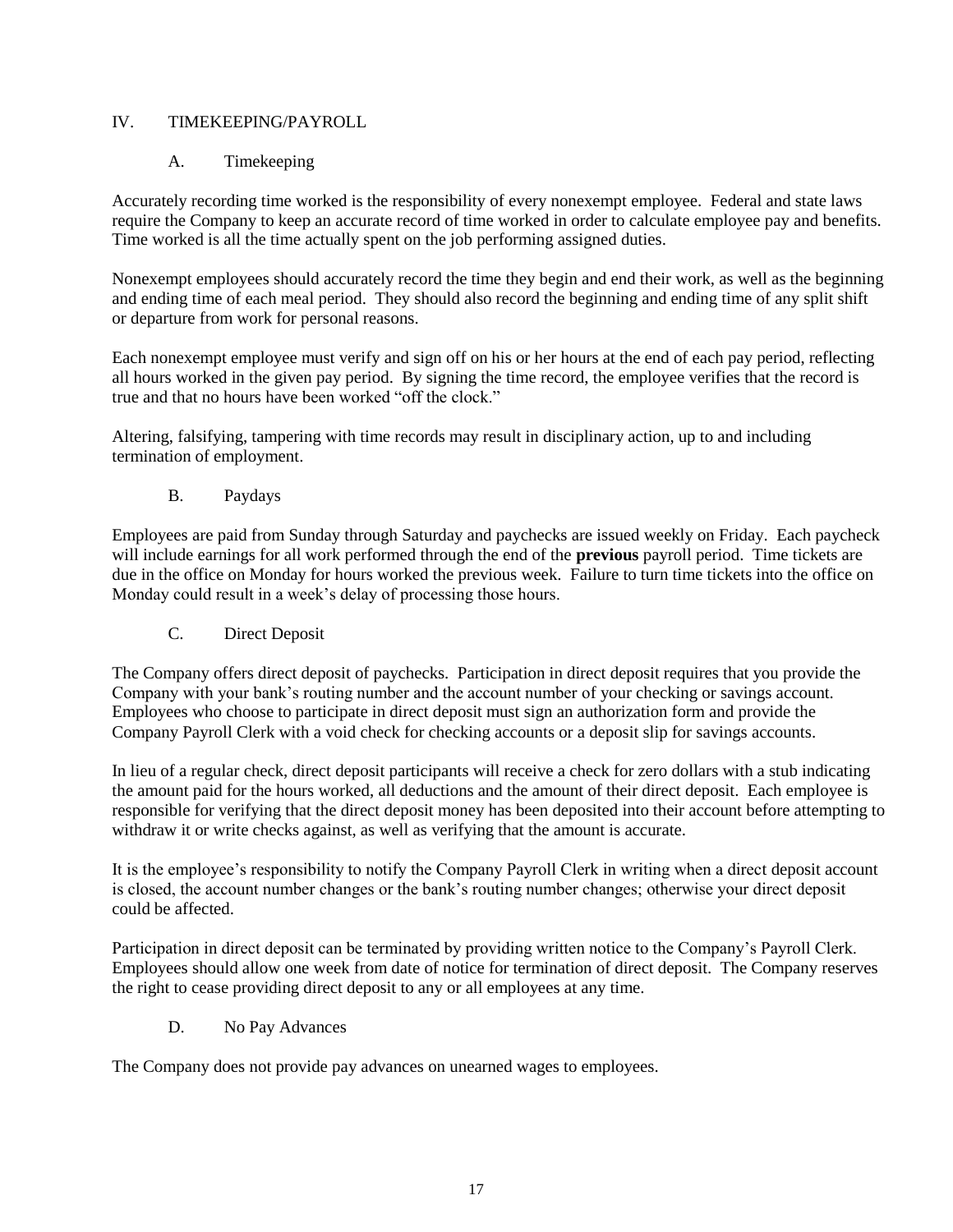#### E. Administrative Pay Corrections

The Company takes all reasonable steps to ensure that employees receive the correct amount of pay in each paycheck and that employees are paid promptly on the scheduled payday.

In the unlikely event that there is an error in the amount of pay, the employee should promptly bring the discrepancy to the attention of the company payroll clerk so that corrections can be made as quickly as possible.

F. Pay Deductions

The law requires that the Company make certain deductions from every employee's compensation, including income, Social Security, and Medicare taxes.

The Company offers programs and benefits to eligible employees beyond those required by law, such as health insurance. Eligible employees may voluntarily authorize deductions from their paychecks to cover the costs of participation in these programs. Such written authorizations must be submitted to the Office Manager.

Any questions about payroll deductions should be directed to the Office Manager.

G. Expense Reimbursements

To be reimbursed for all authorized expenses, employees must submit all appropriate receipts to the Office Manager at the end of each month. The Company will reimburse an employee for all authorized expenses within seven days following receipt of such all appropriate receipts**.**

If there is a question about whether an employee is eligible for reimbursement for a particular expense, such employee should obtain approval from his or her supervisor *prior to* incurring the expense.

For employees who use privately-owned vehicles for business, mileage will be reimbursed at the IRSrecommended amount. Employees must complete a Travel Expense Report and submit it to the Office Manager as an expense outlined above. Commuting costs are obviously not reimbursable, nor are any fines or tickets that an employee incurs.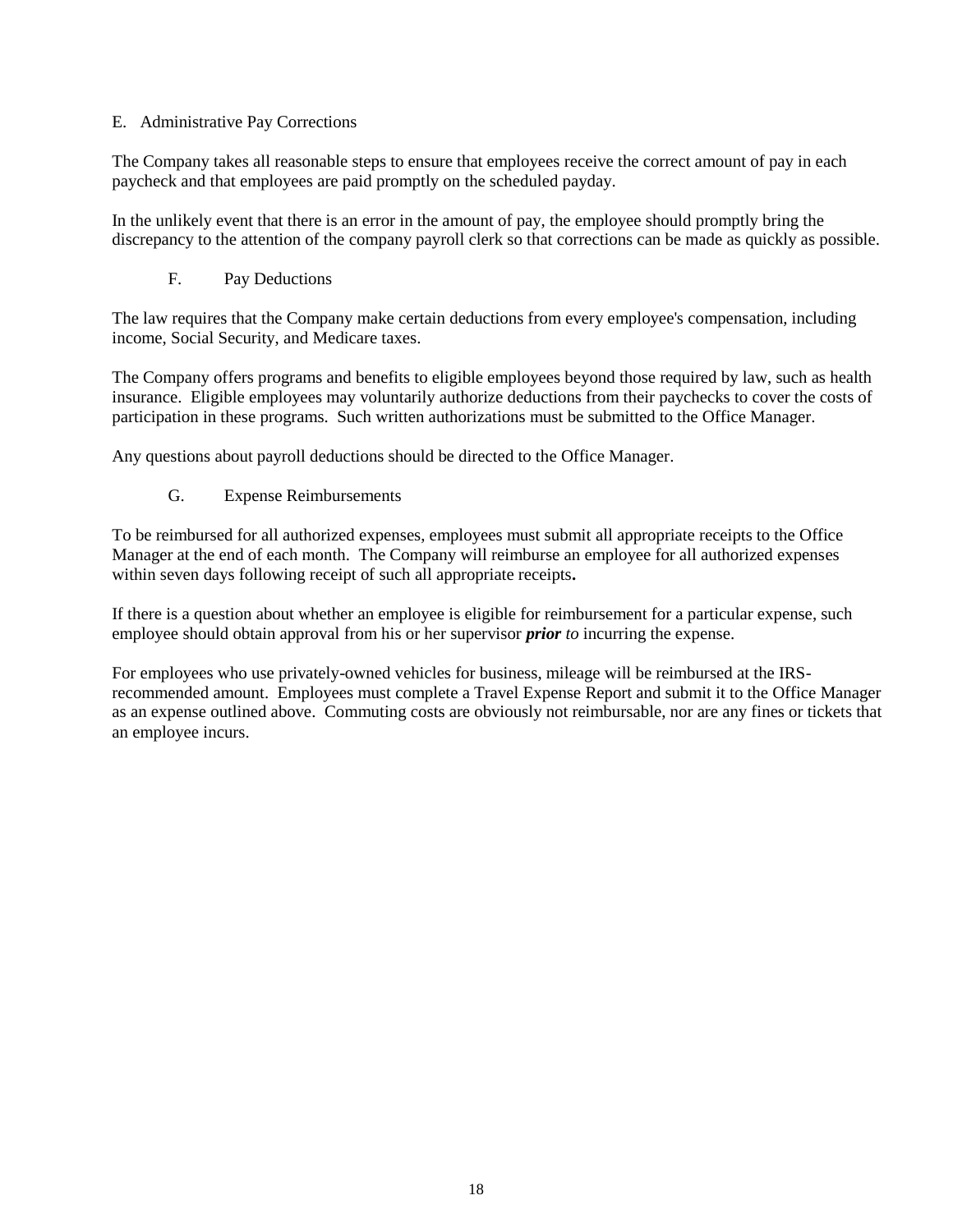## V. WORK CONDITIONS AND HOURS

## A. Work Schedules

Employees are expected to be at work, in their designated work areas, for the established hours each day. Employee are expected to arrive promptly at the start of their workday, take the appropriate allotted time for lunch and breaks, and leave no earlier than the designated time their workday ends. Lunch and break times may *not* be used to shorten the regular workday.

For office employees, the office hours are from 8:00 a.m. to 4:30 p.m., unless otherwise arranged and agreed. For field employees, the hours are 7:00 a.m. to 3:30 p.m., unless otherwise arranged and agreed.

## B. Rest and Meal Periods

Each workday, full-time nonexempt employees (and other employees who work more than five (5) hours per day) are provided with a fifteen (15) minute rest period. The Office Manager will advise employees of the regular rest period length and schedule.

The lunch/meal period varies with office employees. The unpaid meal period lasts one-half hour, usually from 12:00 p.m. to 12:30 p.m., but may vary due to operational needs and business flow. All employees who work more than five (5) hours per day are provided with at least a thirty (30) minute unpaid meal period/break.

## C. Overtime

When operating requirements or other needs cannot be met during regular working hours, employees may be scheduled to work overtime hours. When possible, advance notification of these mandatory assignments will be provided. It is essential that all employees be available for overtime work, when necessary, and that all employees have flexibility with regard to any personal or other professional commitments. The Company will distribute overtime assignments as equitably as practical to all employees qualified to perform the required work.

Overtime compensation is paid to all nonexempt employees in accordance with federal and state wage and hour restrictions. For nonexempt employees, payment is one and one-half (1 ½) the employee's regular rate for hours worked in excess of forty (40) per week. Overtime pay is based on actual hours worked. Time off on accrued vacation time, holiday, sick or any other leave of absence will not be considered hours worked for purposes of performing overtime calculations.

Failure to work scheduled overtime or working overtime without prior authorization from the supervisor may result in disciplinary action, up to and including termination.

## D. Two-Hour Minimum

Employees who report for work will be paid a minimum of two (2) hours pay, unless the Company makes a good-faith effort to notify the employee not to report to work. Exceptions to this rule include: 1) when the employee reports to work and then requests to leave because of illness or personal/family emergency provided that a written explanation, initialed by the employee, is entered on the employee's time card; or 2) when an employee is hired and reports to work with the expectation that he or she will work less than two (2) hours and is notified in writing in advance of his or her schedule. Accordingly, when an employee leaves work before having worked two (2) or more hours because of illness or personal/family emergency, he or she must note that fact on the time records and initial the entry. Employees who are scheduled to work fewer than two (2) hours are also directed to sign/verify such schedule on their timecard.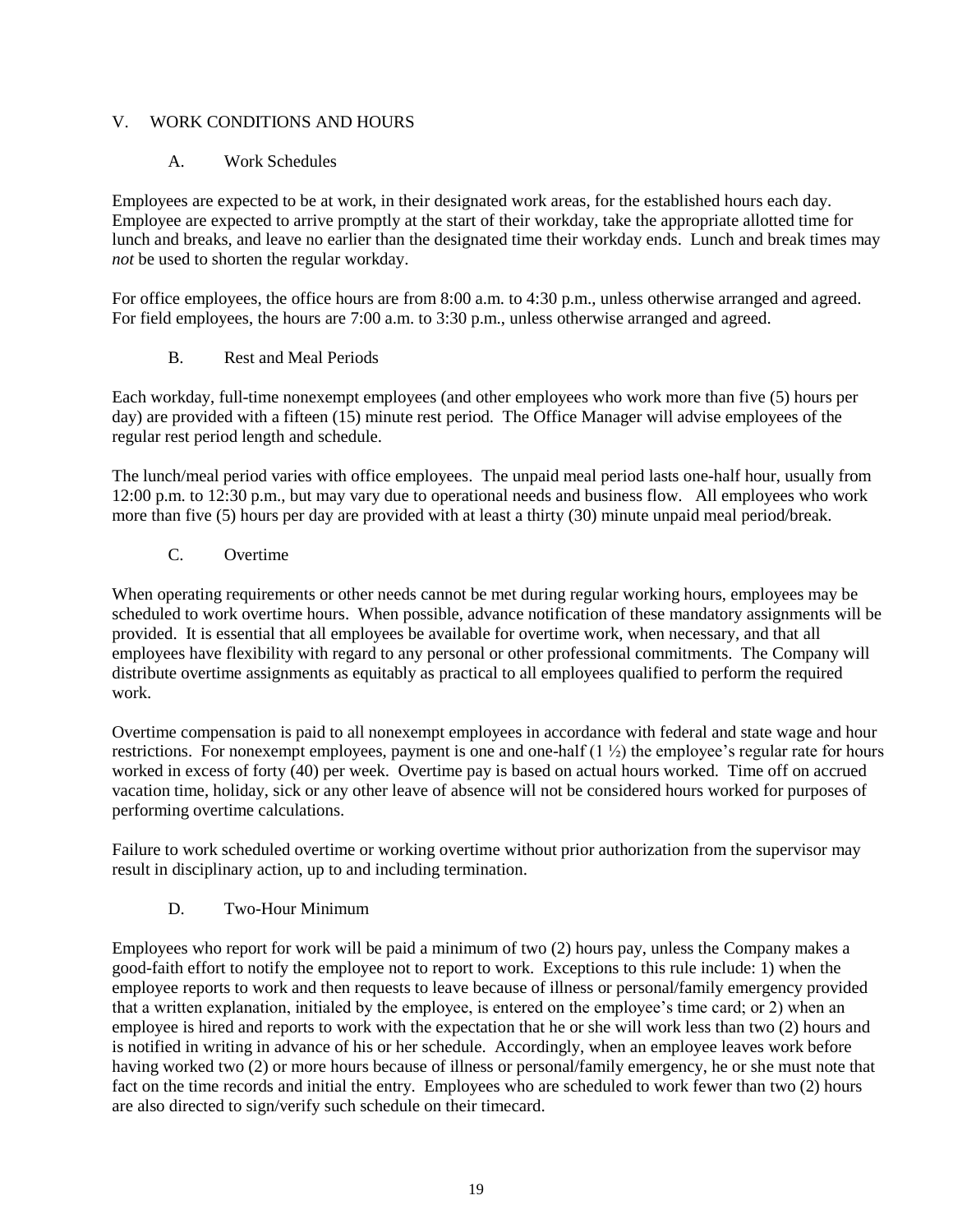# E. Use of Phone and Mail Systems

Personal use of the telephone, including the Company's telephone and personal cellular phones, can be distracting and disruptive to the work environment. As such, employees are requested to keep their personal calls to an absolute minimum – they are limited to family emergencies only, absent supervisory approval. Employees are encouraged to make any personal calls during rest or meal breaks. Employees are prohibited from making long-distance personal calls on the Company's telephones.

The use of the Company-paid postage for personal correspondence is not permitted. Personal mail should be mailed from and received at home.

Disregarding or failing to comply with these policies could lead to discipline, up to and including termination of employment.

F. Smoking

In keeping with state law and the Company's intent to provide a safe and healthful work environment, smoking in the workplace is prohibited, except in the rear of the office building and in the Company's specifically designated as smoking areas. Employees may only smoke during scheduled break or meal times only.

Disregarding or failing to comply with this policy could lead to disciplinary action, up to and including termination of employment.

G. Safety

To assist in providing a safe and healthful work environment for employees, independent builders, and visitors, the Company has adopted a Written Safety Program, pursuant to the New Hampshire Department of Labor. This program is a top priority. The management of the Company, in cooperation with its Joint Loss Management Committee, has responsibility for implementing, administering, monitoring, and evaluating the program. Its success depends on the alertness and personal commitment of all. The Committee meets at least quarterly and, among other things, it makes recommendations for safety issues, assists in the identification of temporary alternative duty tasks, and ensures workplace accidents are properly investigated.

The purpose of the Safety Program is to minimize and/or eliminate workplace accidents and injuries by establishing guidelines for safe workplace practices. The Company provides information to employees about workplace safety and health issues through regular internal communication channels such as supervisoremployee meetings, bulletin board postings, memos, or other written communications.

Some of the best safety improvement ideas come from employees. Those with ideas, concerns, or suggestions for improved safety in the workplace are encouraged to raise them with the employee's immediate supervisor, Office Manager, or Company President. Reports and concerns about workplace safety issues may be made anonymously if the employee wishes. All reports can be made without fear of reprisal.

Each employee is expected to obey safety rules and to exercise caution in all work activities. Employees must immediately report any unsafe condition to their immediate supervisor or the company's Office Manager or Safety Director. Employees are expected to be familiar with and follow OSHA safety standards which are applicable to the workplace in general and to any job or task which they are performing. Employees who violate safety standards, who cause hazardous or dangerous situations, or who fail to report or, where appropriate, remedy such situations, may be subject to disciplinary action, up to and including termination of employment.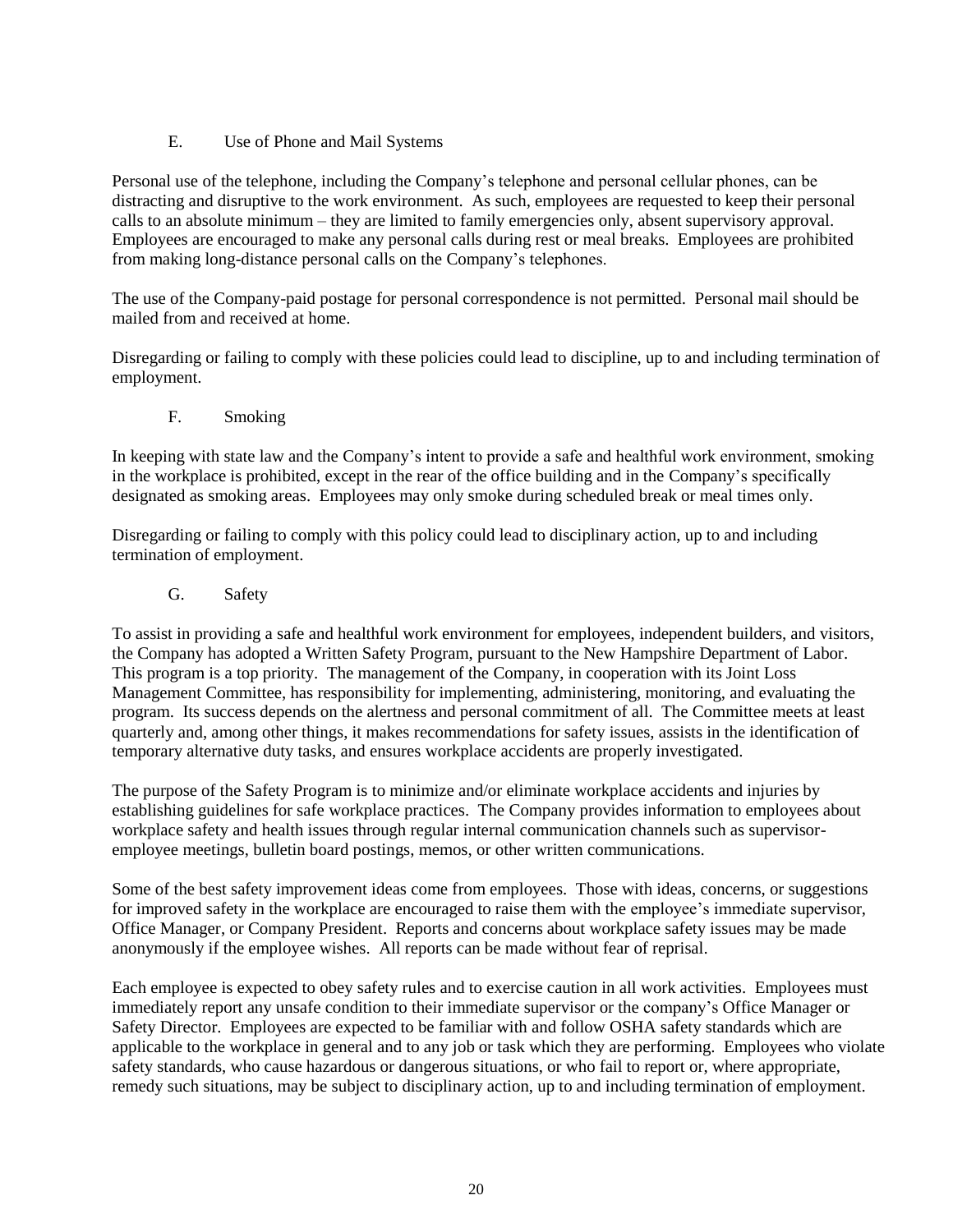In the case of accidents that result in injury, regardless of how insignificant the injury may appear, employees must inform their immediate supervisor, the Office Manager or the company's Safety Director immediately and otherwise comply with the worker's compensation policy.

H. Company Equipment and Supplies

Equipment, supplies and materials essential in accomplishing job duties are expensive and may be difficult to replace. When using Company property, employees are expected to exercise reasonable care and follow all operating instructions, safety standards, and guidelines. Such property must be used in accordance with its intended purpose or function. Employees unfamiliar with the proper use of Company equipment must gain a working knowledge before utilizing it. Any damage or loss will be the responsibility of the employee, and the Company will expect reimbursement for the repair or replacement. The improper, careless, negligent, destructive, or unsafe use or operation of equipment can result in disciplinary action, up to and including termination of employment.

Employees are expected to notify their immediate supervisor or Safety Director if any equipment appears to be damaged, defective, or in need of repair. Prompt reporting of damages, defects, and the need for repairs could prevent deterioration of equipment and possible injury to employees or others.

Company-owned equipment, materials and supplies must not be removed from the Company for personal use without the advance written permission of the Company. A release waiver must be signed and approval received prior to the property being released for personal use. The Company is *not* responsible for any injuries or accidents that may occur off Company premises.

I. Visitors in the Workplace

To provide for the safety and security of employees and the facilities at the Company and to preserve the confidentiality of the customer files, only authorized visitors are allowed in the workplace. Restricting unauthorized visitors helps maintain safety standards, protects against theft, ensures security of equipment, protects confidential information, safeguards employee welfare, and avoids potential distractions and disturbances. Employees may not receive personal visitors during work hours except in emergencies.

All visitors should enter the Company through the front office to be acknowledged by front office personnel. Authorized visitors will receive directions or be escorted to their destination. Employees are responsible for the conduct and safety of their visitors.

If an unauthorized individual is observed on the Company premises, employees should immediately notify the Office Manager.

J. Computer and E-Mail Usage

The Company's computers, computer network system, telephone system, facsimile machines, electronic mail systems, and the equipment and data stored on these systems (collectively referred to as "communications system") are the property of the Company and remain so at all times. All messages and transmissions composed, sent, stored or received on the Company's communications system are and remain the exclusive property of the Company and are not to be considered the private property of any employee. As the Companyowned property, all messages on the communications systems are subject to disclosure to law enforcement or government officials, or to other parties through subpoena or its equivalent.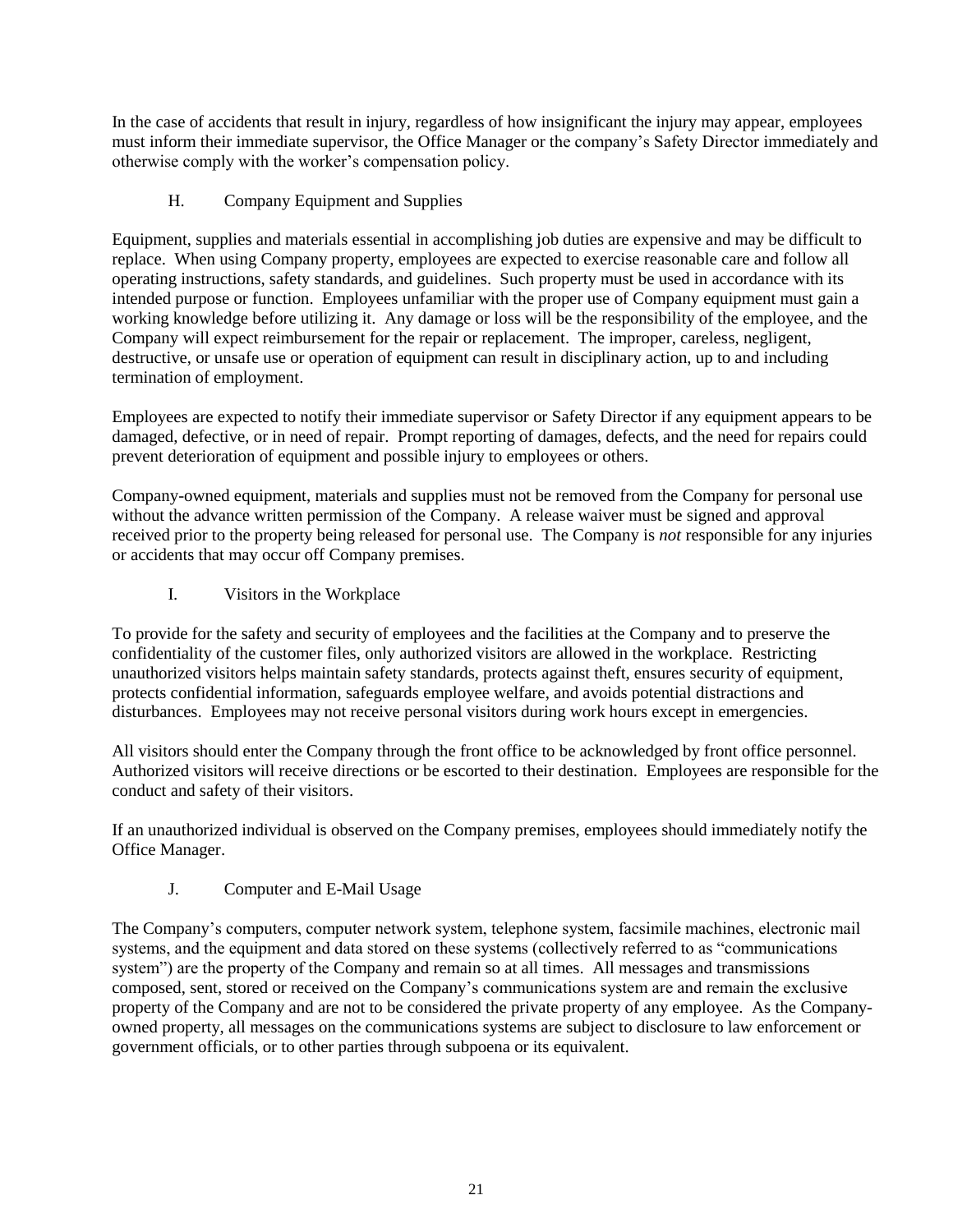The Company's communications system is intended for business purposes only and should be used for workrelated tasks. Limited personal use for family emergencies, for example, is permitted. This communications system may not be used for social, religious, political, solicitation or other matters unrelated to the business of the Company. At no time are unauthorized parties allowed access to the Company's communications system. Inappropriate use of the communications system is strictly prohibited.

All employees must be aware that the Company's communications system may automatically store or record information transmitted in a backup storage mechanism. From time to time, communications stored in the system may be deleted, printed, or utilized for any purpose.

Employees do not have a privacy right in messages sent or received on the Company's communications system. The Company may access the communications system to review and monitor communications within the system, without notice to users of the system for any legitimate business purpose. Transmissions of messages on the Company's system are not and should not be considered confidential or private. By using the Company's communications system, employees expressly consent to this policy. All passwords or codes may be changed without notice at the Company's discretion.

For purposes of this policy, a "legitimate business purpose" for reviewing e-mail or voicemail messages includes, but is not limited to, the following situations:

- Investigations of suspected violations of the Company's workplace policies, including its policies on professionalism, confidentiality and harassment.
- Investigations of suspected criminal and civil wrongdoing where the wrongdoing may have included the use of the Company's computer, e-mail or voicemail systems.
- Where the user is unavailable and there is a business need to review the contents of e-mail and voicemail communications on an expedited basis.
- Where such messages are required to be produced in order to comply with applicable law.

The Company strives to maintain a workplace free of harassment and sensitive to the diversity of its employees. Therefore, the Company prohibits the use of computers and the e-mail system in ways that are disruptive, offensive to others, or harmful to morale. The Company's policies prohibiting all forms of harassment, including sexual harassment, apply fully to use of the Company's communications system. No employee may use the communications system in a manner that may be construed by others as harassment or discrimination based upon race, color, religion, sex, sexual orientation, marital status, national origin, pregnancy, veteran's status, age, mental or physical disability, or any other legally protected personal characteristic. The communications system shall not be utilized to solicit, harass or offend or for any other inappropriate or unlawful purpose, such as accessing or distributing sexually explicit or offensive materials. Derogatory, defamatory, obscene or otherwise inappropriate messages are strictly prohibited. The display or transmission of sexually-explicit images, messages, and cartoons is not allowed. Other such misuse includes, but is not limited to, ethnic slurs, racial comments, off-color jokes, or anything that may be construed as harassment or showing disrespect for others.

Employees are prohibited from accessing, or attempting to access, another employee's electronic communications without appropriate authorization. Users of the Company e-mail and voicemail systems shall not use or permit others to use the systems to impersonate any other person or entity, use a false or unauthorized name, forge e-mail headers or take any other action that would disguise the origin of any e-mail or voicemail message transmitted through the Company e-mail or voicemail systems.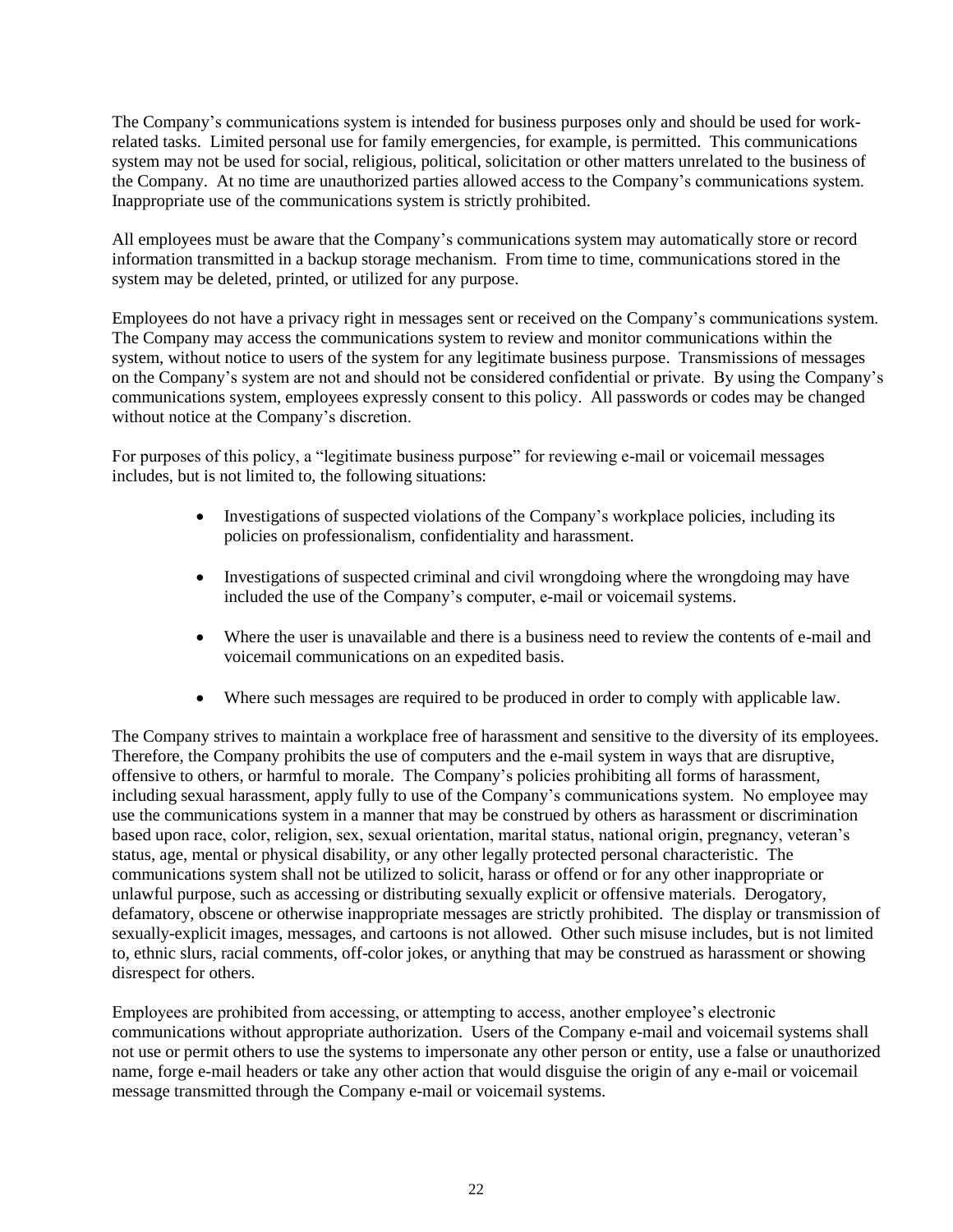Employees are expected to exercise discretion, good judgment, and common sense when creating and distributing communications.

Due to security concerns, employees should avoid sending and storing sensitive or confidential Company or customer information whenever possible. Under no circumstances may confidential information of the Company or its customers be transmitted to individuals outside the Company without prior approval of Company management. E-mail messages should be treated with the same degree of security and confidentiality as written documents. Accordingly, care should be taken when e-mailing confidential documents to others to avoid breaches of confidentiality. Similarly, voicemail messages which contain confidential information should be forwarded only to employees with a "need to know" the information contained in the message.

E-mail may not be used to solicit others for commercial ventures, religious or political causes, outside organizations, or other non-business matters or for the transmission or receipt of responses to any chain letter or pyramid scheme of any kind.

To conserve memory in the Company's communication system, it is important that users periodically delete unnecessary e-mail messages.

The Company purchases and licenses the use of various computer software for business purposes and does not own the copyright to this software or its related documentation. Unless authorized by the software developer, the Company does not have the right to reproduce such software except by license.

Employees may only use software on local area networks or on multiple machines according to the software license agreement and as instructed. The Company prohibits the illegal duplication of software and its related documentation. All users of the Company's communications system must comply with all software licenses, copyright and intellectual property laws, as well as all other state, federal, or local laws.

Employees should notify their immediate supervisor or Office Manager upon learning of violations of this policy. Employees who violate this policy will be subject to disciplinary action, up to and including termination of employment and possible criminal or civil action.

Any questions regarding this policy should be directed to Office Manager.

K. Workplace Monitoring

Workplace monitoring and security inspections may be conducted by the Company to ensure quality control, employee safety, security, and independent builder satisfaction. Such monitoring and inspections will also serve to discourage theft or unauthorized possession of employee and/or Company property. Computers, desks and other storage devices furnished to employees are the property of the Company.Accordingly, any agent or representative of the Company can inspect, monitor and access them, as well as any articles found within them, at any time, either with or without prior notice. Employees should have no expectation of privacy in this regard. Additionally, as appropriate and consistent with the law, the Company or its representatives may inspect persons entering and/or leaving the premises and any packages or other belongings.

Any inspection or search will be reasonable in scope and for a legitimate purpose, respecting the legitimate privacy rights of employees. Any employee who wishes to avoid inspection or search of any articles or materials should not bring such items onto the Company's premises.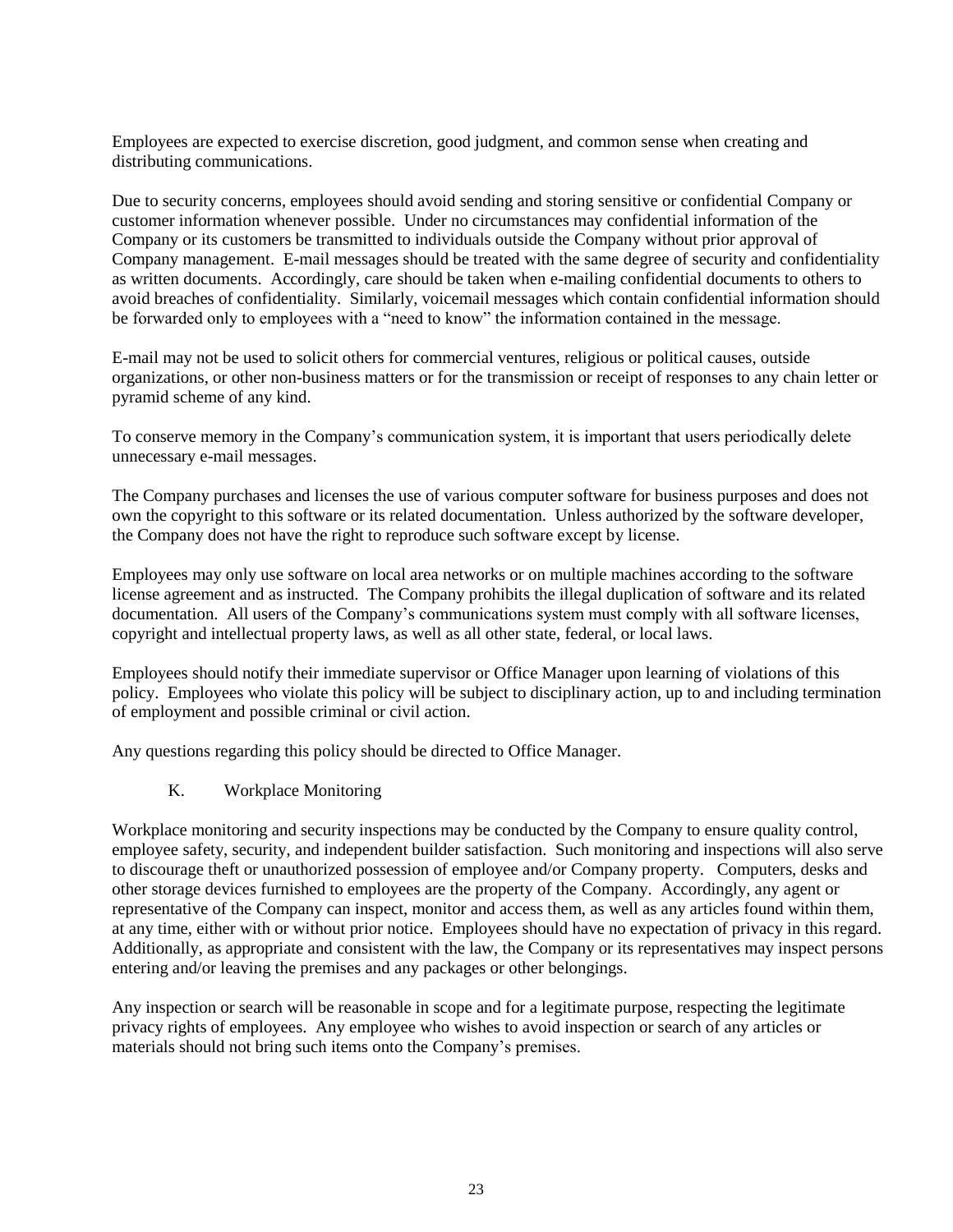#### L. Workplace Violence Prevention

The Company is committed to preventing workplace violence and to maintaining a safe work environment. Given the increasing violence in society in general, the Company has adopted the following guidelines to deal with intimidation, harassment, or other threats of or actual violence that may occur during business hours or on its premises.

All employees, including supervisors and temporary employees, must be treated with courtesy and respect at all times. Employees are expected to refrain from fighting, "horseplay," or other conduct that may be dangerous to others. Firearms, weapons and other dangerous or hazardous devices or substances are prohibited from the Company premises.

Conduct that threatens, intimidates, or coerces another employee, an independent builder, or a member of the public at any time, including off-duty periods, will not be tolerated. This prohibition includes all acts of harassment, including harassment that is based on an individual's sex, race, color, religion, sexual orientation, marital status, national origin, veteran's status, pregnancy, mental or physical disability, age, or any characteristic protected by federal, state, or local law.

All threats of or actual violence, both direct and indirect, should be reported as soon as possible to the Office Manager or Company President. This includes threats by employees, as well as threats by independent builders, vendors, solicitors, or other members of the public. When reporting a threat of violence, employees should be as specific and detailed as possible.

Any employee who applies for or obtains a protective or restraining order which lists the Company location as being a protected area must provide his or her supervisor or management with a copy of the petition, the declarations used to seek the order, a copy of any temporary protective or restraining order which is granted, and a copy of any protective or restraining order which is made permanent. The Company understands the sensitivity of this information and will employ confidentiality procedures, which recognize and respect the privacy of the reporting employee, while simultaneously taking steps to ensure the safety of all employees.

All suspicious individuals or activities should also be reported as soon as possible to a supervisor or management. Employees should never place themselves in a position of peril. If an employee sees or hears a commotion or disturbance at work, he or she should not try to intercede or see what is happening.

The Company will promptly and thoroughly investigate all reports of threats of or actual violence and of suspicious individuals or activities. The identity of the individual making a report will be protected as much as possible. In order to maintain workplace safety and the integrity of its investigation, the Company may suspend employees, either with or without pay, pending investigation or take any other steps, which, at its sole discretion, it deems appropriate.

Anyone determined to be responsible for threats of or actual violence or other conduct that is in violation of these guidelines will be subject to prompt disciplinary action up to and including termination of employment and possible civil or criminal action.

The Company encourages employees to bring their disputes or differences with other employees to the attention of their supervisor or management before the situation escalates into potential violence. The Company is eager to assist in the resolution of employee disputes.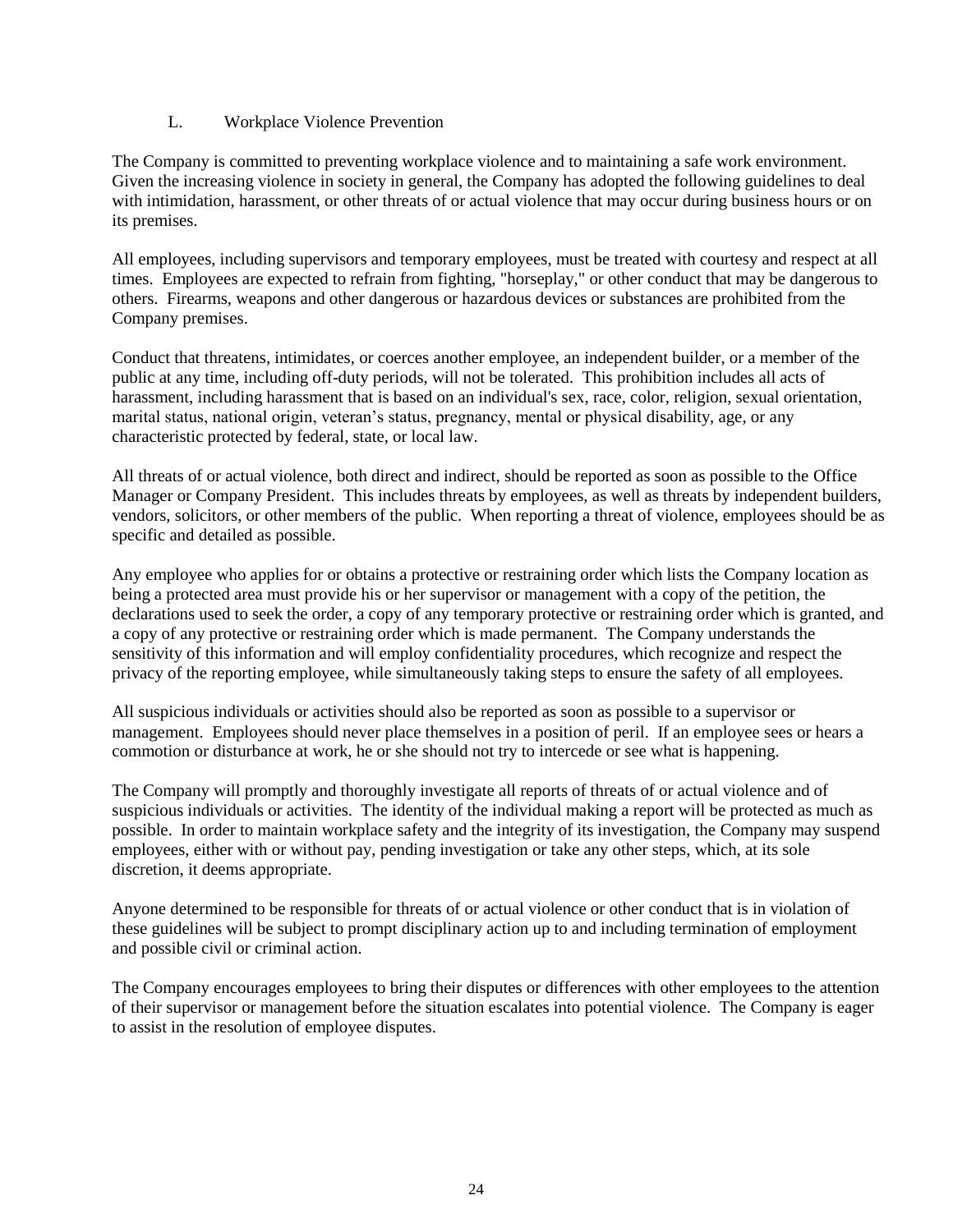## VI. LEAVES OF ABSENCE

## A. Pregnancy/Maternity Leave

All female employees may take an unpaid leave of absence for the period of temporary physical disability resulting from pregnancy, childbirth, or related medical conditions. Such employees are required to exhaust vacation and sick leave, if any, prior to commencing a leave without pay. Questions should be directed to the Office Manager.

Employees wishing to take leave must provide a written request and submit to the Office Manager for approval. The request is then forwarded to the Company President for final approval and signature. Generally, the approval must be completed at least thirty (30) days prior to commencing leave. In situations where this is not possible due to emergency, the employee must notify the Company verbally of her absence and submit the written request as soon as practicable thereafter, usually within one to two (1-2) business days of learning of the need for a leave.

Employees on a leave of absence do not accrue vacation or other benefits during the period of leave. Health insurance during this time continues under the FMLA.

An employee who has notified the Company of her intent to return at the end of her maternity leave will be reinstated to her original job or a comparable position with comparable pay and accumulated seniority, retirement, fringe benefits, and other service credits unless business necessity makes this unreasonable or impossible. Employees that cannot be returned to their former or a comparable position remain eligible to apply for any available position within the Company for which they are qualified.

The Company will not discriminate against any employee who requests an excused absence for medical disabilities associated with pregnancy or childbirth.

Requests for time off associated with pregnancy/childbirth, such as bonding and childcare, not related to medical disabilities for those conditions will be considered in the same manner as other requests for unpaid personal leave.

Employees who take an excused absence for pregnancy and medical disabilities associated with pregnancy or childbirth are required to submit to the Company documentation from a medical care provider verifying their physical condition and anticipated length of disability. A written release to return to work from a healthcare provider is also required. Employees should contact the Office Manager for information about the necessary paperwork that must be completed.

B. Family and Medical Leave

Eligible employees are entitled to leave in accordance with the Family and Medical Leave Act (FMLA) of 1993. The Company provides family and medical leaves of absence without pay to eligible employees who wish to take time off from work duties to fulfill obligations relating directly to:

- Childbirth, adoption, or placement of a foster child;
- Care of an employee's child, spouse, or parent with a serious health condition; or
- An employee's serious health condition which renders the employee unable to perform an essential function of his or her position.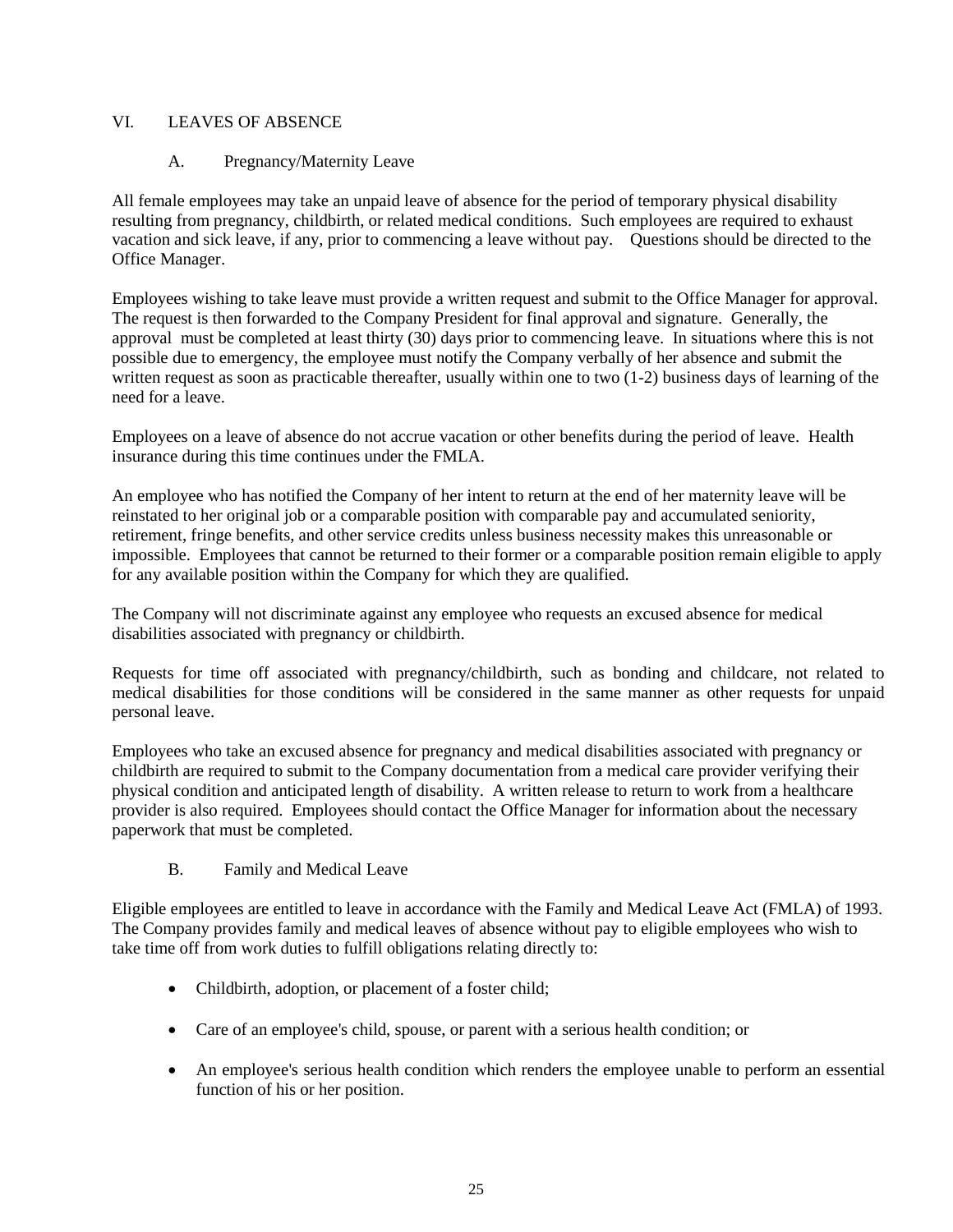FMLA leave may also be taken for two types of Military Family Leave:

- 1. Qualifying Exigency Leave: Eligible employees with a spouse, son, daughter, or parent on active duty or call to active duty status in the National Guard or Reserves in support of a contingency operation may use their 12-week leave entitlement to address certain qualifying exigencies. Qualifying exigencies may include short-notice deployment, military events and related activities, arranging for alternative childcare and certain other childcare and school activities, addressing certain financial and legal arrangements, attending certain counseling sessions, attending post-deployment activities, rest and recuperation, and other activities that the employee and the employer agree upon.
- 2. Military Caregiver Leave (also known as Covered Servicemember Leave): A special leave of up to 26 weeks during a "single 12-month period" for an eligible employee who is the spouse, child, parent, or next of kin of a Covered Servicemember to care for the Servicemember. "Covered Servicemember" means a member of the Armed Forces, including a member of the National Guard or Reserves, who is undergoing medical treatment, recuperation, or therapy, is otherwise in outpatient status, or is otherwise on the temporary disability retired list for a serious injury or illness incurred in the line of duty on active duty. The "single 12-month period" for the purpose of this type of leave begins on the first day the eligible employee takes FMLA leave to care for a Covered Servicemember and ends 12 months after that date.

#### *Definitions*

For purposes of this policy, a "serious health condition" means an illness, injury, impairment, or physical or mental condition that involves inpatient care in a hospital, hospice, or residential medical care facility, or continuing treatment by a health care provider. The term "child" includes biological, adopted, foster children, stepchildren, legal wards, and other persons under the age of eighteen (18) years or over the age of eighteen (18) years who are incapable of caring for themselves due to a mental or physical disability for whom an employee acts in the capacity of a parent. The term "spouse" is defined in accordance with state laws. The term "parent" includes biological parents and individuals that act as an employee's parents, but does not include parents-inlaw. In this policy, the term "covered relation" refers to children, spouses, and parents as defined above.

#### *Eligibility for Leave*

Employees are eligible for family and medical leave if they have worked for the Company for at least twelve (12) months and have worked at least 1,250 hours during the twelve (12) months preceding the request for leave. Eligible employees should submit a written notice of the need for family and medical leave to their supervisors at least thirty (30) days in advance of foreseeable events and as soon as possible for unforeseeable events, usually within one to two (1-2) business days of learning of the need for a leave. It is the obligation of employees to provide the Company with sufficient information to determine if a requested leave qualifies as a FMLA leave. Failure to provide the required notice and any other supplemental information that might be needed may be grounds for delaying the leave. Additionally, an employee who is planning to undergo surgery or a particular course of medical treatment must first consult with the Company regarding the proposed dates of such treatment. All employees are required to complete the appropriate medical authorizations that either the employer or a health care provider supplies and otherwise cooperate in the procurement of the necessary medical records.

#### *Medical Certification*

Employees requesting family and medical leave because of their own or a covered relation's serious health condition or to care for a Servicemember are required to submit to the Company appropriate medical certification from a healthcare provider verifying the need for a leave to provide care, the beginning and anticipated ending dates of the leave, and the estimated time required. The Company expressly reserves the right to request that employees submit renewed medical certification forms at any point throughout the leave period. The Company also reserves the right to require, at its own expense, an examination by a second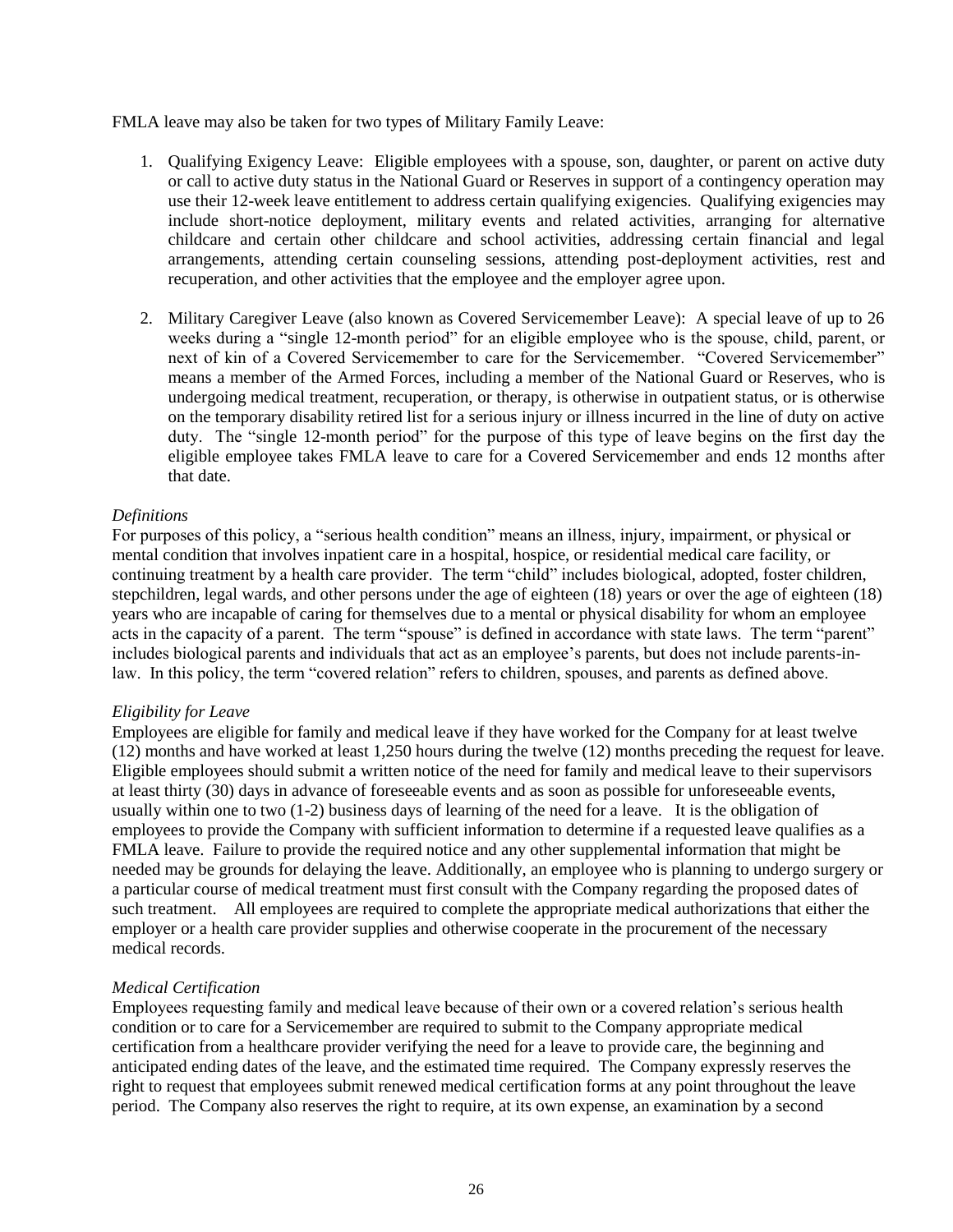healthcare provider if the Company reasonably doubts the medical certification provided. If the second healthcare provider's opinion conflicts with the original medical certification, the Company may require, at its own expense, a third, mutually-agreeable healthcare provider to conduct an examination and provide a final and binding opinion. Failure to provide the necessary medical certification documents within fifteen (15) days of requesting a medical leave, if practicable, may result in delay of further leave until the certification is provided.

#### *Use of Leave*

Employees who are eligible to seek a leave for childbirth, adoption of a child, or placement of a foster child must, at the Company's request, take the full twelve (12) week period of available leave at once, rather than on an intermittent or reduced schedule basis, and must complete their leave within the twelve (12) month period beginning on the date of birth or placement. Spouses who are both eligible employees of the Company are each entitled to seek a leave for childbirth, adoption of a child, placement of a foster child, or to care for a parent with a serious health condition, however, the couple is only entitled to a *combined* total of twelve (12) weeks of leave under the conditions set forth above.

Employees who are eligible to seek a leave to care for their own or a covered relation's serious health condition may take the twelve (12) weeks of available leave at once or on an intermittent or reduced schedule basis. Any leave granted due to the birth or adoption of a child must be taken consecutively unless otherwise agreed to by the Company and must be completed within one (1) year of the adoption or birth. If an employee seeks an intermittent or reduced schedule leave, the Company may require the employee to transfer to a different position in the Company with equivalent pay and benefits in order to accommodate the employee's leave schedule. A reduced leave schedule may be used to reduce the number of hours worked per workweek or workday. The available window of time for an eligible employee to take a leave for his or her own or a covered relation's serious health condition or disability is the 12-month period measured forward from the date any employee's first FMLA leave begins. Regardless of whether the leave is taken at once, intermittently or on a reduced schedule basis, employees on leave to care for their own or a covered relation's serious health condition are expected to report to the Office Manager on a biweekly basis regarding the status of the condition and their intention to return to work.

Employees who are eligible for Military Caregiver Leave or Qualified Exigency Leave may take leave on an intermittent or reduced schedule basis when necessary. For purposes of both, leave begins on the first day the eligible employee takes FMLA leave and ends 12 months after that date. If the Company employs both spouses and one or both spouses take military Caregiver Leave, they are limited to a combined total of up to 26 weeks of leave during the single 12-month period depending upon the type and length of leave taken.

Employees must also inform the Company if the requested leave is for a reason for which FMLA leave was previously taken or certified.

#### *Nature of FMLA Leave*

Family and medical leave is unpaid. Eligible employees who seek a leave for childbirth, adoption of a child, placement of a foster child, or to care for a covered relation with a serious health condition must substitute any paid vacation leave or other paid time for any part of the twelve (12) week unpaid FMLA leave period. Eligible employees who seek a leave for their own serious health condition must substitute any paid vacation leave or other paid time for any part of the twelve (12) week unpaid FMLA leave period. The substitution of paid leave for unpaid leave does not extend the twelve (12) week leave period.

#### *Work-Related Illnesses or Injuries*

If an employee sustains a work-related injury or illness which causes a "serious health condition" that renders the employee unable to perform an essential function of his or her position within the meaning of the FMLA, the employee may be eligible for disability payments and/or workers' compensation benefits under the terms of those insurance plans and applicable state laws. If eligible employees seeking a leave elect to receive payments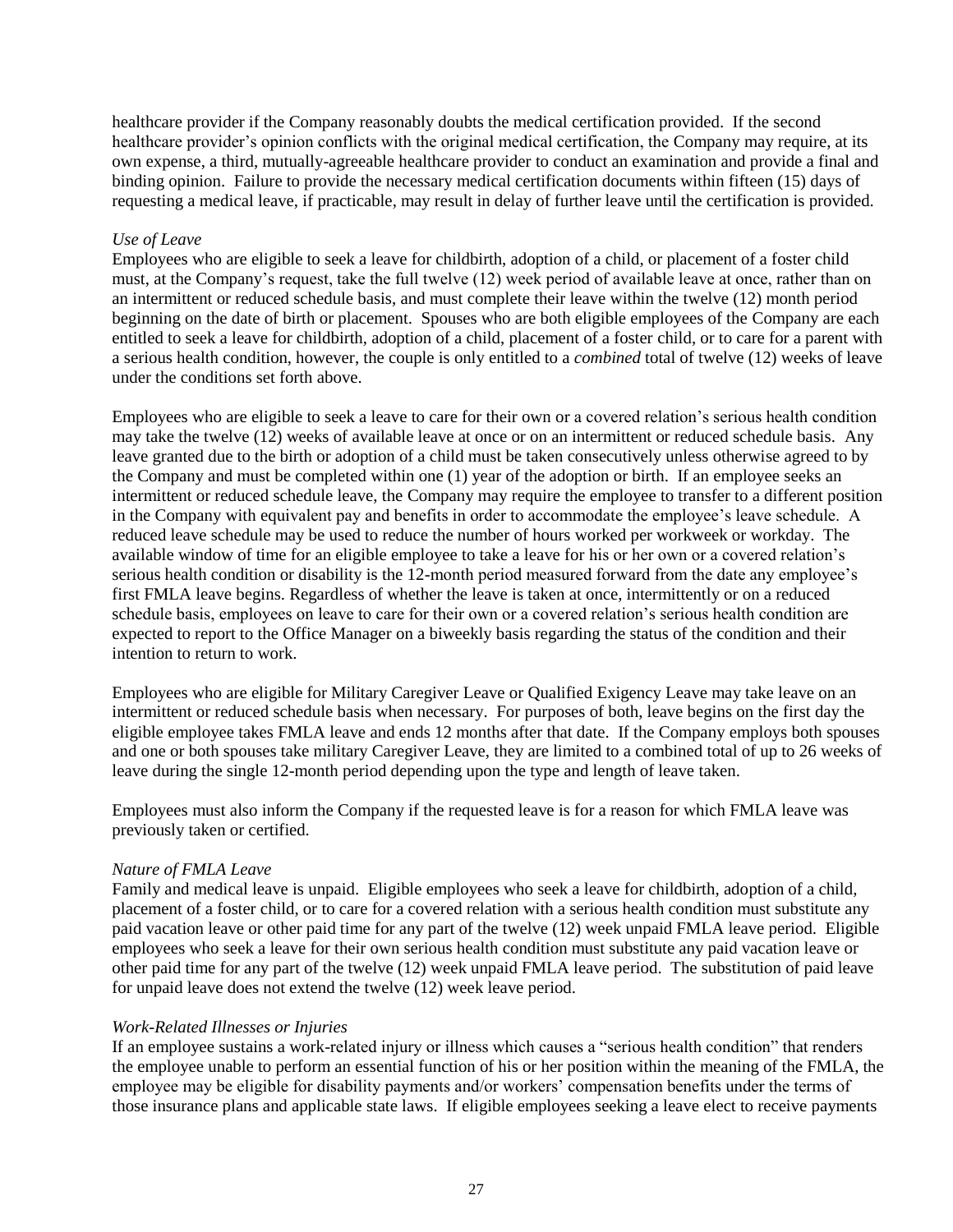from these sources, the leave will be considered a paid absence, rather than FMLA leave, for the period during which the payments are received and employees will not be required to substitute any paid leave, such as vacation leave. Absences for work-related injuries or illnesses are counted, however, against an employee's FMLA twelve (12) week leave entitlement for purposes of calculating the length of leave to which an employee is entitled. Eligible employees should refer to other policies in this Handbook as well as the Summary Plan Descriptions that are available from the Office Manager for more detailed information about these insurance programs. Under no circumstances will an employee who has sustained a work-related injury or illness be allowed to collect both disability payments and workers' compensation benefits.

#### *Continuation of Benefits*

Subject to the terms, conditions, and limitations of the applicable plans*,* the Company will continue to provide health insurance benefits to eligible employees on an FMLA leave for the full period of the approved leave. If paid time off is substituted for any part of an employee's unpaid FMLA leave, the Company will deduct the employee's portion of the health insurance premiums as a regular payroll deduction. The employee is responsible for making arrangements with the Office Manager and assuring timely payment of his or her share of the premium. If an employee's leave is unpaid, the employee is responsible for sending his or her portion of health insurance premiums directly to the insurer at the same times they would be due if paid by payroll deduction. An employee's health insurance benefits will terminate if his or her portion of the premium payments are more than thirty (30) days late. Other Company benefits will resume only upon return to active employment.

#### *Returning to Work*

In order to properly schedule an employee's return to work, an employee on family or medical leave is requested to provide the Company with at least two (2) weeks advance notice of the date the employee intends to return to work. When a family or medical leave ends, the employee will be reinstated to the same position, if it is available, or to an equivalent position for which the employee is qualified with the same pay, benefits, and terms and conditions of employment. Employees who take an FMLA leave to care for their own serious health condition must provide medical certification of fitness to return to work before they will be allowed back on the job.

Under certain limited circumstances, the Company may not be required to restore an employee to his or her position after termination of leave if the employee is among the highest paid 10% of employees of the Company within a 75 mile radius of the Company's facility at which the employee is employed. Under these circumstances, the Company will notify such an employee that he or she will not be restored to his or her job.

If an employee fails to return to work on the agreed upon return date, the Company will assume that the employee has voluntarily resigned.

For more information about the FMLA, contact the Office Manager.

## C. Crime Victim Leave

In accordance with New Hampshire law, our Company will grant an employee unpaid time off from work to attend court or other legal or investigative proceedings associated with the prosecution of a crime in which the employee was a victim. For purposes of this policy, a "victim" is any person who suffers direct or threatened physical, emotional, psychological, or financial harm as a result of the commission or attempted commission of a crime.

Employee may also qualify for leave under this policy if they are part of the immediate family of a homicide victim or part of the immediate family of a child under the age of 18 or an incompetent adult who is the victim of a crime. For purposes of this policy, "immediate family" means the father, mother, stepparent, child,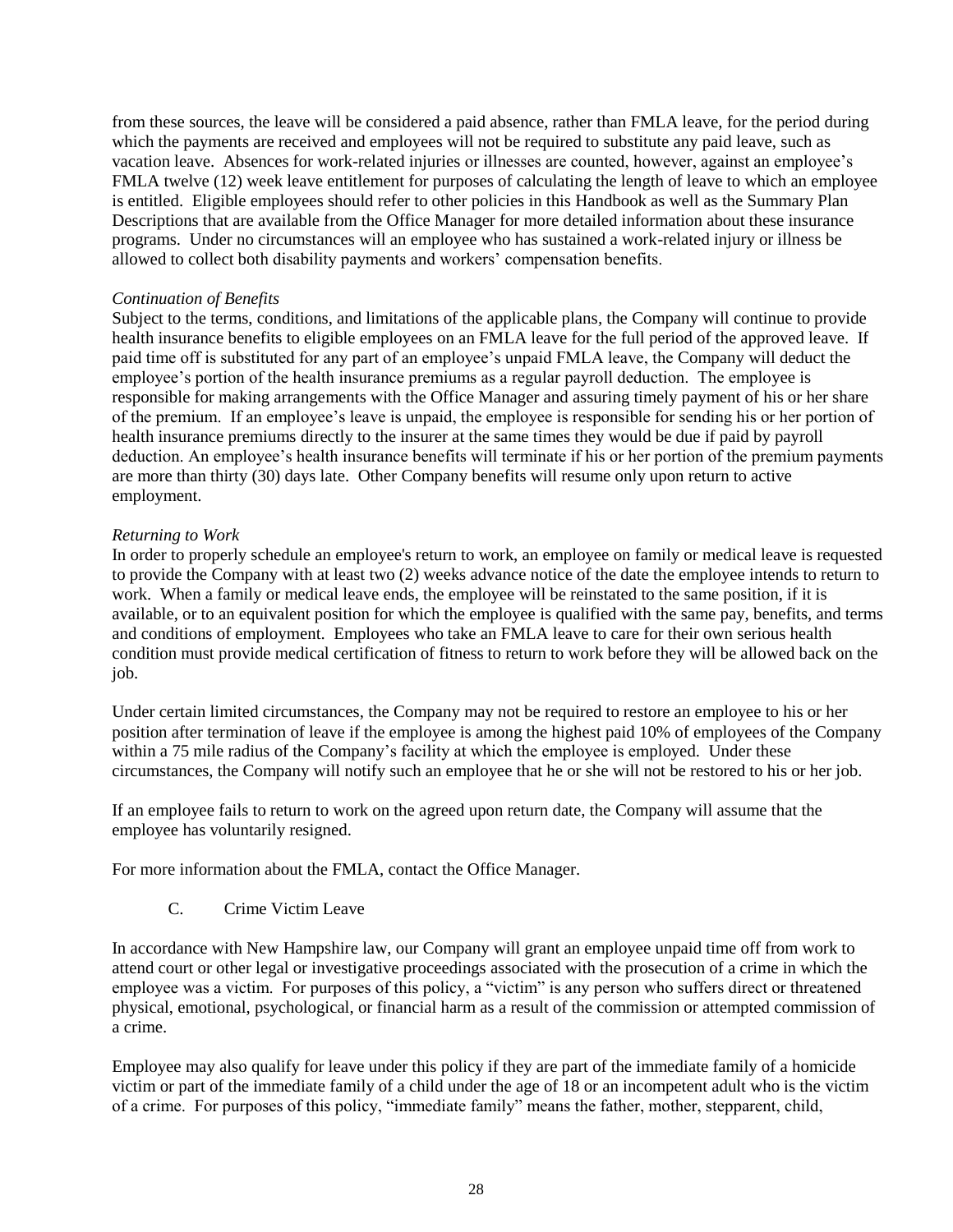stepchild, sibling, spouse, grandparent, or legal guardian of the victim, or a person who is otherwise in an intimate relationship with and residing in the same household as the victim.

An employee needing time off under this policy should notify his/her immediate supervisor or Office Manager as far in advance as possible. The employee may be asked to submit copies of the notices of each scheduled hearing, conference, or meeting that is provided to the employee by the court or agency involved in the prosecution of the crime. Employees must comply with any requests to submit these notices, and failure to do so may result in denial of the leave of absence. The Company will maintain any such notices or records in confidence, and will disclose them only on a need to know basis.

The employee will be notified as soon as practicable whether the leave request is granted or denied. Requests falling within the definitions of this policy will typically be granted unless the leave of absence would cause an undue hardship on our business. An "undue hardship" for purposes of this policy means significant difficulty and expense. In determining whether an undue hardship may exist, we will consider the size of our operations, the employee's position and role within our organization, and our need for the employee to be at work.

Leave taken under this policy is unpaid, although an employee may elect to use his or her accrued, unused vacation. If a crime victim leave of absence will be for an extended length of time, the employee may continue to participate in the Company's health insurance benefit for up to four (4) weeks provided that the employee continues to timely pay his or her share of the premiums.

Severino Trucking Company, Inc. will not discharge, threaten or discriminate against any employee for taking leave under this policy, and employees taking leave under this policy will not lose any seniority during the leave of absence.

#### D. Military Leave

A military leave of absence will be granted to employees, except temporary employees, who are absent from work because of service in the United States uniformed services in accordance with the Uniformed Services Employment and Reemployment Rights Act (USERRA).

Employees wishing to take leave must submit a written request to their immediate supervisor or the Office Manager for approval. The request is then forwarded to the Company President for final approval and signature. Generally, the request must be submitted at least thirty (30) days prior to commencing leave. In situations where advance notice is not possible, the employee must notify the Company verbally of his or her absence and submit the written request as soon as practicable thereafter, usually within one to two (1-2) business days of learning of the need for a leave.

All military leaves of absence will be unpaid. However, employees may use any available accrued vacation time off for the absence.

Continuation of health insurance benefits is available as required by USERRA based on the length of the leave and subject to the terms, conditions and limitations of the applicable plans for which the employee is otherwise eligible.

Employees on military leave for up to thirty (30) days are required to return to work for the first regularly scheduled shift after the end of service, allowing reasonable travel time. Employees on longer military leave must apply for reinstatement in accordance with USERRA and all applicable state laws.

Employees returning from military leave will be placed in the position they would have attained had they remained continuously employed or a comparable one depending on the length of military service in accordance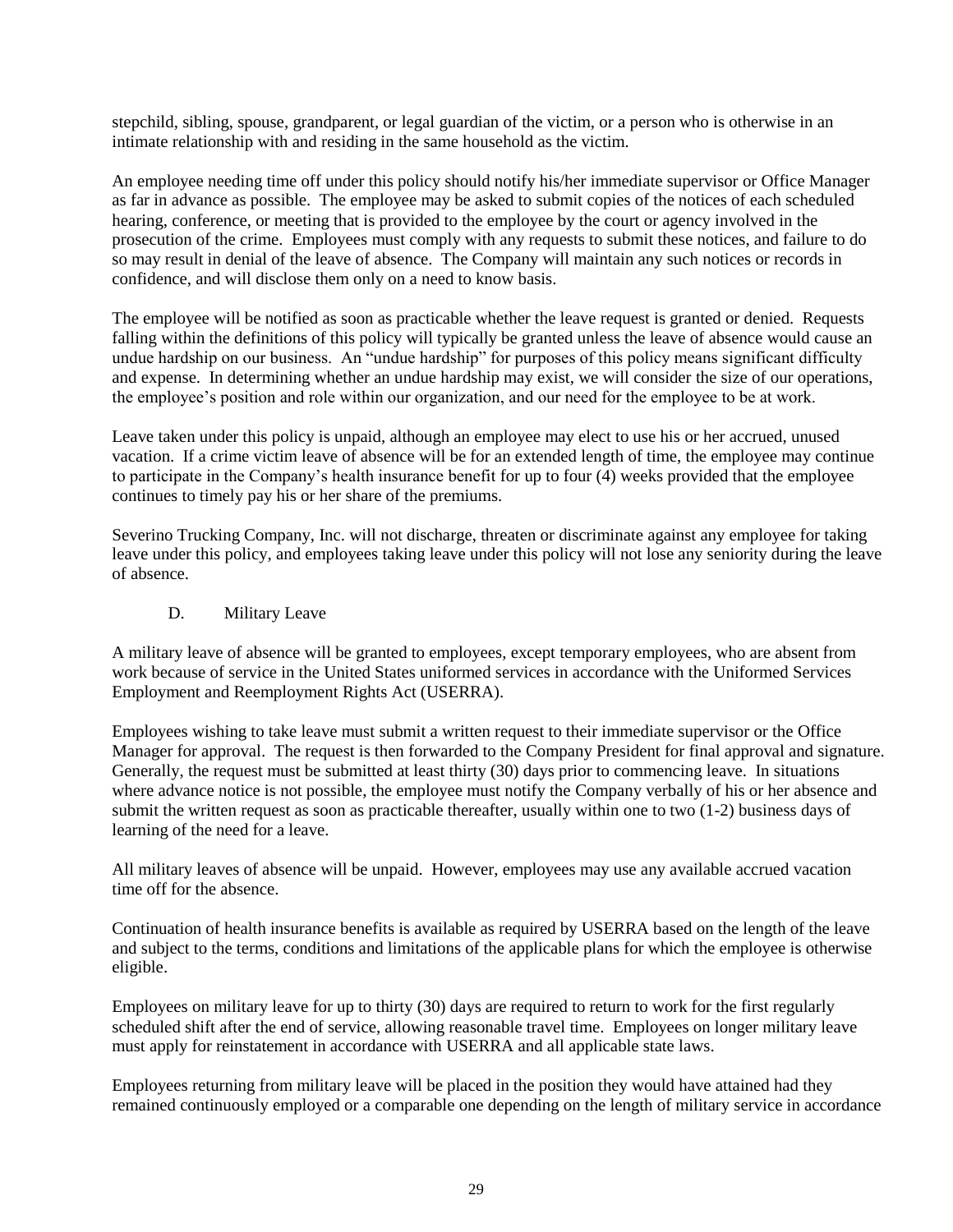with USERRA. They will be treated as though they were continuously employed for purposes of determining benefits based on length of service.

Employees may contact the Office Manager for more information or questions about military leave.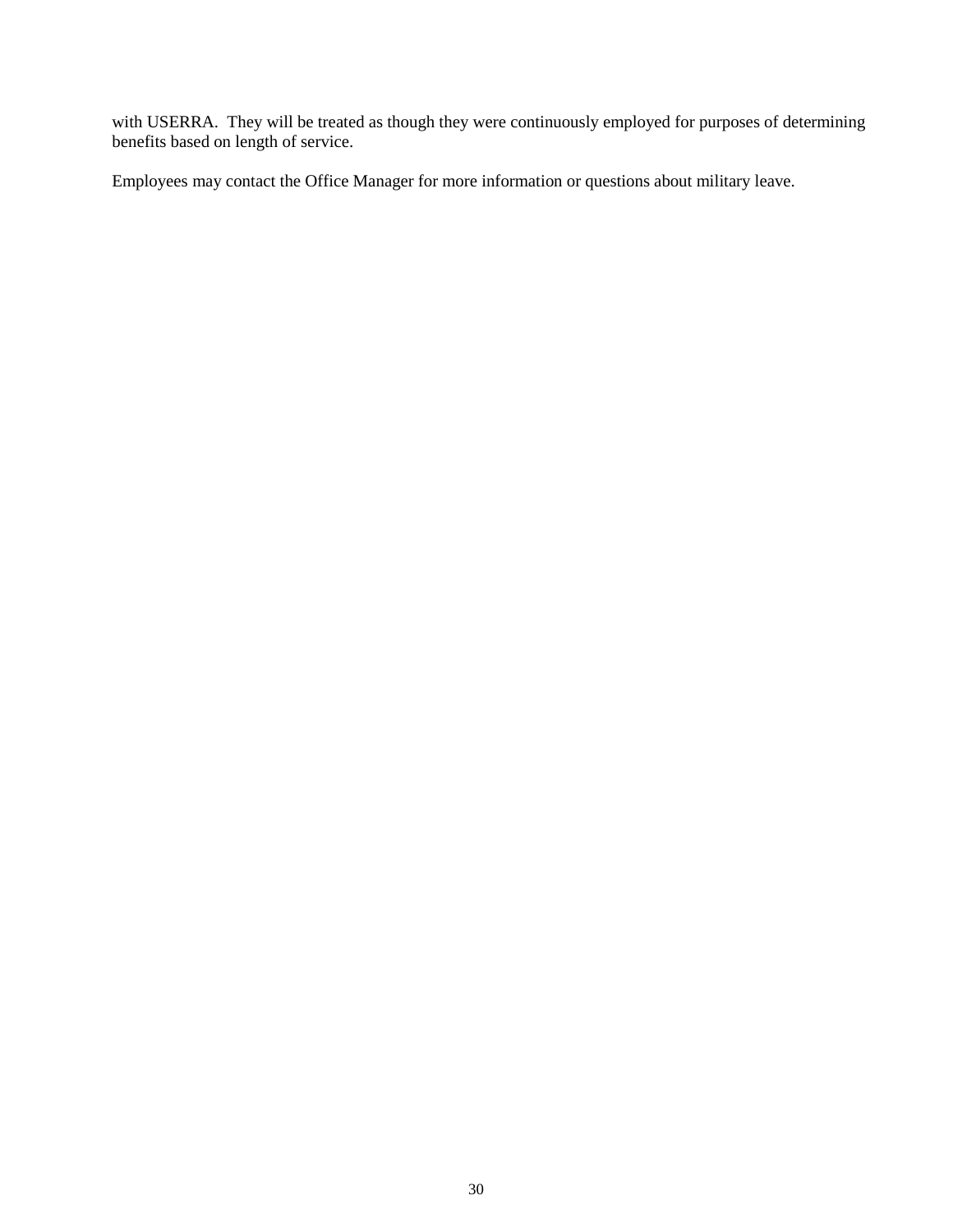# VII EMPLOYEE CONDUCT AND DISCIPLINARY ACTION

## A. Open Door

The Company is committed to providing the best possible working conditions for its employees. Part of this commitment is encouraging an open and frank atmosphere in which any problem, complaint, suggestion, or question receives a timely response from the Company's Management. Open communications and the flow of information are important.

The Company strives to ensure fair and honest treatment of all employees. Supervisors and employees are expected to treat each other with mutual respect. Employees are encouraged to offer positive and constructive criticism.

If employees have a concern about conduct, policies, or practices, they can utilize this policy to raise the issue. No employee will be penalized, formally or informally, for voicing a complaint with the Company in a reasonable, business-like manner, or for using the open door policy. This policy applies to employees and departing or former employees.

For issues relating to harassment or sexual harassment, employees are required to follow the Company's Sexual Harassment and Anti-Harassment policies contained in this Handbook.

If a situation occurs when employees or former employees believe that a condition of employment or a decision affecting them is unjust or inequitable, they are encouraged to speak with their supervisor. If their supervisor is unavailable or an employee believes it would be inappropriate to contact his or her supervisor, the employee may present the issue to another "supervisor" or manager in the Company. The supervisor or manager may assess the situation, direct the employee to outline the problem in writing, and/or make any adjustment deemed appropriate to resolve the problem.

Not every problem can be resolved to everyone's total satisfaction, but only through understanding and discussion of mutual problems can employees and management develop confidence in each other. This confidence is important to the operation of an efficient and harmonious work environment.

B. Employee Conduct and Work Rules

To ensure orderly operations and provide the best possible work environment, the Company expects employees to follow rules of conduct that will protect the interests and safety of all employees and the organization.

Employees are expected to be respectful of other employees and customers at all times while on the premises or while representing the Company. Harsh language and rudeness are not acceptable. A professional and appropriate attitude is expected at all times.

It is not possible to list all the forms of behavior that are considered unacceptable in the workplace. The following are examples of infractions of rules of conduct that may result in disciplinary action, up to and including termination of employment:

- $\blacklozenge$  Misconduct or horseplay
- Theft, vandalism or inappropriate removal or possession of property.
- ◆ Falsification of Company records.
- Working under the influence of alcohol or illegal drugs.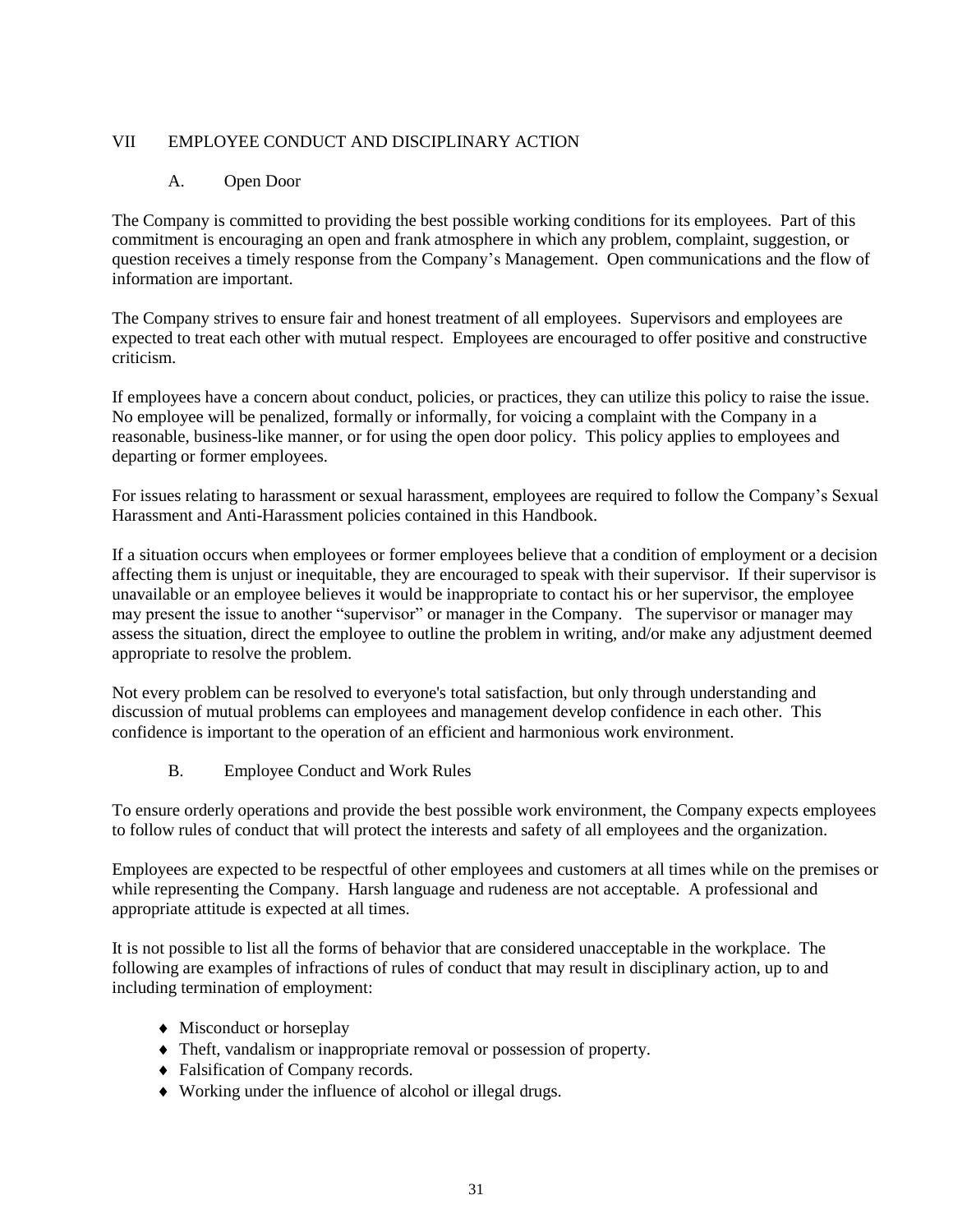- Possession, distribution, sale, transfer, odor or use of alcohol or illegal drugs in the workplace.
- Fighting or threatening violence in the workplace.
- Boisterous or disruptive activity in the workplace.
- Negligence or improper conduct leading to damage of the Company-owned, subcontractor owned or client-owned property.
- Insubordination or other disrespectful conduct.
- $\blacklozenge$  Violation of safety or health rules.
- Smoking in prohibited areas.
- Sexual or other unlawful harassment or discrimination.
- Possession of dangerous or unauthorized materials, such as knives, weapons, explosives or firearms in the workplace.
- Excessive absenteeism or any absence without notice.
- Unauthorized disclosure of business secrets or confidential information.
- Inappropriate use of language and profanity.
- Violation of personnel policies.
- Unsatisfactory performance or conduct.
- Unexcused absenteeism or tardiness.
- Negligence in performance of duties.

Employment with the Company is at the mutual consent of the Company and the employee, and either party may terminate that relationship at any time, with or without reason and with or without notice.

## C. Sexual Harassment

The Company strongly believes that every employee is entitled to a work environment free from sexual harassment. Sexual harassment is a form of employee misconduct, which interferes with work productivity and wrongly deprives employees of a work environment in which employees are treated with dignity and respect. Sexual harassment is a form of sexual discrimination that is prohibited by state law, under RSA 354-A, and federal law, under Title VII of the Civil Rights Act of 1964, as amended.

Sexual harassment is defined as unwelcome sexual or gender-based conduct that creates a hostile, intimidating or offensive work environment. It also exists when an employee exercises or threatens the authority of his or her position to control, influence, direct, or affect the job, duties, earnings, or career of another employee in order to obtain a sexual favor. In other words, it includes unwelcome sexual advances, requests for sexual favors, and other verbal, physical or visual conduct of a sexual nature, particularly where:

- a. Submission to such conduct is made a condition of employment;
- b. Submission or rejection of such conduct is used as a basis for employment decisions affecting the individual; or
- c. The conduct has the purpose or effect of substantially interfering with work performance.

All decisions regarding employment benefits, opportunities, and performance are made on the basis of merit and without discrimination or condition upon submission to any sexual or amorous conduct.

Sexual harassment may take on many forms. Examples of sexual harassment may include, *but are not limited to*, repeated offensive or unwelcome comments, unnecessary physical contact or touching, lewd or off-color humor, sexual innuendo, unwanted propositions, obscene gestures, excessive flirtation, or the display of sexually suggestive pictures or cartoons.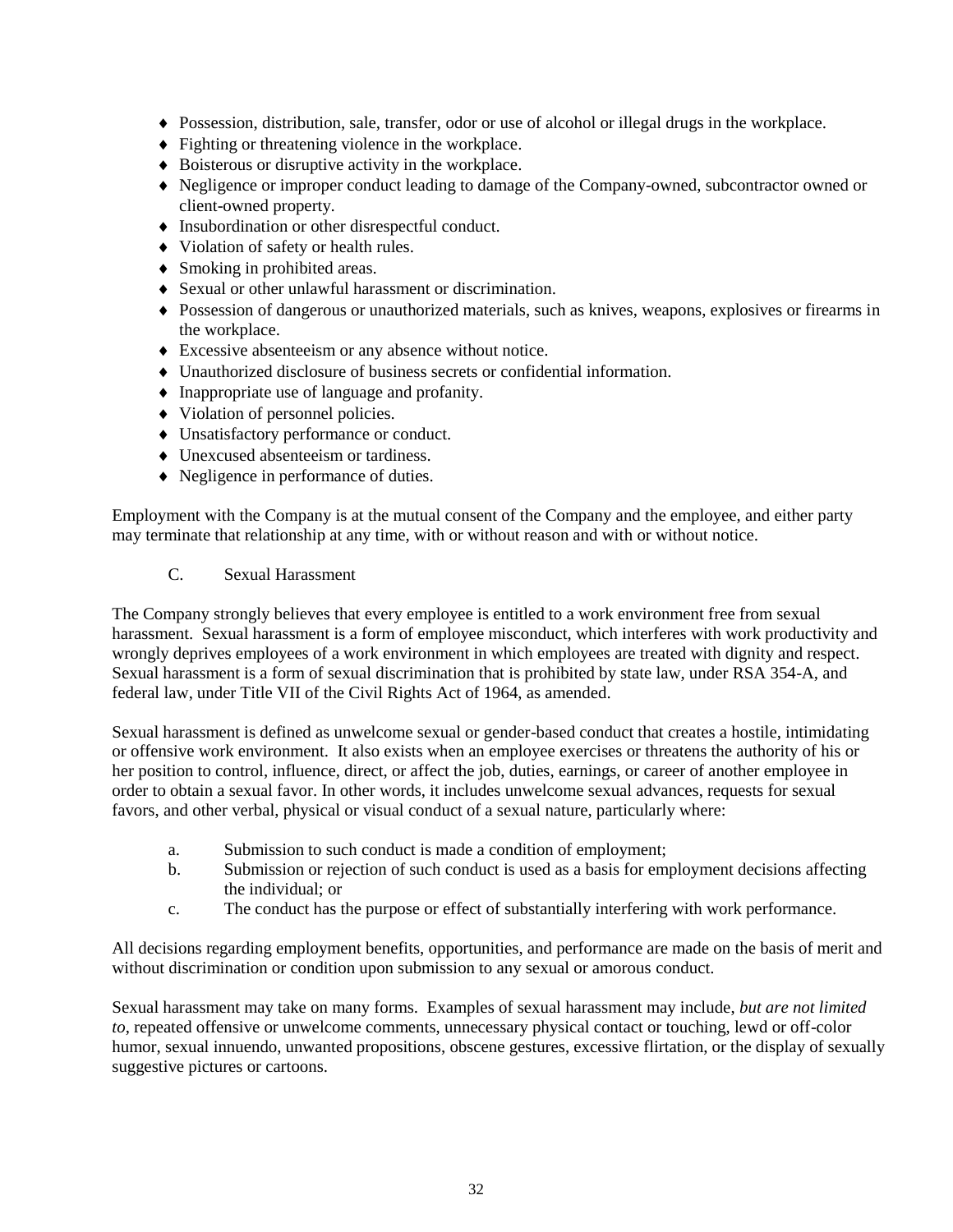The Company expressly prohibits and will not tolerate sexual harassment in any form by any employee of the Company. This policy against harassment also covers other individuals who have a relationship with the Company which enables the Company to exercise some control over the individual's conduct in places and activities that relate to the Company.

If an employee believes he or she has experienced sexual harassment, then he or she is encouraged to directly inform the offending person(s) that such conduct is offensive and must stop. If the employee does not wish to communicate directly with the alleged harasser(s), or if direct communication has been ineffective, then that employee is encouraged to immediately notify the Office Manager or Company President.

The Company will promptly conduct an investigation into all good-faith complaints and take appropriate corrective action, which may include discipline up to and including termination of the offending party. All employees are required to cooperate in an investigation. In the course of handling complaints, the Company will strive to maintain confidentiality to the extent possible under the circumstances.

All employees should note that retaliation against an employee who has complained of sexual harassment or against individuals cooperating with the investigation of a sexual harassment complaint is unlawful and will not be tolerated. The Company guarantees that no employee will be subject to any form of retaliation or discipline for lodging any good-faith complaints of sexual harassment. Retaliation is against the Company's policy and will be treated in the same manner as other forms of sexual harassment.

## D. Anti-Harassment

The Company is committed to providing a work environment that is free of unlawful harassment. Engaging in actions, writings, or comments based on an individual's race, color, religion, sex, sexual orientation, marital status, national origin, citizenship, pregnancy, veteran's status, age, mental or physical disability, or any other legally protected personal characteristic is a violation of this policy. Unlawful harassment (both overt and subtle) is a form of employee misconduct that is demeaning to another person, undermines the integrity of the employment relationship, and is strictly prohibited. Unlawful harassment is also a form of discrimination that is prohibited by state law, under RSA 354-A, and federal law, under Title VII of the Civil Rights Act of 1964, as amended.

While it is not always easy to identify precisely what conduct constitutes harassment, prohibited conduct certainly includes but is not limited to unwelcome slurs, epithets, comments, jokes, teasing, or other similar verbal or physical conduct when one of the protected categories is implicated.

The Company will not tolerate unlawful harassment in any form by any employee of the Company. This policy against harassment also covers other individuals who have a relationship with the Company which enables the Company to exercise some control over the individual's conduct in places and activities that relate to the Company.

If an employee believes he or she has experienced unlawful harassment, then he or she is encouraged to directly inform the offending person(s) that such conduct is offensive and must stop. If the employee does not wish to communicate directly with the alleged harasser(s), or if direct communication has been ineffective, then that employee is encouraged to immediately notify the Office Manager or Company President.

The Company will promptly conduct an investigation into all good-faith complaints and take appropriate corrective action, which may include discipline up to and including termination of the offending party. All employees are required to cooperate in an investigation. In the course of handling complaints, the Company will strive to maintain confidentiality to the extent possible under the circumstances.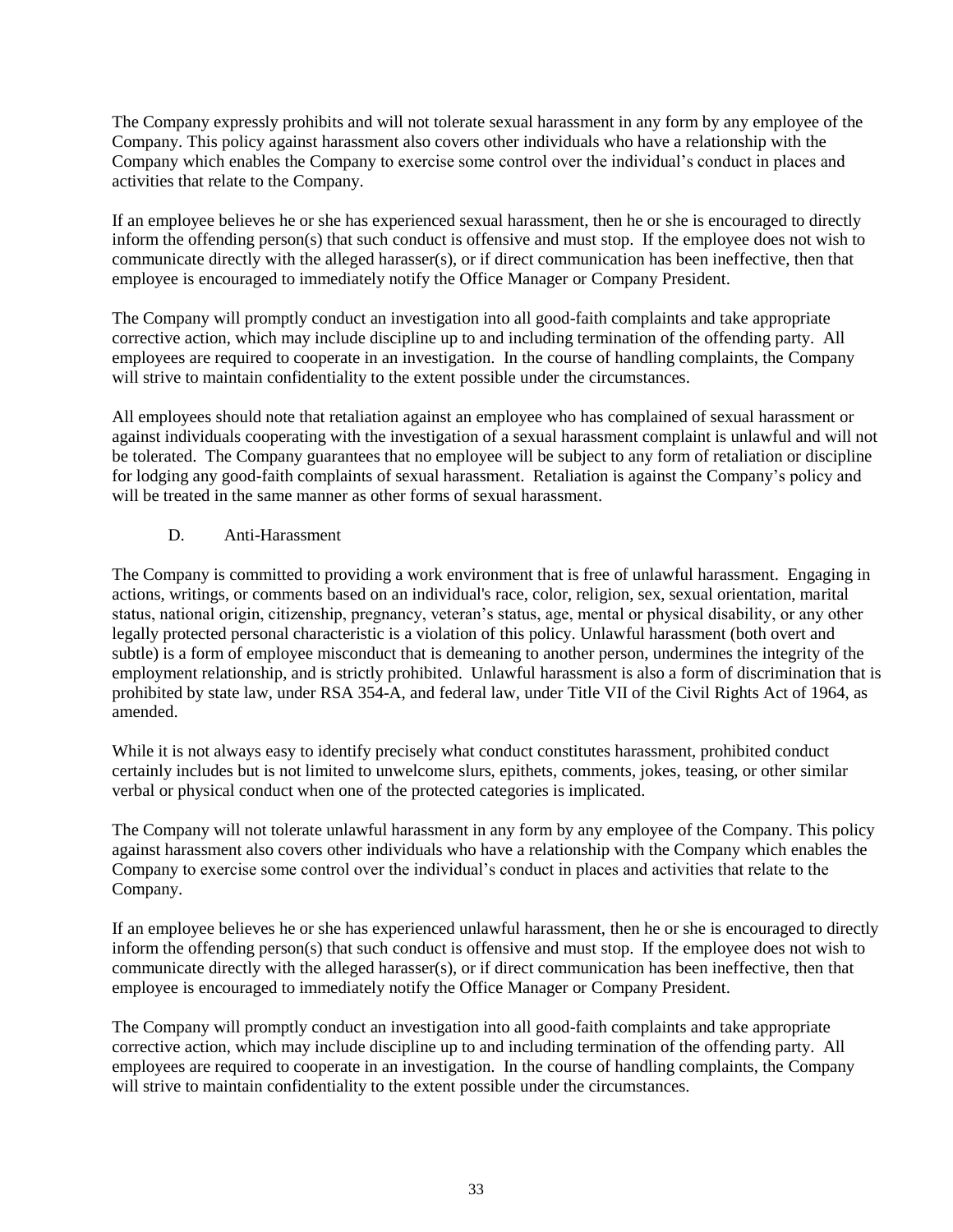All employees should note that retaliation against an employee who has complained of unlawful harassment or against individuals cooperating with the investigation of an unlawful harassment complaint is unlawful and will not be tolerated. The Company guarantees that no employee will be subject to any form of retaliation or discipline for lodging any good-faith complaints of unlawful harassment. Retaliation is a form of illegal harassment that is against this policy and will be treated in the same manner as other forms of unlawful harassment.

## E. Attendance and Punctuality

The Company expects employees to be reliable and punctual in reporting for scheduled work. Absenteeism and tardiness place a burden on other employees and on the Company. Employees are expected to be ready to work at their elected start time each workday. Employees should also return to work promptly after breaks and meal periods.

In the rare instances when employees cannot avoid being late to work or are unable to work as scheduled, they should notify their immediate supervisor as soon as possible in advance of the anticipated tardiness or absence. Certainly the Company expects notification at least one (1) hour prior to the start of the regular workday, if practicable. If their supervisor is not available, employees must speak to another supervisor. Also, employees are expected to provide the reason for the absence or tardiness. Employees should not speak to a receptionist or otherwise notify anyone other than their immediate supervisor, Office Manager or the General Superintendent.

An employee who is absent for three (3) or more days is required to provide documentation from a medical care provider upon return to work, verifying the need for medical leave.

An employee absent for three (3) or more working days who does not properly notify his or her supervisor is considered to have voluntarily terminated his or her employment.

Poor attendance and excessive tardiness are disruptive and will not be tolerated at the Company, absent any special accommodations pursuant to the Americans with Disabilities Act. Either may lead to disciplinary action, up to and including termination of employment.

## F. Personal Appearance

Dress, grooming, and personal cleanliness standards contribute to the morale of all employees and affect the business image the Company presents to customers and visitors. In order to uphold the Company's professional image, employees are expected to dress in appropriate attire.

During business hours or when representing the Company, employees are expected to present a neat and tasteful appearance. Employees should dress and groom themselves according to the requirements of their position and should consider their schedule for the day. This is particularly true if an employee's job involves dealing with Company customers or visitors.

Employees who work outside are expected to dress appropriately for the safety and weather, such as work boots, personal protective equipment, and otherwise dress in accordance with safety laws and regulations.

Subject to applicable laws, an employee who is inappropriately dressed at work may be sent home and directed to return to work in appropriate attire. Under such circumstances, the employee will not be compensated for time away from work, where allowed by law.

Employees should consult their supervisor with questions as to what constitutes appropriate attire and appearance. The Company will make reasonable accommodations for individuals with disabilities.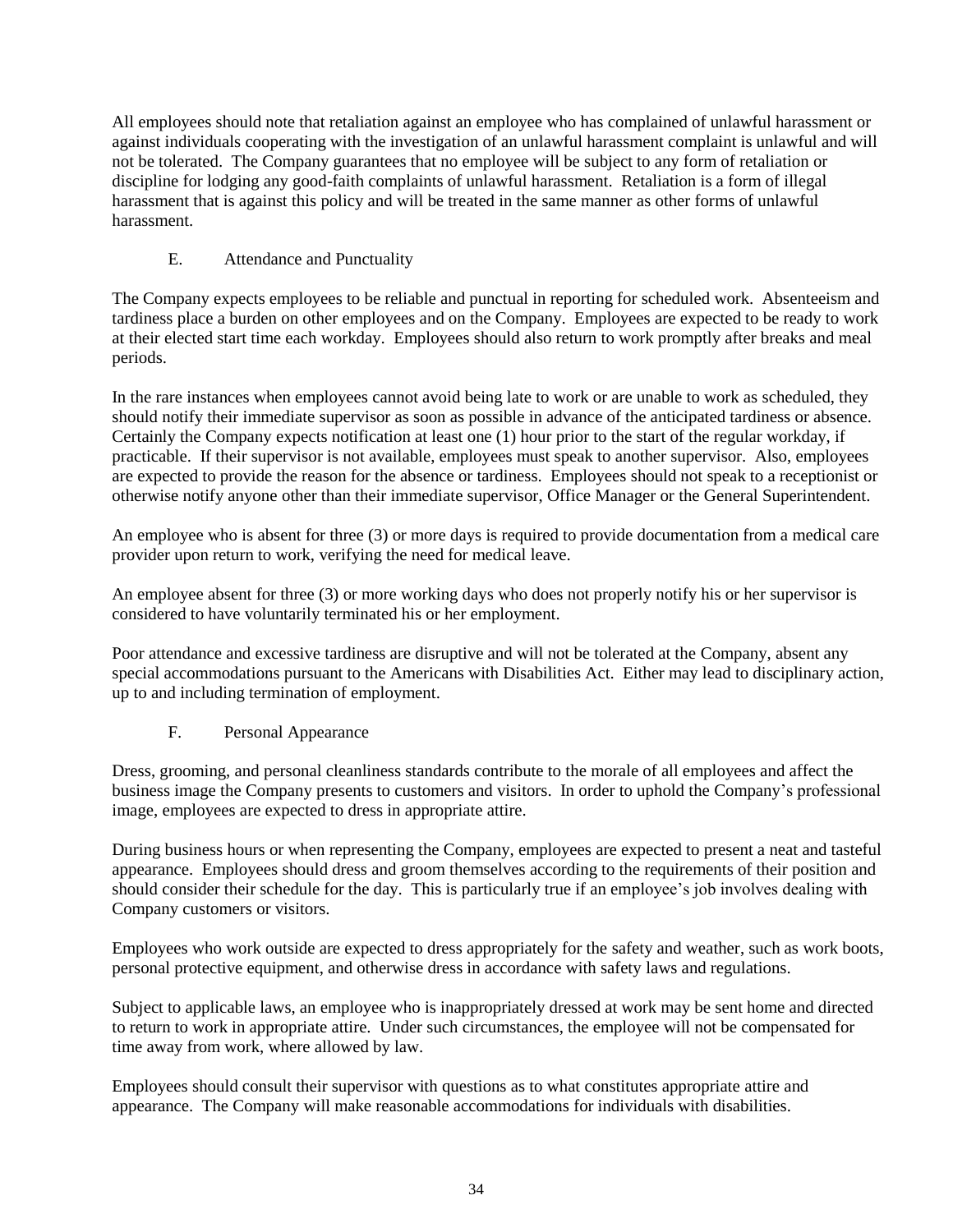## G. Return of Property

Employees are responsible for all of the Company's property, materials, or written information issued to them or in their possession or control. Employees must return all of the Company's property immediately upon request or upon termination of employment. The Company may take all action consistent with state law to recover or protect its property, including initiating a civil proceeding.

The customers are the Company's customers. The files are the files of the Company. No file may leave the Company facilities unless authorized by the Company President.

## H. Maintenance of Work Area

Safe, pleasant and efficient working conditions are an important goal of the Company. Work areas should be maintained in a neat, clean or orderly manner. All beverages must be in a spill-proof container, as this presents a potential hazard. At the end of the workday, files should be returned to their appropriate spot and a general "clean-up" of the work areas should take place before employees leave.

I. Confidentiality

During the course of employment by the Company, employees may have access to confidential and proprietary information relating to the Company, its customers and visitors. The protection of such confidential business information and trade secrets (Confidential Information) is vital to the interests and the success of the Company. The nature of the Company's dealings with the public makes it essential that employees treat each transaction as a confidence. Confidential Information consists of matters not generally known outside of the Company, such as developments relating to existing and future services manufactured, marketed or used by the Company; current and prospective customers; customer lists; supplier lists; employee lists; and data, including electronic data and compilations in any form, relating to the general business operations of the Company and its customers. Confidential Information also includes without limitation employee salary information, business plans, marketing plans, trade secrets, inventions, discoveries, development, brochures, reports, designs, drawings, pictures, manuals, catalogues, sales aids, plans, studies, methods, processes, data, marketing plans and research, forecasts, financial statements, other financial data, budgets, licenses, prices, costs, sales and figures, as well as evaluations, analyses, knowledge, or experience related to employees or customers.

All employees are required to maintain in confidence all Confidential Information at all times during the course of employment with the Company and after the termination of the employment relationship, regardless of the reason for separation. In addition, after the termination of an employee's relationship with the Company for any reason, an employee shall immediately deliver to the Company all of the Confidential Information in the employee's possession.

Employees must exercise the highest degree of discretion and care when dealing with Confidential Information. Employees must utilize good judgment, common sense and caution at all times to avoid unauthorized or improper disclosures.

Employees understand that any disclosure of Confidential Information without express approval from the Company President is expressly prohibited and is cause for disciplinary action, up to and including termination of employment, as well as possible criminal or civil action, even if they do not benefit personally from the disclosed information. In such event, the Company may be entitled to specific performance or injunctive relief as well as any costs incurred by the Company including attorneys' fees.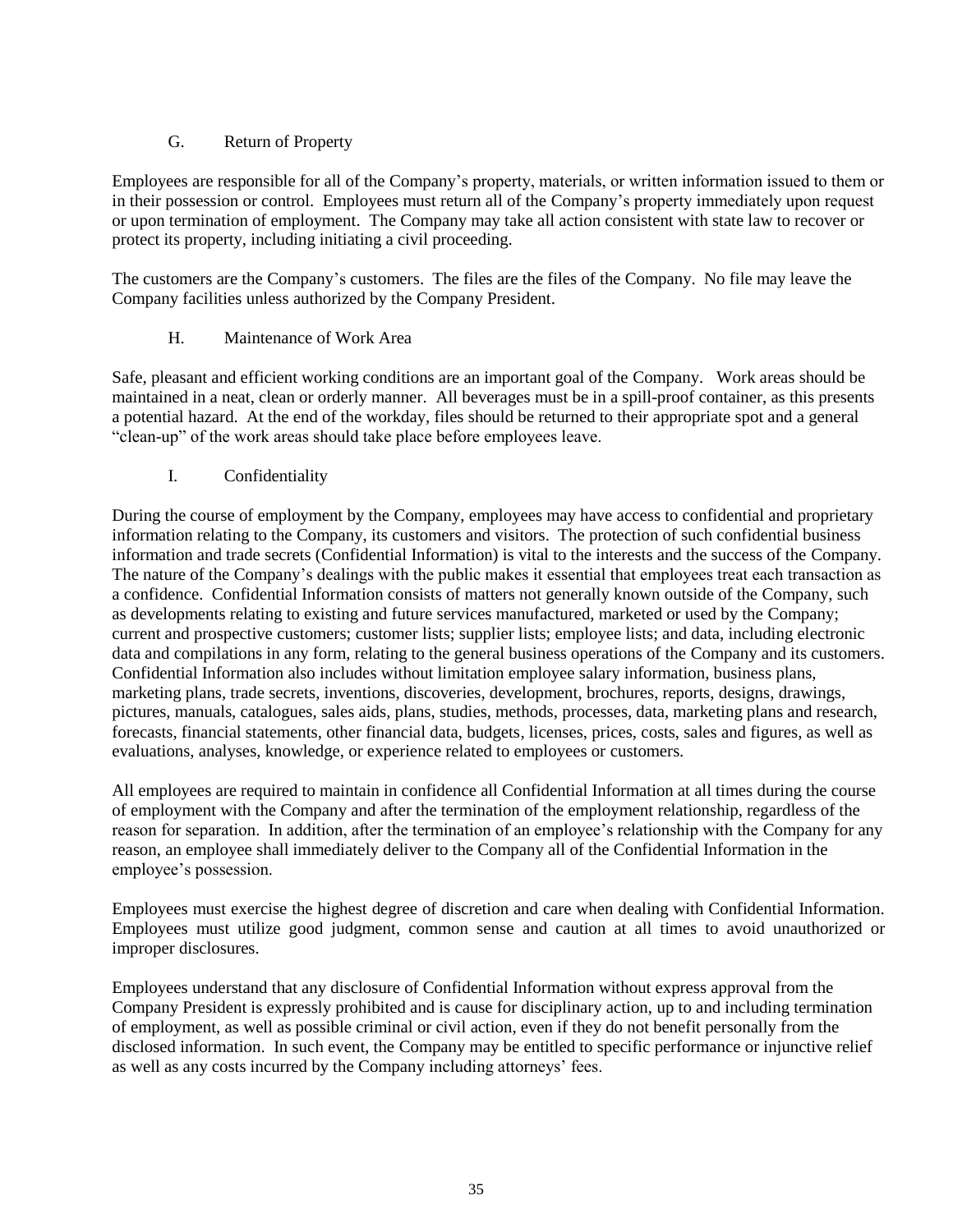Employees are strongly encouraged to ask the Company President if they have any questions relating to Confidential Information of the Company and/or its customers.

J. Discipline Action

The Company is committed to administering equitable and consistent discipline for unsatisfactory conduct in the workplace. The best disciplinary measure is the one that does not have to be enforced and comes from good leadership and fair supervision at all employment levels. The Company's own best interest lies in ensuring fair treatment of all employees and in making certain that disciplinary actions are prompt, uniform and impartial. The major purpose of any disciplinary action is to correct the problem, prevent recurrence and prepare the employee for satisfactory service in the future.

Although employment with the Company is based on mutual consent and both the employee and the Company have the right to terminate employment at will, with or without reason or notice, the Company may use discipline, including progressive discipline, at its discretion. This policy does not alter the "at will" nature of employment at the Company.

Disciplinary action may warrant verbal warning, written warning, suspension with or without pay, or termination of employment, depending on the severity of the problem and the number of occurrences and any other relevant factors. There may be circumstances when immediate termination may result.

K. Termination

Since employment with the Company is based on mutual consent, both the employee and the Company have the right to terminate employment at will, with or without reason or notice, at any time. The Company will pay the departing employee all accrued but unused benefits, such as vacation time, at the time of termination. Some benefits may be continued at the employee's expense if the employee so chooses. The employee will be notified in writing of the benefits that may be continued and of the terms, conditions, and limitations of such continuance.

L. Resignation

Resignation is a voluntary act initiated by the employee to terminate employment with the Company. Although advance notice is not required, the Company requests at least two (2) weeks' written resignation notice from nonexempt employees and thirty (30) days' written notice from exempt employees. Failure to provide the requested advance notice will result in departing employees *not* receiving any accrued but unused vacation or other earned time off.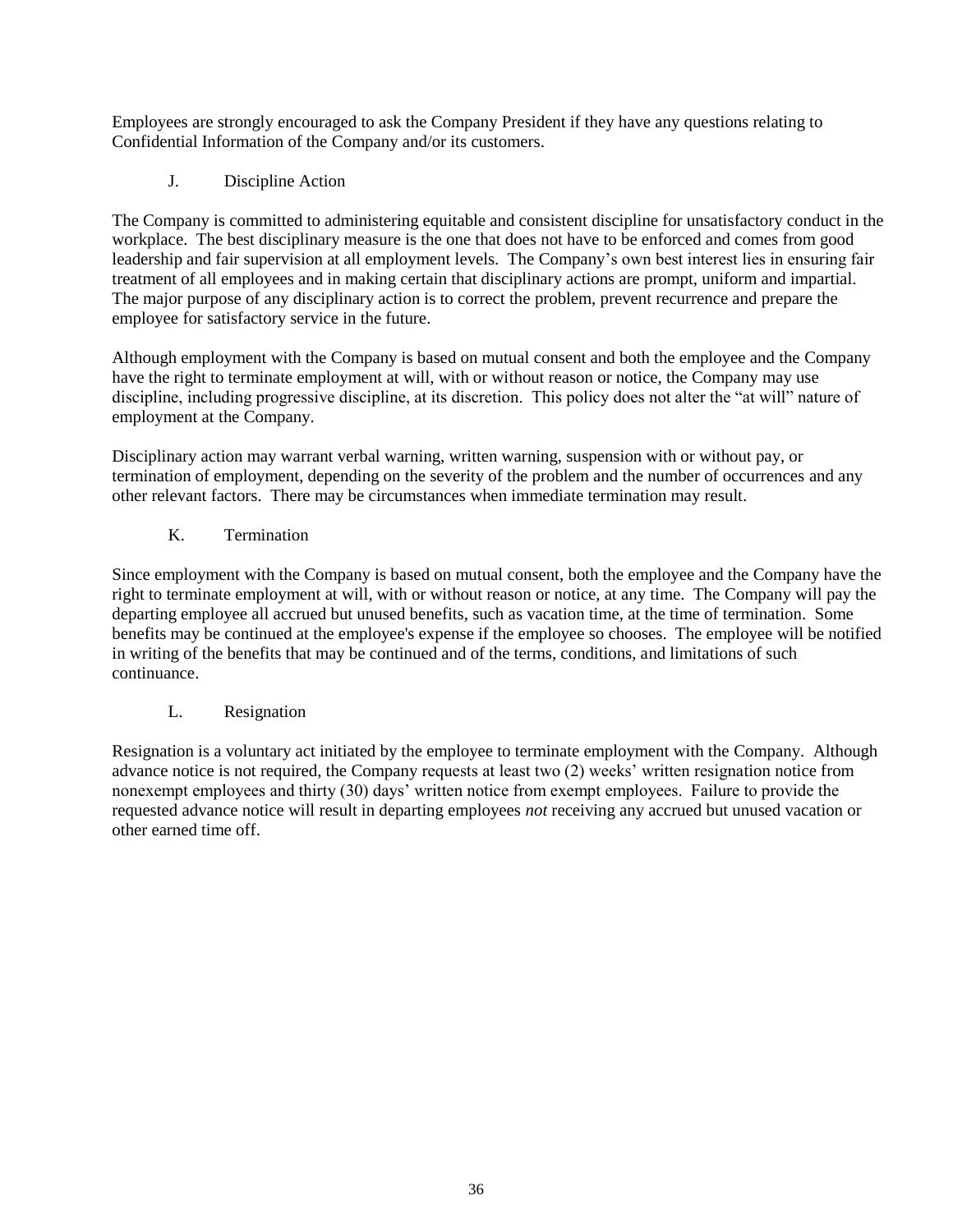# VIII. NON-DOT & DOT REGULATED EMPLOYEE DRUG AND ALCOHOL POLICIES

## A. Non-DOT

#### Purpose

It is the Company's desire to provide a drug-free, healthful and safe workplace. To promote this goal, employees are required to report to work in appropriate mental and physical condition to perform their jobs in a satisfactory manner. Individuals under the influence of drugs or alcohol in the workplace pose serious safety and health risks, not only to themselves, but also to all those who surround or come into contact with them.

As part of the Company's commitment to safeguarding the health of employees, providing a safe workplace, and supplying our independent builders with the highest quality product and service possible, the Company is establishing a drug and alcohol program to detect users and remove abusers of alcohol, drugs, or other controlled substances. The Company is committed to preventing the use and/or presence of these substances in the workplace.

The Company uses pre-employment, random and reasonable suspicion drug testing to administer this policy. All employees of the Company and all job applicants who receive offers of employment with the Company, except for employees and applicants who are drivers subject to the drug and alcohol testing regulations of the U. S. Department of Transportation are subject to the Non-DOT Regulated Drug and Alcohol Policy. Drivers should refer to the Regulated Employee Drug and Alcohol Policy.

#### Prohibited Conduct

While on the Company's premises and while conducting business-related activities off the Company's premises, no employee may use, possess, manufacture, distribute, dispense, sell, or be under the influence of alcohol, illegal drugs, or controlled substances. The legal use of prescribed drugs is permitted on the job only if it is pursuant to the instructions of a licensed medical care practitioner, it does not impair an employee's ability to perform the essential functions of the job safely and effectively, and it does not endanger other individuals in the workplace. This extends to instances and places where employees are in a position to be regarded or identified as representing the Company, such as traveling on business or participating in community, organizational or professional meetings and affairs. Employees using prescription medication which may impair their ability to safely perform their jobs should contact their supervisor to discuss the issue of reasonable accommodation.

All drivers of company vehicles are prohibited from engaging in any conduct that would impair their ability to safely operate the automobile, including usage of drugs (legal or illegal) and alcohol. Drivers of company vehicles are not allowed to have alcohol (open or not opened) in the vehicles at any time. Use of company vehicles to stop at restaurants that serve alcohol and local bars after work is prohibited.

#### **Discipline**

Any violation of this policy will result in disciplinary action up to and including immediate termination of employment. Such violations may also result in civil or criminal liability. For further information concerning discipline refer to **Testing Positive** and **Requirements for Possible Return to Duty.**

#### Legal and Illegal Drugs Defined

For purposes of this policy, "legal drugs" include alcohol, medications prescribed by a physician, and over-thecounter medications. The use of prescribed legal drugs is permitted on the job only if it does not impair an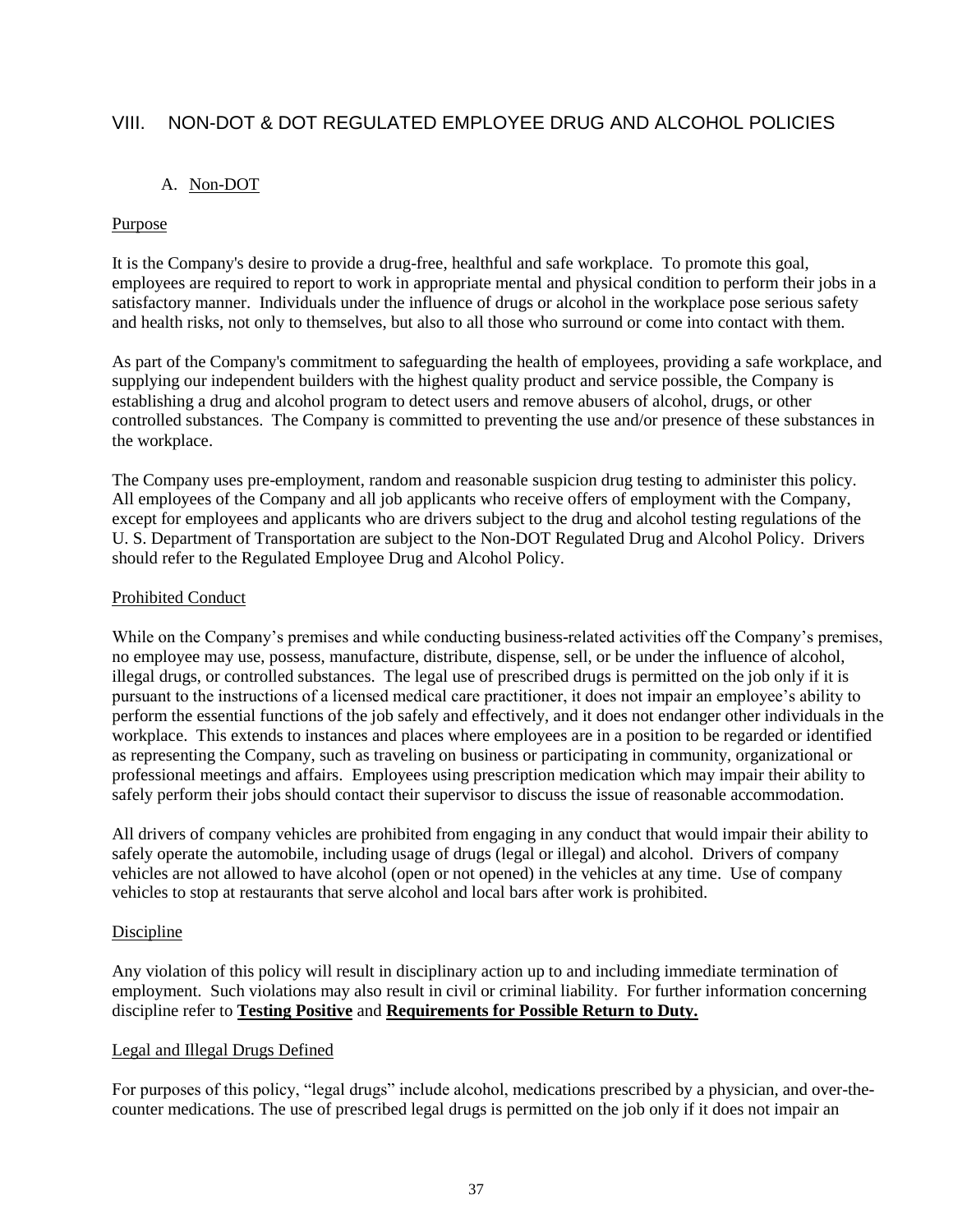employee's ability to perform the essential functions of the job effectively and in a safe manner and does not endanger other individuals in the workplace.

"Illegal drugs" are defined as those substances controlled under federal or state law that are not authorized for sale, possession, or use, as well as legal drugs that are obtained or distributed illegally. Any applicant subject to pre-employment drug testing who tests positive for the presence of any of the following substances is considered unsuitable for work and will not be hired. Additionally, existing employees who test positive for any of the following substances may be deemed unsuitable for continued employment. Any employee who tests positive shall be immediately removed from their position. The Company reserves the right to expand at any time the substances for which it will test. Those substances for which the company test for presently are:

- Marijuana
- Cocaine
- Opiates
- Amphetamines
- PCP (phencyclidine)
- Alcohol (not applicable to pre-employment testing)

#### Alcohol Tests

The Company will perform alcohol testing using a device that is on the National Highway Traffic Safety Administration's (NHTSA) Conforming Products List (CPL) and meets the testing requirements of the U. S. Department of Transportation. This may be a breath-testing device provided through a vendor or agent. The Company intends to provide onsite (jobsite) testing, however, if not available, the employee shall report to the alcohol-testing site as notified by the Company, and follow all the instructions given by the alcohol technician.

Any test result indicating a blood alcohol concentration (BAC) of .02 or greater will be confirmed on an evidential breath testing device (EBT) operated by a breath alcohol technician (BAT). The confirmation test will be performed no sooner than 15 minutes and no later than 30 minutes following the completion of the initial test, during which time the employee must **not** leave the testing area, eat, drink, smoke, belch, or put anything in his/her mouth. In the event the confirmation test indicates a BAC of greater than 0.02, the Company will be notified of the result immediately. If the BAC is 0.02 to 0.0399, and the employee is in a safety-sensitive position, he/she may be removed from duty for 24 hours or until his/her next scheduled on-duty time, whichever, is longer. Employees with tests indicating a BAC of 0.04 or greater are considered to have engaged in prohibited conduct, which may result in disciplinary action up to and including termination. All alcohol tests shall be performed just prior to, during, or just after duty.

#### Pre-Employment Testing

A pre-employment drug test is required by all applicants who have received an offer of employment. Any applicant whose verified test results are positive will be deemed unsuitable for employment and the offer of employment will be rescinded.

#### Random Testing

The Company conducts random drug and alcohol testing for all employees. The random selection process provides an equal chance for each employee to be selected each time random testing is scheduled to occur. Random selections will be spread throughout the year. By the process itself, random selection may result in some employees being selected more than once in a calendar year. Other employees may not be selected at all. Since the Company will be utilizing an onsite mobile service, it will no longer be necessary for employees to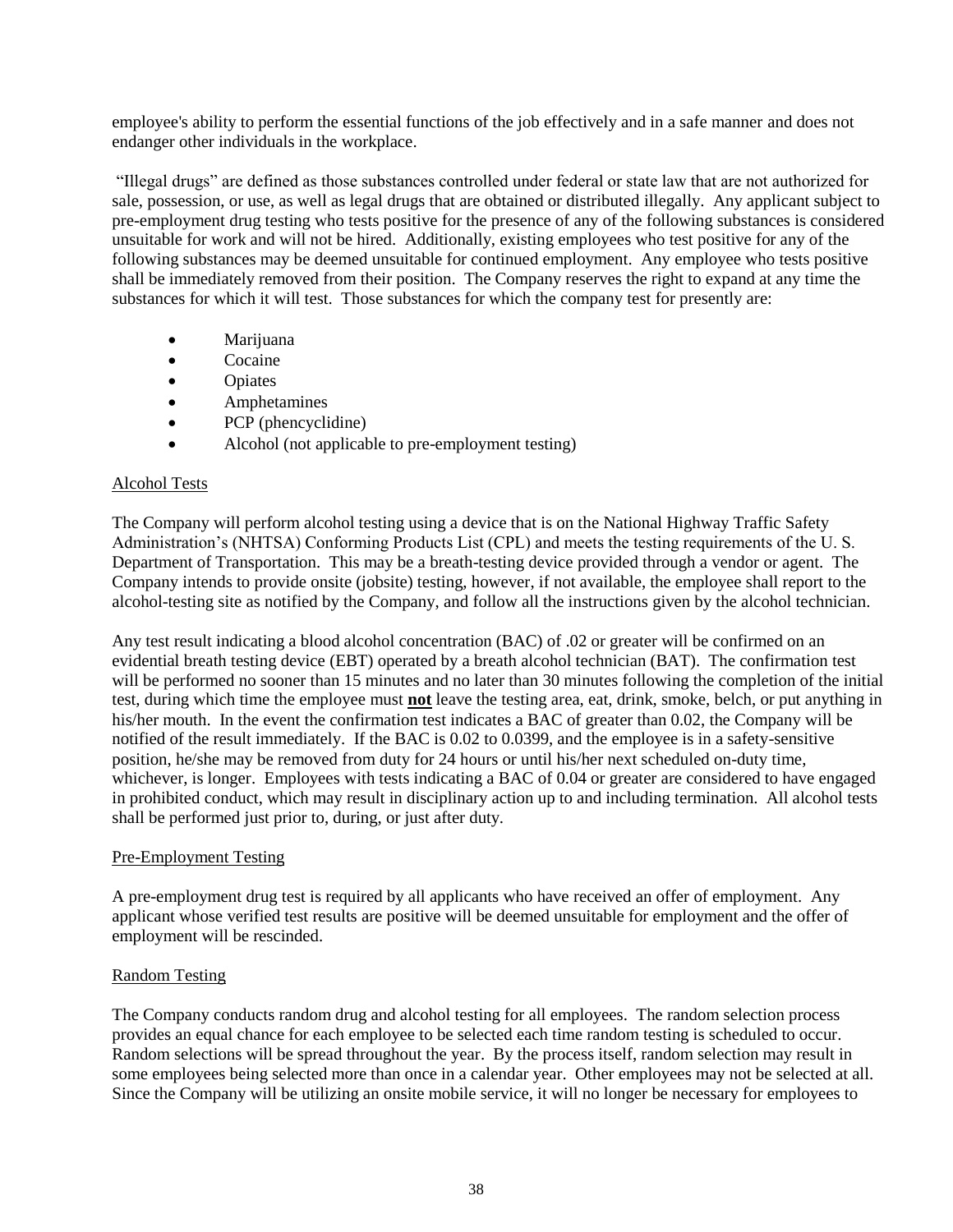drive to a collection site. The mobile unit will come to the jobsite unannounced and request a specimen/sample from the employee whose name was randomly selected.

#### Post-Accident Testing

All employees covered under this policy are subject to drug testing as soon as possible after an accident. Any employee subject to testing under this policy who is seriously injured and cannot provide a specimen at the time of the accident must provide the necessary authorization for obtaining hospital records and other documents that would indicate if drugs or alcohol were present in the employee's system at the time of the accident.

#### Reasonable Suspicion

For purposes of this policy, "reasonable suspicion" of use of alcohol or drugs in the workplace can be drawn from the following factors, among others:

- Sudden unexplained changes in work performance;
- Repeated failure to follow instructions or operating procedures;
- Violation of Company safety policies;
- Involvement in an accident or near-accident at the workplace, on the job while off the Company's premises, or while using the Company property or equipment;
- Discovery or presence of illegal or suspicious substances or materials in an employee's possession or near the employee's workplace;
- Odor of alcohol and/or residual odor peculiar to some chemical or controlled substances;
- Unexplained and/or frequent absenteeism;
- Personality changes or disorientation; and/or
- Arrest or conviction for violation of a criminal drug statute.

If any member of management has a reasonable suspicion that an employee who is engaged in safety-sensitive functions or jobs involving proprietary information is impaired or is using drugs or alcohol in the workplace, any personal findings or observations will be documented. The employee must sign an authorization permitting testing.

Management and supervisory personnel will receive training regarding the symptoms of drug and alcohol abuse. This training should include but not be limited to the following:

- a. Recognition/observation tips;
- b. Documentation procedures;
- c. Confrontation/intervention methods;
- d. Referral suggestions and procedures; and
- e. Reintegration procedures.

#### Refusal to Test

Employees who refuse to submit to a drug and/or alcohol test are subject to immediate termination of employment. A refusal to test includes conduct which is intended to obstruct the proper administration of a test. Failure to remain at the testing site until the testing process is complete and providing a specimen that is altered or substituted are considered refusals to test. Unreasonable delay in providing a urine or breath specimen could be considered a refusal. In the event that an employee cannot provide a sufficient urine or breath specimen, the Company may direct the individual to a physician for purposes of evaluation. If the physician cannot find a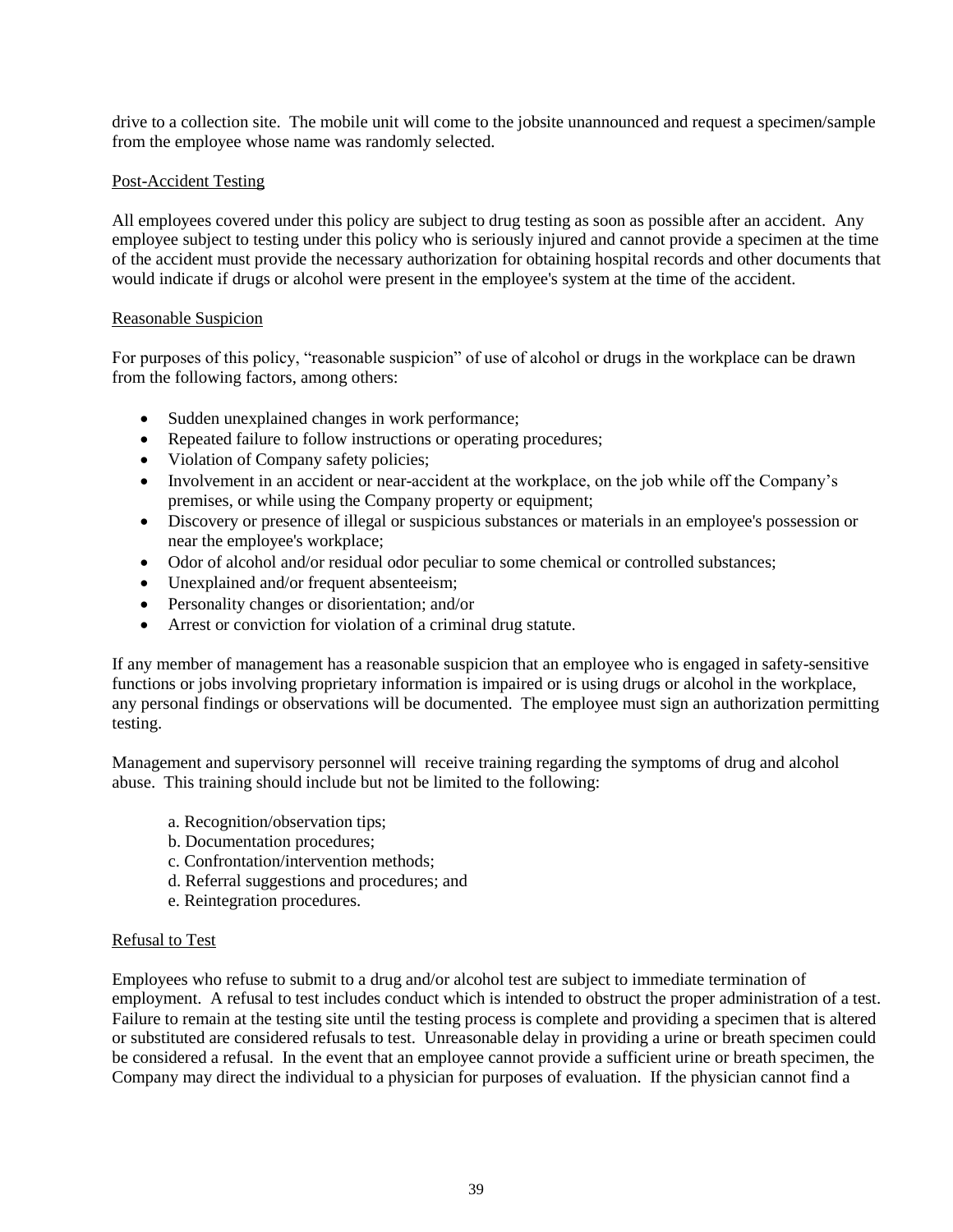legitimate medical explanation for the employee's inability to provide a specimen, either urine or breath, it will be considered a refusal to test.

#### Lab Procedures

All testing is done by a lab or medical facility certified by the U. S. Department of Health & Human Services (HHS). Proper chain-of-custody procedures are observed in the collection and transmission of samples. Employees undergoing testing who tamper in any way with the collection and transmission of samples will be subject to disciplinary action, up to and including termination.

#### Testing Positive

If an initial drug test is positive, a confirmation test will be performed on the same sample. All testing results are kept confidential, unless disclosure is mandated by court order or subpoena. All positive lab test results and refusals to test because of alteration or substitution of the specimen will be reported by the lab to the Company's Medical Review Officer (MRO). The MRO will attempt to contact the employee or applicant to determine, in a confidential setting, if there is any legitimate basis for the test result or refusal to test finding. In the event the MRO determines there is no legitimate basis for the test result, the test will stand as reported. In the event the MRO determines there is an explanation for the test result other than the use or abuse of illegal drugs or alcohol, the test result will be reported back as negative. Employees who have been tested with confirmed positive results may choose at their own expense to have a second confirmation test performed of the same sample as used in the prior tests.

#### Requirement for Possible Return to Duty

Any employee who engages in prohibited conduct or tests positive, and is not discharged from employment, will generally be provided with the name, address, and telephone number of a qualified Substance Abuse Professional (SAP). If the employee desires to remain employed with the Company, the employee must be evaluated by the SAP and submit to any treatment the SAP prescribes. Following evaluation and treatment, if any, the employee must submit to and successfully complete a return-to-duty drug and/or alcohol test. Such employee is also subject to follow-up testing. Follow-up testing is separate from and in addition to the Company's reasonable suspicion, post-accident, and random testing procedures. The schedule for follow-up testing shall be unannounced and in accordance with instructions of the SAP. Follow-up testing may continue for a period of up to twelve (12) months following the employee's return to duty. No fewer than six (6) tests shall be performed in the twelve (12) month period. The costs of any SAP evaluation, prescribed treatment, return to duty, and follow up testing shall be borne by the employee. The Company does not guarantee or promise a position to the employee should he/she comply with the requirements of this paragraph.

#### Retesting

If an employee wishes to challenge the laboratory's result, the employee can request a retest of the original sample. The retest can be run by the same or another HHS-certified lab. Request must be made within twentyfour (24) hours after the employee is initially advised of the test result. In the event the retest demonstrates a result different than the original test, the employee will be reimbursed for the cost of the retest.

Employees who fail to cooperate with the Company in carrying out the provisions of this policy, including but not limited to making themselves available for testing, executing the necessary authorization forms, and otherwise allowing the Company to carry out its goals in accordance with this policy are subject to disciplinary action up to and including termination of employment.

Employees with questions about this policy or issues related to drug or alcohol use or testing in the workplace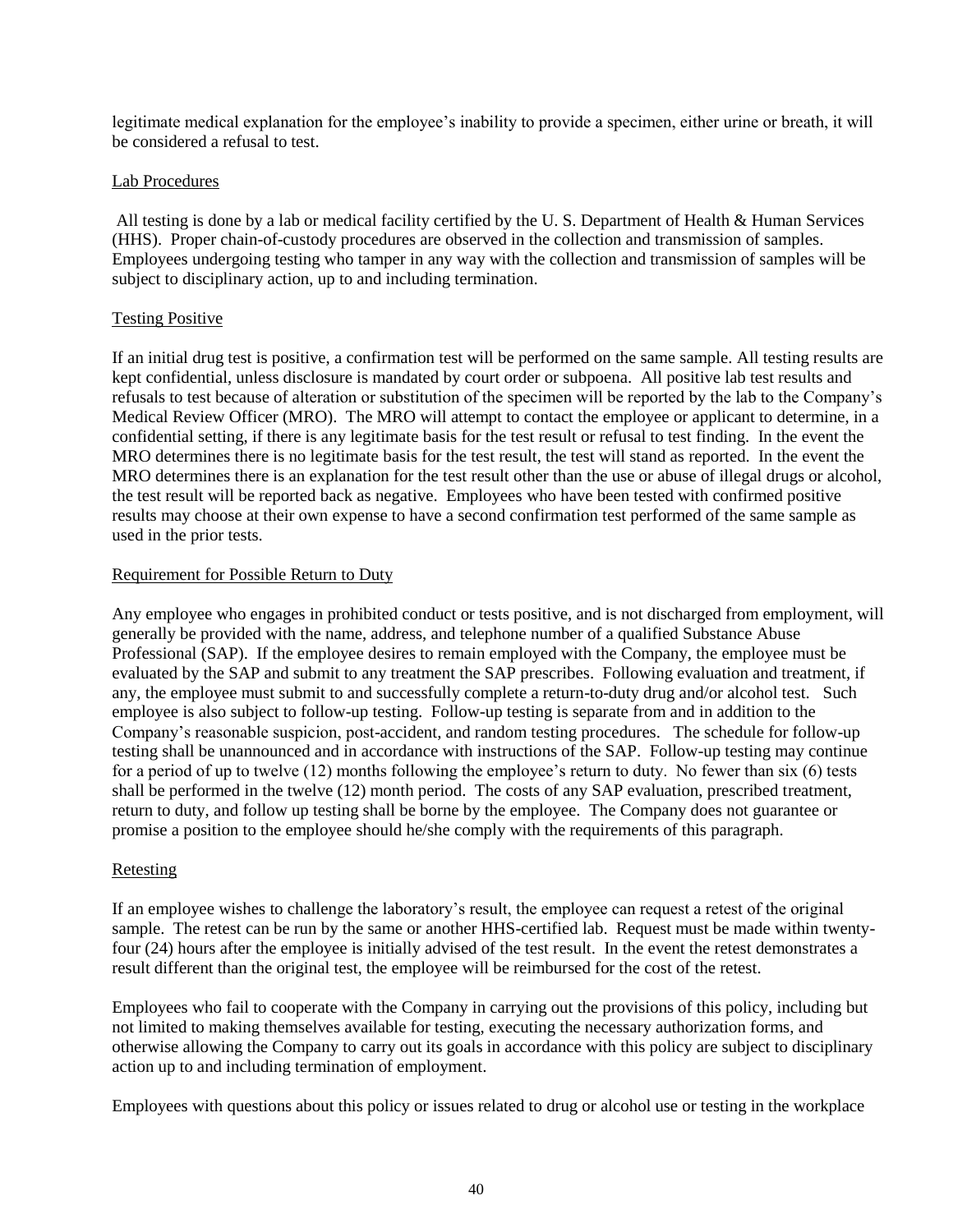should raise their concerns with the Office Manager.

## **Confidentiality**

Individual test results for applicants as well as existing employees will be kept strictly confidential. The only time test result information would be released would be in response to any administrative or judicial action initiated against the Company by actions of the employee. The release of any drug testing results other than in the circumstances previously described would only be made following written consent from the tested employee, and such individual who has submitted to drug testing in compliance with this policy is entitled to receive the results of such testing upon timely written request.

# B. DOT REGULATED

# Purpose

This policy applies to all drivers of commercial motor vehicles regulated by the U.S. Department of Transportation (DOT) which requires mandatory drug and alcohol testing. It also applies to conditional offers of employment for such driver positions.

It is the intention of Severino Trucking Co., Inc. to maintain a safe environment both off and on the road. Our goal is to reduce accidents, and prevent injuries and especially fatalities. Consequently, use of and/or being under the influence of illegal drugs and alcohol is strictly prohibited while on duty or in a company vehicle.

Thomas Severino is the appointed Designated Employer Representative (DER). The DER will receive communications and test results from service agents under this policy. Also, the DER is authorized to take immediate actions to remove employees from safety-sensitive positions and to make decisions concerning the drug and alcohol testing and evaluation processes.

## Prohibited Conduct and Consequences of Violation

For purposes of this policy, prohibited conduct includes the following:

- 1. No driver shall report for duty or remain on duty while having an alcohol concentration of .02 or greater.
- 2. No driver shall be on duty or operate a commercial motor vehicle while the driver possesses alcohol unless alcohol is manifested and transported as part of a shipment.
- 3. No driver shall use alcohol while performing safety-sensitive functions.
- 4. No driver shall perform safety-sensitive functions within four (4) hours of alcohol consumption.
- 5. No driver required to take a post-accident alcohol test shall use alcohol for eight (8) hours following the accident or until he or she undergoes a post-accident alcohol test, whichever occurs first.
- 6. No driver shall refuse to submit to a post-accident, random, reasonable suspicion, return-toduty, or follow-up alcohol or drug test or engage in other conduct that constitutes a refusal to test under this policy.
- 7. No driver shall report for duty or remain on duty when the driver uses any controlled substance, except when use is pursuant to the instructions of a physician who has advised the driver that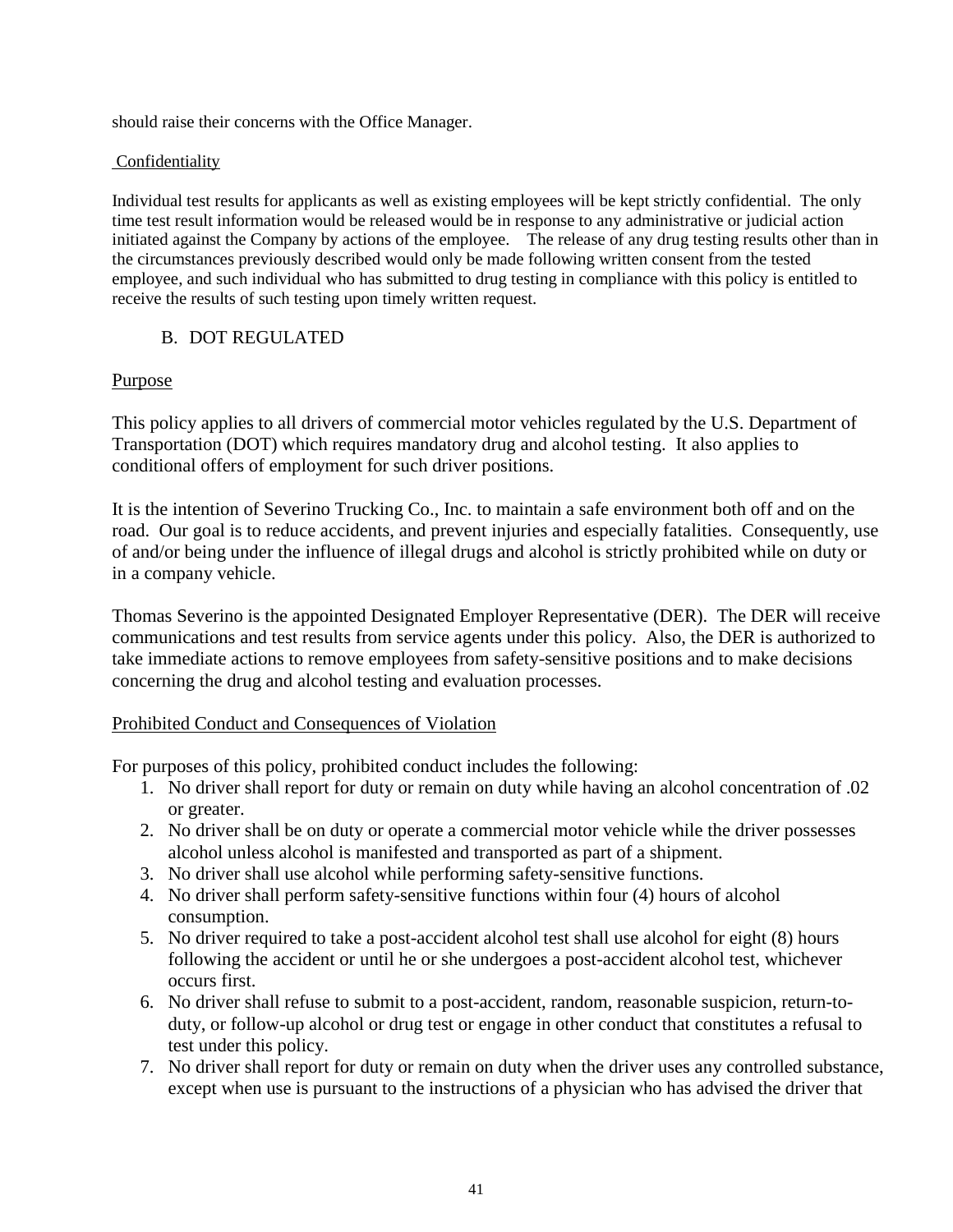the substance does not adversely affect the driver's ability to operate a commercial motor vehicle.

The list above is not all-inclusive. Drivers are also subject to the Company's Employee Conduct and Disciplinary Action and Employee Conduct and Work Rule Policies as stated in the Employee Handbook.

Any violation of this policy will result in disciplinary action of temporary suspension from work or immediate termination of employment. Such violations may also result in civil or criminal liability.

## Required Tests

The following DOT Controlled Substances and Alcohol tests are required:

- Pre-Employment (Controlled Substances test is required Alcohol test is allowed.)
- Post-Accident
- Reasonable Suspicion
- Random
- Return-To-Duty
- Follow-Up

Please see below for more details on each testing situation.

#### Pre-Employment Testing

All new hires for driver positions are required to submit to a pre-employment drug test as a condition of employment. No new hire can perform work as a driver until the Company receives a verified negative result from the Medical Review Officer. If the pre-employment drug test provides a positive result, the offer of employment will be rescinded. Pre-employment testing will not be required under the following circumstances:

- 1. The driver participated in a drug testing program that meets the DOT requirements within the past 30 days, AND
- 2. While participating in that program, either a) Had a drug test within the past six months OR b) Participated in the random program for the past 12 months; AND
- 3. No prior employer of the driver has records of violations of any part of the DOT testing requirements within the last six months.

#### Random Testing

In accordance with DOT requirements and without bias, drivers are subject to unannounced random controlled substances and alcohol testing. Random selections for controlled substances will be made at not less than 50 percent of the average number of driver positions in each calendar year or at a rate established by the Department of Transportation (DOT) for the given year. Random selections for alcohol will be made at not less than 10 percent of the average number of driver positions in each calendar year or at a rate established by the DOT for the given year.

Random selections are to be spread reasonably throughout the calendar year. The probability of an individual being randomly selected in the future is not changed by prior random selections. A characteristic of the DOT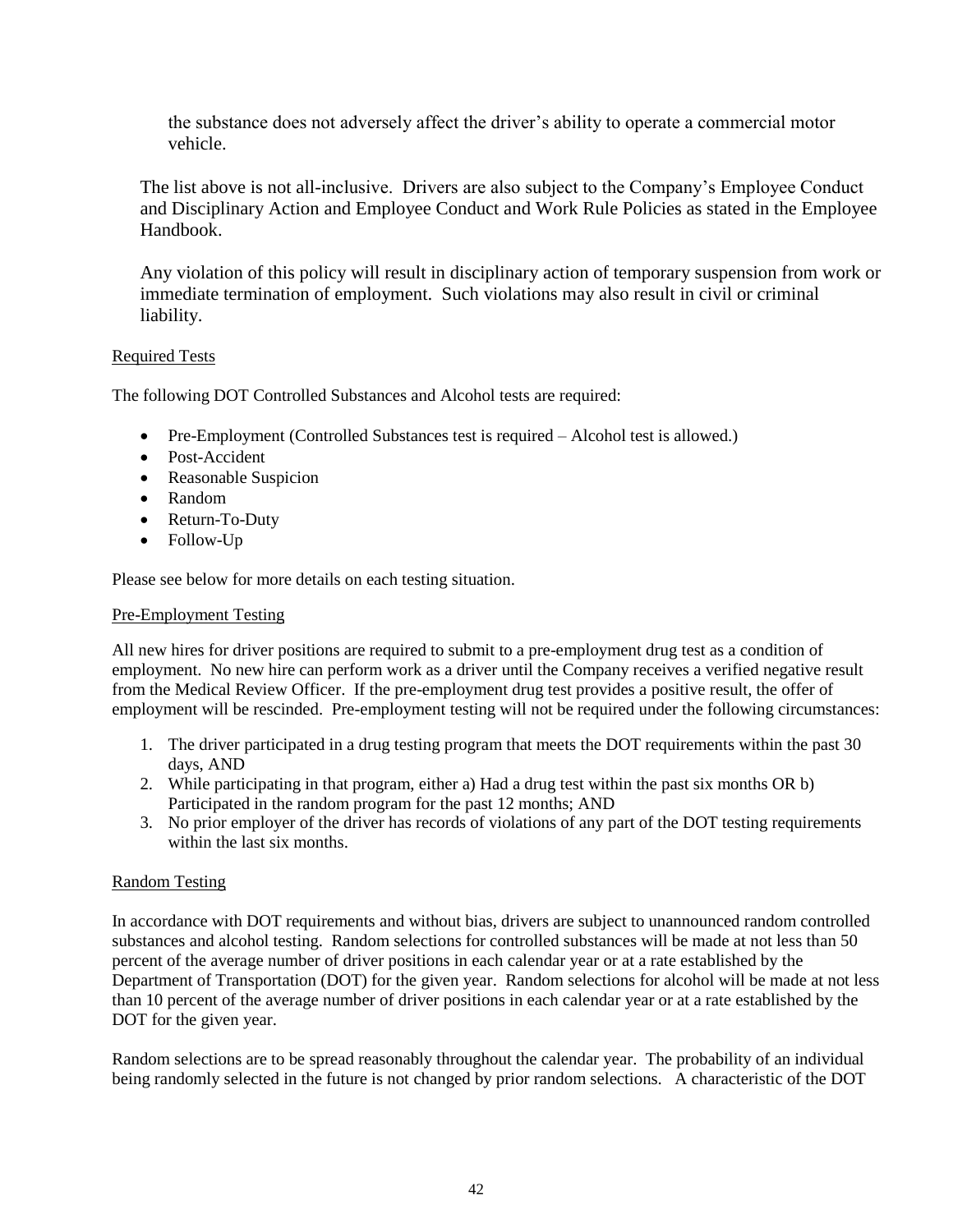required random selection process is that a driver may be selected for random testing multiples times, or not at all, during any given year.

When a driver is selected at random for either drug or alcohol testing, the testing will be done either by a mobile drug testing unit at the jobsite where the driver is working, or the driver will be directed to a designated collection site. If the driver is directed to a collection site, he/she must proceed to the testing site immediately or as otherwise directed. If the driver who is notified engages in conduct that does not lead to a collection as soon as possible after notification, such conduct may be considered a refusal to test.

## Post-Accident Testing

 $\bullet$ 

Post-accident testing is required under the following circumstances:

- There is a fatality involved,
- The driver receives a citation for a moving violation **and** an injury occurred requiring medical treatment away from the scene of the accident or,
- A citation for a moving violation was received by the driver **and** a vehicle involved in the accident required towing from the scene of the accident.

Post-accident testing needs to be completed as soon as possible after the accident. By law, the driver must complete the alcohol test within two hours following the accident. If not possible, then it must be completed within eight hours. Drug testing must be completed within 32 hours following the accident.

If the police or other governmental authorities conduct a breath or blood alcohol test, or a urine test for controlled substances, the Company is permitted by regulation to use those tests, even though they may not otherwise meet regulatory requirements. The Company may ask the driver to sign a release allowing the Company to obtain such test results. Failure to allow the Company permission to do so will be considered a refusal to test and will result in termination of employment.

In the event a driver is so seriously injured that the driver cannot provide a sample of urine or breath alcohol test at the time of the accident, the driver must provide necessary permission for the Company to obtain hospital records or other documents that would indicate the presence of controlled substances or alcohol in the driver's system at the time of the accident. Failure to allow the Company permission to access those records will be considered a refusal to test and will result in termination of employment.

Documentation is required and will be kept on file for not completing the appropriate drug and alcohol testing within the time periods specified.

#### Reasonable Suspicion Testing

A driver will be required to undergo drug or alcohol testing when reasonable suspicion exists to believe that the driver has violated this policy or the DOT regulations. Generally, reasonable suspicion will be deemed to exist when a driver manifests physical or behavioral symptoms or reactions commonly attributed to the use of controlled substances or alcohol in violation of this policy or the chronic use or withdrawal effects of controlled substances. Such driver conduct must be witnessed by at least one supervisor trained in compliance with the DOT regulations.

A determination of reasonable suspicion is reported to the Company's DER, and the driver will be transported by a Company supervisor to the nearest testing facility. If the driver refuses, the DER will document the employee's refusal. No further effort shall be made to obtain a specimen from the employee as it is the Company's policy to immediately terminate employment in the event of a refusal to submit to a drug or alcohol test when requested.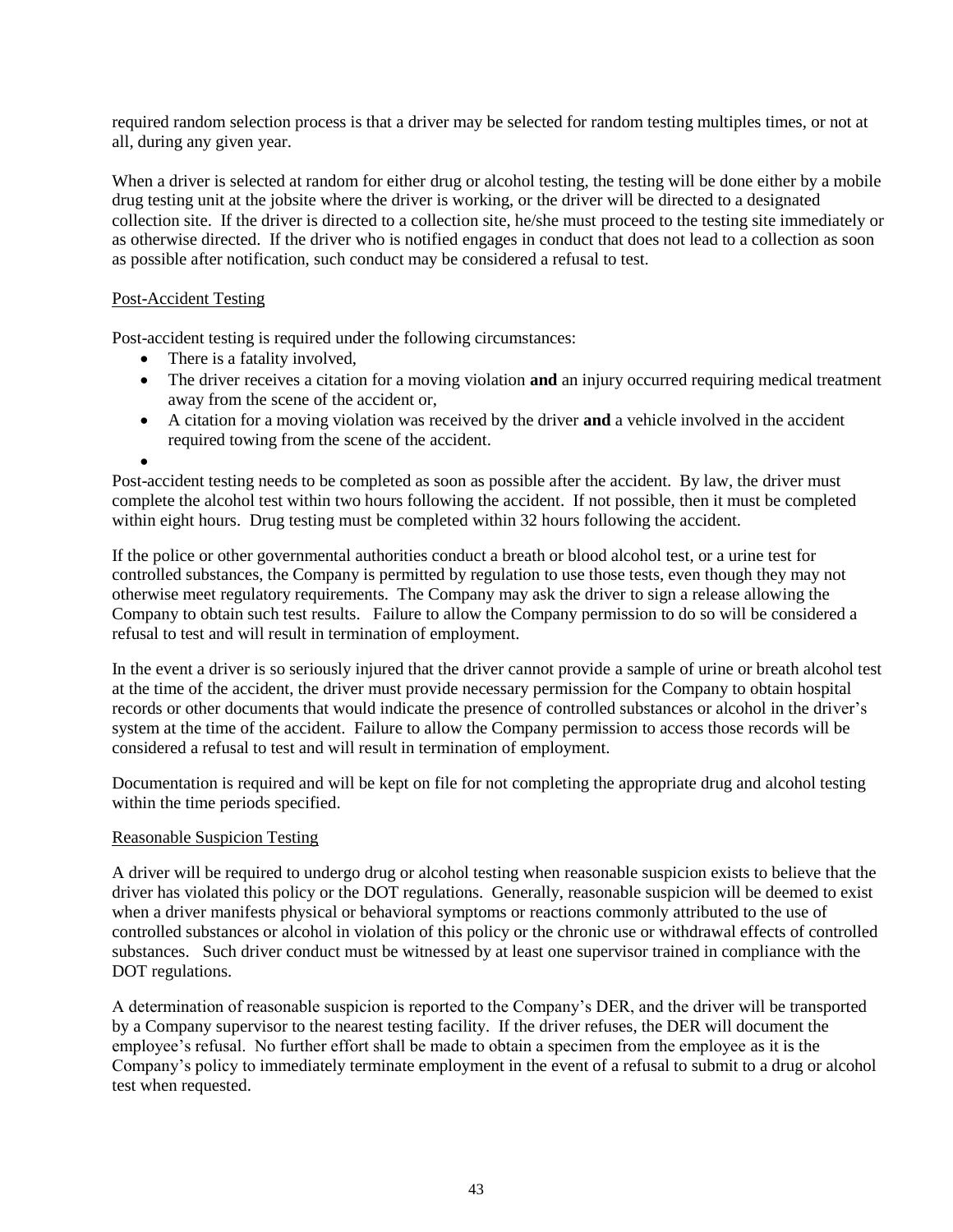#### Substance Abuse Evaluation, Return to Duty and Follow-Up Testing

A driver who engages in conduct prohibited by this policy or tests positive, and who isn't immediately terminated from employment, will be provided the name, address and telephone numbers of qualified substance abuse professionals (SAP). In order to become re-qualified for a driving position, an evaluation by an SAP is required, and the driver must submit to any treatment plan the SAP prescribes. If evaluation and treatment are agreed to, the driver upon completion of both must submit to and provide a negative controlled substance and/or alcohol test.

Re-qualified drivers are subject to follow-up testing. Follow-up testing is separate from and in addition to the Company's reasonable suspicion, post-accident, and random testing procedures. Follow-up testing will be unannounced and may continue for a period of up to sixty (60) months following the driver's return to duty. No fewer than six (6) tests shall be performed in the first twelve (12) months after return to duty. All costs of the SAP evaluation, prescribed treatment, return-to-duty, and follow-up testing will be the sole responsibility of the driver. The Company does not guarantee or promise a position to the driver should he/she regain qualified status.

#### Drug Urinalysis

Drug testing will be performed through urinalysis. Urinalysis will test for the presence of drugs and/or metabolites of the following controlled substances: (1) marijuana; (2) cocaine; (3) opiates; (4) amphetamines; and (5) phencyclidine (PCP).

The urinalysis procedure starts with the collection of a urine specimen. The collection will be administered by a collection testing site qualified under the DOT testing regulations. Urine specimens will be submitted to a laboratory certified by the U. S. Department of Health & Human Services (HHS) for testing (HHS-certified laboratory). As part of the collection process, the specimen provided will be split into two vials; a primary vial and a secondary vial. The HHS-certified laboratory will perform initial screenings on all primary vials. In the event the primary specimen tests positive, a confirmation test of that specimen will be performed before being reported by the laboratory to the MRO as a positive.

All laboratory results will be reported by the laboratory to a Medical Review Officer (MRO) designated by the Company's DER. Negative test results shall be reported by the MRO to the Company's DER. Before reporting to the Company a positive test result or a refusal to test because of adulteration or substitution, the MRO will attempt to contact the driver to discuss the test result in a confidential setting to determine whether the reasons for the test result can be medically explained as legitimate. If the MRO is unable to contact the driver directly, the MRO will contact the Company's DER, who shall, in turn, contact the driver and direct the driver to contact the MRO. Upon being so directed, the driver shall contact the MRO immediately or, if after the MRO's business hours and the MRO is unavailable, at the start of the MRO's next business day. In the MRO's sole discretion, a determination will be made as to whether a result is positive or negative or is a refusal to test. If, after failing to contact the MRO after 3 days or if the driver cannot be contacted at all within 10 days, the MRO may verify the test as positive or as a refusal to test. After any positive verification or refusal to test because of adulteration or substitution, the driver may petition the MRO to reopen the case for reconsideration within 60 days of such determination.

In keeping with the DOT regulations, individual test results for driver/applicants and drivers will be released to the Company's DER and will be kept strictly confidential unless consent for the release of the test results has been obtained or as otherwise allowed under the DOT regulations. Any individual who has submitted to drug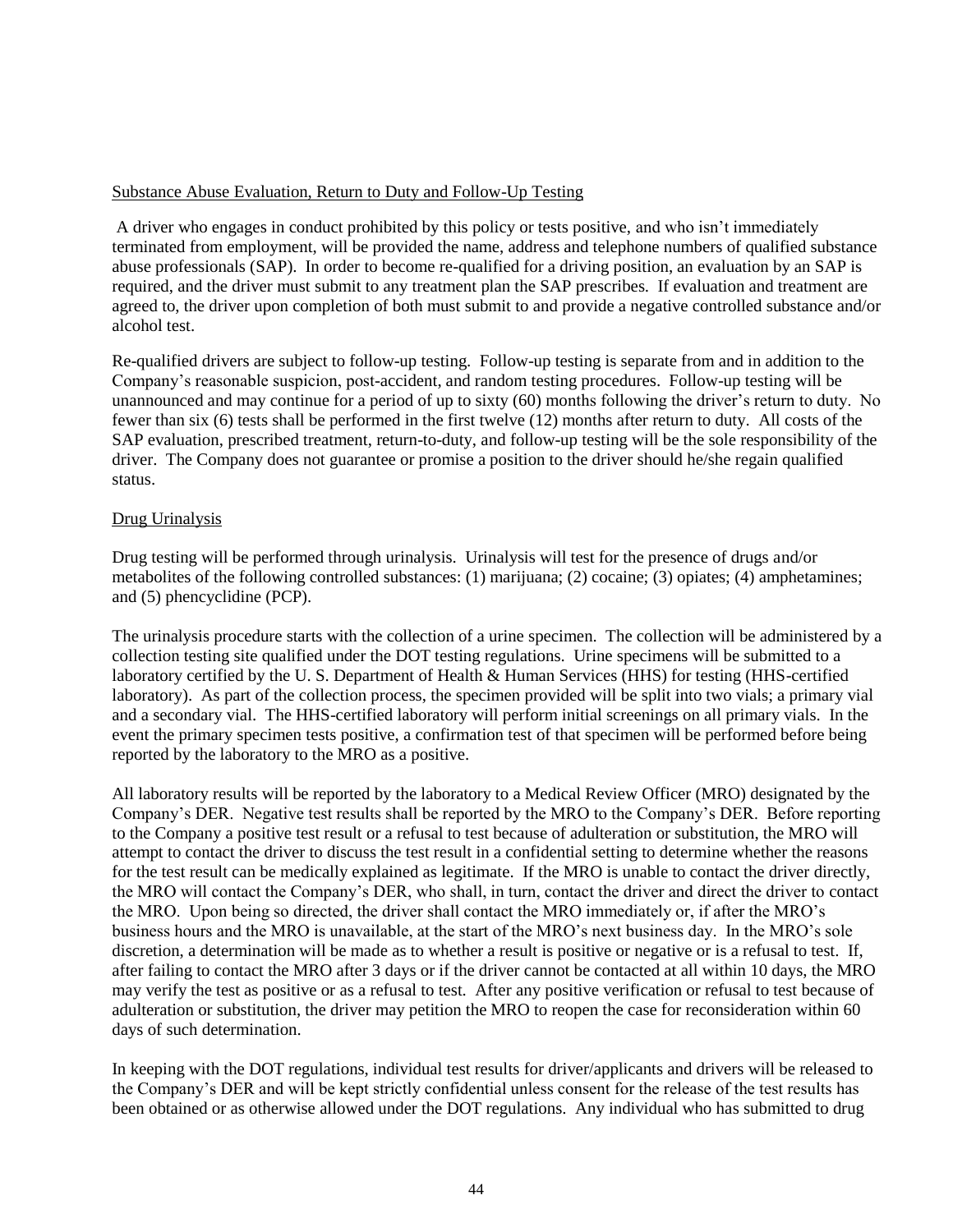testing in compliance with this policy is entitled to receive the results of such testing upon timely written request.

An individual testing positive, or who is deemed to have refused to test because of adulteration or substitution of the specimen, may make a request of the MRO to have the secondary vial tested. The secondary vial must be tested by a different HHS-certified lab than tested the primary specimen. The individual making the request for a test of the second specimen must pre-pay all costs associated with the test. The request for testing of a secondary specimen is timely if it is made to the MRO within 72 hours of the individual being notified by the Company of the test result.

## Alcohol Tests

The Company will perform alcohol testing using a device that is on the National Highway Traffic Safety Administration's (NHTSA) Conforming Products List (CPL) and meets the DOT's testing requirements. This may be a breath-testing device provided through a vendor or agent. The device will be operated by a technician who is certified and trained on the specific device he or she will be operating. If on-site service is not available, the driver shall report to the alcohol-testing site as notified by the Company. The driver shall follow all instructions given by the alcohol technician.

Any initial test indicating a blood alcohol concentration (BAC) of .02 or greater will be confirmed on an evidential breath testing device (EBT) operated by a breath alcohol technician (BAT). The confirmation test will be performed no sooner than 15 minutes and no later than 30 minutes following the completion of the initial test, during which time you must not leave the testing area, eat, drink, smoke, belch, or put anything in your mouth. In the event the confirmation test indicates a BAC of greater than .02, the Company will be notified of the result immediately. If the BAC is .02 to .0399, the driver shall be removed from duty for 24 hours or until his/her next scheduled on-duty time, whichever is longer. Drivers with tests indicating a BAC of .04 or greater are considered to have engaged in prohibited conduct, which may result in disciplinary action up to and including termination. All alcohol tests shall be performed just prior to, during, or just after duty.

#### Drug and Alcohol Background Check

The Company is required by the DOT to contact each prospective driver's previous employer that he/she drove for within the previous two years. Each prospective driver must provide the Company with written consent to conduct this inquiry into their drug and alcohol testing history. Anyone who refuses to consent to this background check will not be considered for employment.

#### Refusal to Test

Any prospective employee refusing to submit to a drug and/or alcohol test will not be considered for employment. Any existing employee who refuses to submit to a drug and/or alcohol test will be terminated from employment. A refusal to test includes conduct which is intended to obstruct the proper administration of a test. Failure to remain at the testing site until the testing process is complete and providing a specimen that is altered or substituted are considered refusals to test. Unreasonable delay in providing a sufficient urine or breath specimen could be considered a refusal. In the event that an employee cannot provide a sufficient urine or breath specimen, the Company may direct the individual to a physician for purposes of evaluation. If the physician cannot find a legitimate medical explanation for the employee's inability to provide a specimen, either urine or breath, it will be considered a refusal to test.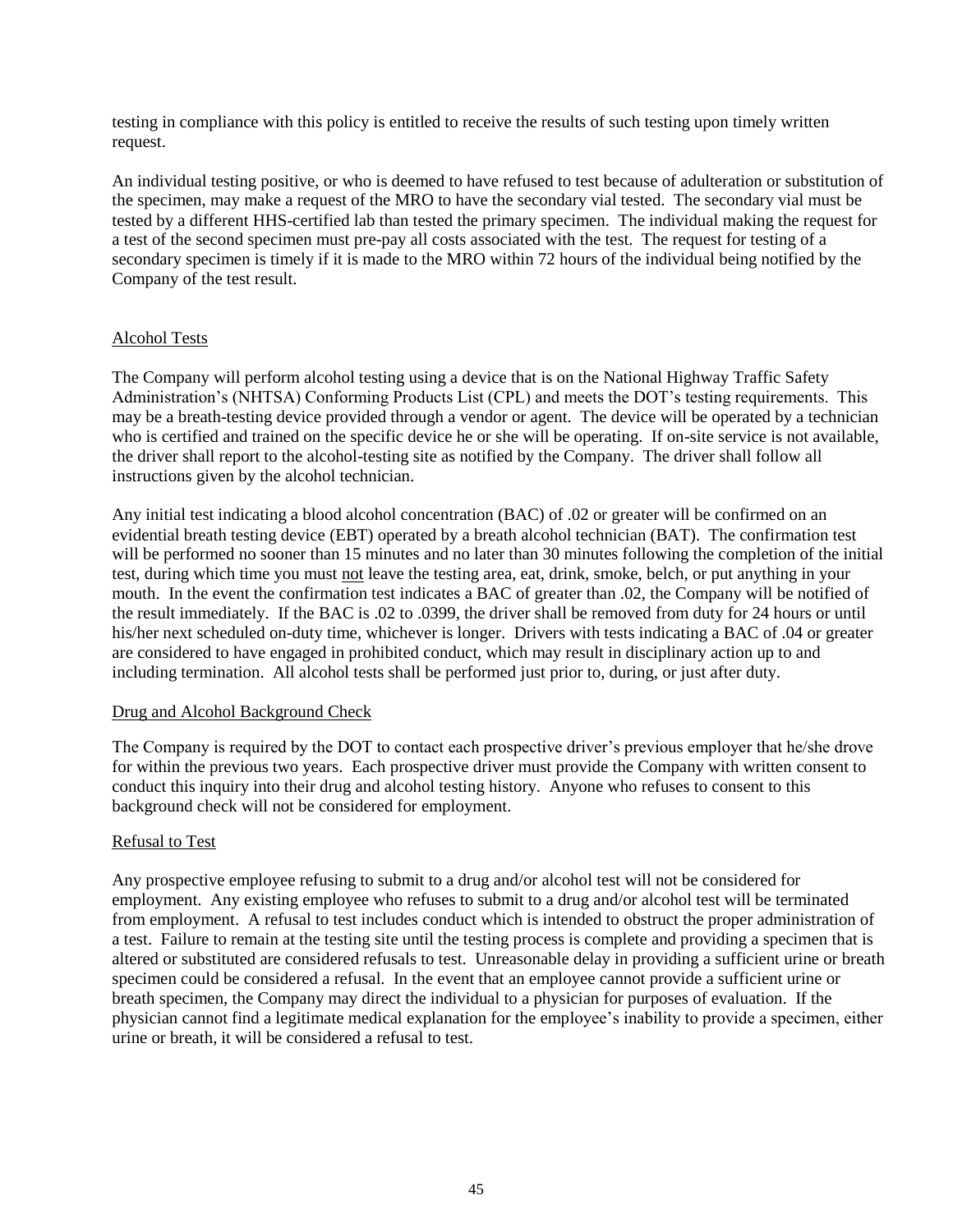#### **Confidentiality**

Individual test results for applicants as well as existing employees will be kept strictly confidential. The only time test result information would be released would be in response to any administrative or judicial action initiated against the Company by actions of the employee. The release of any drug testing results other than in the circumstances previously described would only be made following written consent from the tested employee, and such individual who has submitted to drug testing in compliance with this policy is entitled to receive the results of such testing upon timely written request.